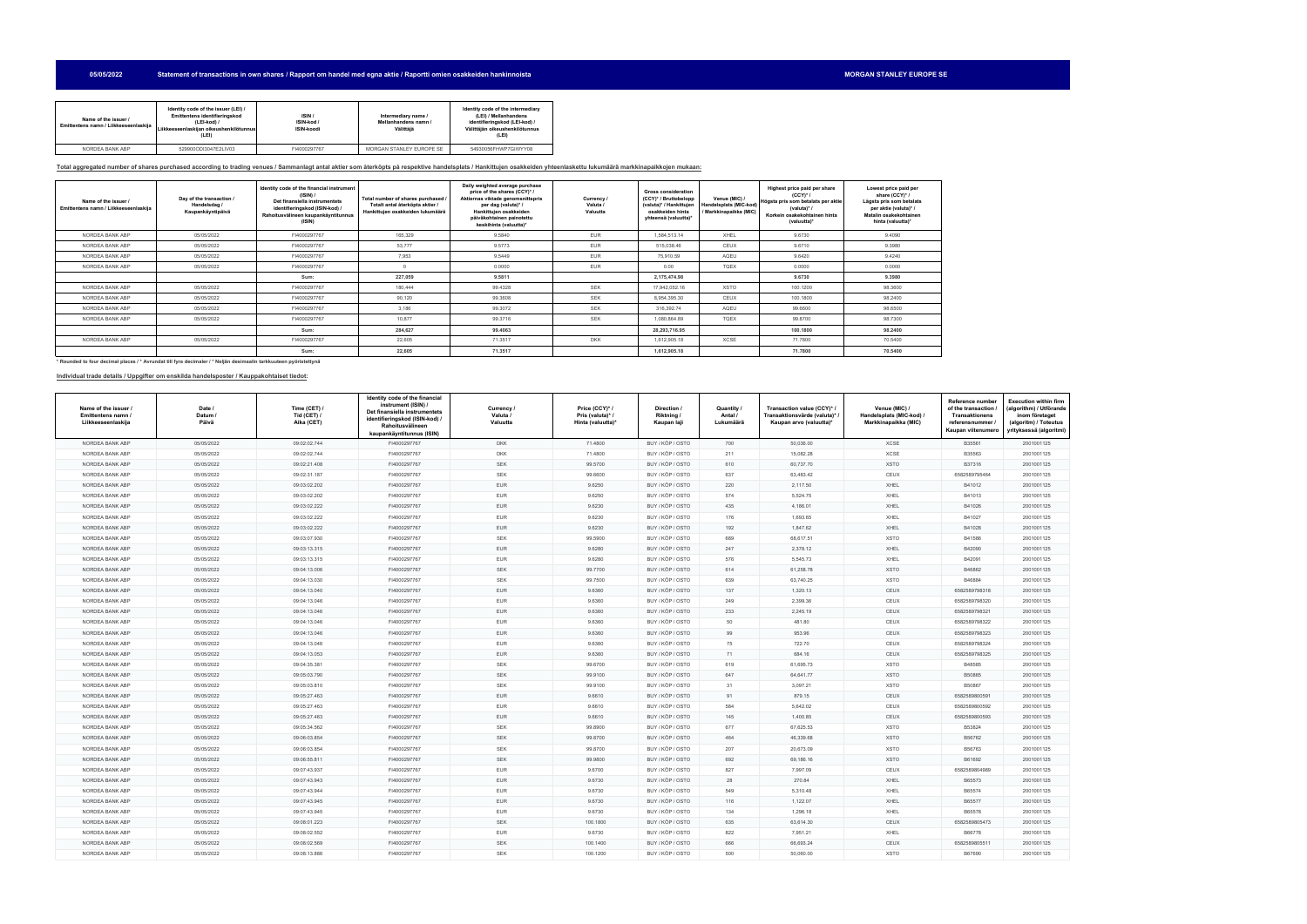| NORDEA BANK ABP | 05/05/2022 | 09:08:13.886 | FI4000297767 | <b>SEK</b> | 100.1200 | BUY / KÖP / OSTO | 154 | 15,418.48 | <b>XSTO</b> | B67691        | 2001001125 |
|-----------------|------------|--------------|--------------|------------|----------|------------------|-----|-----------|-------------|---------------|------------|
| NORDEA BANK ABP | 05/05/2022 | 09:08:39.906 | FI4000297767 | <b>SEK</b> | 100.1000 | BUY / KÖP / OSTO | 634 | 63,463.40 | <b>XSTO</b> | B69478        | 2001001125 |
| NORDEA BANK ABP | 05/05/2022 | 09:09:21.545 | FI4000297767 | <b>SEK</b> | 100.1200 | BUY / KÖP / OSTO | 693 | 69,383.16 | CEUX        | 6582589807595 | 2001001125 |
| NORDEA BANK ABP | 05/05/2022 | 09:09:45.023 | FI4000297767 | EUR        | 9.6720   | BUY / KÖP / OSTO | 923 | 8,927.26  | XHEL        | B73614        | 2001001125 |
| NORDEA BANK ABP | 05/05/2022 | 09:10:12.595 | FI4000297767 | <b>EUR</b> | 9.6710   | BUY / KÖP / OSTO | 206 | 1,992.23  | CEUX        | 6582589809100 | 2001001125 |
|                 |            |              |              |            |          |                  |     |           |             |               |            |
| NORDEA BANK ABP | 05/05/2022 | 09:10:12.595 | FI4000297767 | <b>EUR</b> | 9.6710   | BUY / KÖP / OSTO | 730 | 7,059.83  | CEUX        | 6582589809101 | 2001001125 |
| NORDEA BANK ABP | 05/05/2022 | 09:10:15.830 | FI4000297767 | <b>SEK</b> | 100.0400 | BUY / KÖP / OSTO | 640 | 64,025.60 | CEUX        | 6582589809208 | 2001001125 |
| NORDEA BANK ABP | 05/05/2022 | 09:10:30.516 | FI4000297767 | <b>SEK</b> | 99.9300  | BUY / KÖP / OSTO | 306 | 30,578.58 | <b>XSTO</b> | B77200        | 2001001125 |
| NORDEA BANK ABP | 05/05/2022 | 09:10:30.516 | FI4000297767 | SEK        | 99.9300  | BUY / KÖP / OSTO | 315 | 31,477.95 | <b>XSTO</b> | B77201        | 2001001125 |
| NORDEA BANK ABP | 05/05/2022 | 09:11:19.596 | FI4000297767 | <b>SEK</b> | 99.9700  | BUY / KÖP / OSTO | 500 | 49,985.00 | CEUX        | 6582589811153 | 2001001125 |
| NORDEA BANK ABP | 05/05/2022 | 09:11:19.600 | FI4000297767 | <b>EUR</b> | 9.6550   | BUY / KÖP / OSTO | 797 | 7,695.04  | XHEL        | B80535        | 2001001125 |
| NORDEA BANK ABP | 05/05/2022 | 09:11:19.610 | FI4000297767 | SEK        | 99.9700  | BUY / KÖP / OSTO | 158 | 15,795.26 | CEUX        | 6582589811161 | 2001001125 |
| NORDEA BANK ABP | 05/05/2022 | 09:12:11.014 | FI4000297767 | <b>SEK</b> | 99.9200  | BUY / KÖP / OSTO | 660 | 65,947.20 | CEUX        | 6582589812393 | 2001001125 |
| NORDEA BANK ABP | 05/05/2022 | 09:12:31.639 | FI4000297767 | SEK        | 99.9100  | BUY / KÖP / OSTO | 609 | 60,845.19 | CEUX        | 6582589813032 | 2001001125 |
| NORDEA BANK ABP | 05/05/2022 | 09:13:04.741 | FI4000297767 | <b>SEK</b> |          | BUY / KÖP / OSTO | 420 |           | CEUX        | 6582589813946 |            |
|                 |            |              |              |            | 99.9000  |                  |     | 41,958.00 |             |               | 2001001125 |
| NORDEA BANK ABP | 05/05/2022 | 09:13:04.741 | FI4000297767 | <b>SEK</b> | 99.9000  | BUY / KÖP / OSTO | 229 | 22,877.10 | CEUX        | 6582589813947 | 2001001125 |
| NORDEA BANK ABP | 05/05/2022 | 09:13:04.964 | FI4000297767 | EUR        | 9.6450   | BUY / KÖP / OSTO | 992 | 9,567.84  | XHEL        | B87448        | 2001001125 |
| NORDEA BANK ABP | 05/05/2022 | 09:13:38.706 | FI4000297767 | <b>SEK</b> | 99.9200  | BUY / KÖP / OSTO | 672 | 67,146.24 | <b>XSTO</b> | B89485        | 2001001125 |
| NORDEA BANK ABP | 05/05/2022 | 09:14:06.343 | FI4000297767 | EUR        | 9.6500   | BUY / KÖP / OSTO | 52  | 501.80    | XHEL        | B91531        | 2001001125 |
| NORDEA BANK ABP | 05/05/2022 | 09:14:54.542 | FI4000297767 | <b>SEK</b> | 99.9100  | BUY / KÖP / OSTO | 672 | 67,139.52 | <b>XSTO</b> | B94026        | 2001001125 |
| NORDEA BANK ABP | 05/05/2022 | 09:14:55.240 | FI4000297767 | <b>SEK</b> | 99.9000  | BUY / KÖP / OSTO | 704 | 70,329.60 | <b>XSTO</b> | B94081        | 2001001125 |
| NORDEA BANK ABP | 05/05/2022 | 09:14:55.269 | FI4000297767 | EUR        | 9.6460   | BUY / KÖP / OSTO | 927 | 8,941.84  | XHEL        | B94085        | 2001001125 |
| NORDEA BANK ABP | 05/05/2022 | 09:14:55.362 | FI4000297767 | <b>DKK</b> | 71.7200  | BUY / KÖP / OSTO | 559 | 40,091.48 | <b>XCSE</b> | B94410        | 2001001125 |
| NORDEA BANK ABP | 05/05/2022 | 09:14:55.362 | FI4000297767 | DKK        | 71.7200  | BUY / KÖP / OSTO | 335 | 24,026.20 | XCSE        | B94411        | 2001001125 |
| NORDEA BANK ABP | 05/05/2022 | 09:15:14.740 | FI4000297767 | <b>EUR</b> | 9.6390   | BUY / KÖP / OSTO | 100 | 963.90    | CEUX        | 6582589817562 | 2001001125 |
| NORDEA BANK ABP | 05/05/2022 | 09:15:14.740 | FI4000297767 | <b>EUR</b> | 9.6390   | BUY / KÖP / OSTO | 723 | 6,969.00  | CEUX        | 6582589817563 | 2001001125 |
| NORDEA BANK ABP | 05/05/2022 | 09:16:21.562 | FI4000297767 | SEK        | 99.8700  | BUY / KÖP / OSTO | 676 | 67,512.12 | CEUX        | 6582589819380 | 2001001125 |
|                 |            |              |              | <b>EUR</b> |          |                  |     | 1,447.05  | CEUX        |               |            |
| NORDEA BANK ABP | 05/05/2022 | 09:16:41.025 | FI4000297767 |            | 9.6470   | BUY / KÖP / OSTO | 150 |           |             | 6582589819813 | 2001001125 |
| NORDEA BANK ABP | 05/05/2022 | 09:16:43.346 | FI4000297767 | EUR        | 9.6470   | BUY / KÖP / OSTO | 679 | 6,550.31  | CEUX        | 6582589819905 | 2001001125 |
| NORDEA BANK ABP | 05/05/2022 | 09:17:15.950 | FI4000297767 | <b>SEK</b> | 99.8800  | BUY / KÖP / OSTO | 834 | 83,299.92 | CEUX        | 6582589820673 | 2001001125 |
| NORDEA BANK ABP | 05/05/2022 | 09:17:24.444 | FI4000297767 | <b>SEK</b> | 99.8600  | BUY / KÖP / OSTO | 431 | 43,039.66 | <b>XSTO</b> | B103393       | 2001001125 |
| NORDEA BANK ABP | 05/05/2022 | 09:17:24.444 | FI4000297767 | SEK        | 99.8600  | BUY / KÖP / OSTO | 339 | 33,852.54 | <b>XSTO</b> | B103394       | 2001001125 |
| NORDEA BANK ABP | 05/05/2022 | 09:17:40.088 | FI4000297767 | <b>EUR</b> | 9.6490   | BUY / KÖP / OSTO | 847 | 8,172.70  | XHEL        | B104187       | 2001001125 |
| NORDEA BANK ABP | 05/05/2022 | 09:17:51.558 | FI4000297767 | SEK        | 99.8200  | BUY / KÖP / OSTO | 667 | 66,579.94 | <b>XSTO</b> | B104684       | 2001001125 |
| NORDEA BANK ABP | 05/05/2022 | 09:18:08.927 | FI4000297767 | SEK        | 99.7900  | BUY / KÖP / OSTO | 622 | 62,069.38 | <b>XSTO</b> | B105733       | 2001001125 |
| NORDEA BANK ABP | 05/05/2022 | 09:20:04.416 | FI4000297767 | <b>SEK</b> | 99.9200  | BUY / KÖP / OSTO | 631 | 63,049.52 | <b>XSTO</b> | B112253       | 2001001125 |
| NORDEA BANK ABP | 05/05/2022 | 09:20:04.888 | FI4000297767 | SEK        | 99.9100  | BUY / KÖP / OSTO | 635 | 63,442.85 | <b>XSTO</b> | B112267       | 2001001125 |
| NORDEA BANK ABP | 05/05/2022 | 09:20:23.147 | FI4000297767 | <b>EUR</b> | 9.6480   | BUY / KÖP / OSTO | 137 | 1,321.78  | CEUX        | 6582589825658 | 2001001125 |
| NORDEA BANK ABP | 05/05/2022 | 09:20:23.147 | FI4000297767 | EUR        | 9.6480   | BUY / KÖP / OSTO | 236 | 2,276.93  | CEUX        | 6582589825659 | 2001001125 |
| NORDEA BANK ABP | 05/05/2022 | 09:20:23.147 | FI4000297767 | <b>EUR</b> | 9.6480   | BUY / KÖP / OSTO | 545 | 5,258.16  | CEUX        | 6582589825660 | 2001001125 |
| NORDEA BANK ABP |            |              |              |            |          |                  |     |           |             |               |            |
|                 | 05/05/2022 | 09:20:23.147 | FI4000297767 | <b>EUR</b> | 9.6480   | BUY / KÖP / OSTO | 2   | 19.30     | CEUX        | 6582589825661 | 2001001125 |
| NORDEA BANK ABP | 05/05/2022 | 09:20:23.147 | FI4000297767 | EUR        | 9.6480   | BUY / KÖP / OSTO | 191 | 1,842.77  | CEUX        | 6582589825662 | 2001001125 |
| NORDEA BANK ABP | 05/05/2022 | 09:20:23.147 | FI4000297767 | <b>EUR</b> | 9.6480   | BUY / KÖP / OSTO | 54  | 520.99    | CEUX        | 6582589825663 | 2001001125 |
| NORDEA BANK ABP | 05/05/2022 | 09:20:23.147 | FI4000297767 | EUR        | 9.6480   | BUY / KÖP / OSTO | 68  | 656.06    | CEUX        | 6582589825664 | 2001001125 |
| NORDEA BANK ABP | 05/05/2022 | 09:20:23.148 | FI4000297767 | <b>EUR</b> | 9.6480   | BUY / KÖP / OSTO | 220 | 2,122.56  | CEUX        | 6582589825665 | 2001001125 |
| NORDEA BANK ABP | 05/05/2022 | 09:20:23.148 | FI4000297767 | <b>EUR</b> | 9.6480   | BUY / KÖP / OSTO | 99  | 955.15    | CEUX        | 6582589825666 | 2001001125 |
| NORDEA BANK ABP | 05/05/2022 | 09:20:23.148 | FI4000297767 | <b>EUR</b> | 9.6480   | BUY / KÖP / OSTO | 77  | 742.90    | CEUX        | 6582589825667 | 2001001125 |
| NORDEA BANK ABP | 05/05/2022 | 09:20:23.936 | FI4000297767 | <b>EUR</b> | 9.6480   | BUY / KÖP / OSTO | 99  | 955.15    | CEUX        | 6582589825682 | 2001001125 |
| NORDEA BANK ABP | 05/05/2022 | 09:20:23.936 | FI4000297767 | EUR        | 9.6480   | BUY / KÖP / OSTO | 62  | 598.18    | CEUX        | 6582589825683 | 2001001125 |
| NORDEA BANK ABP | 05/05/2022 | 09:20:23.972 | FI4000297767 | <b>SEK</b> | 99.8700  | BUY / KÖP / OSTO | 679 | 67,811.73 | <b>XSTO</b> | B113240       | 2001001125 |
| NORDEA BANK ABP | 05/05/2022 | 09:21:09.393 | FI4000297767 | SEK        | 99.8200  | BUY / KÖP / OSTO | 664 | 66,280.48 | CEUX        | 6582589826977 | 2001001125 |
| NORDEA BANK ABP | 05/05/2022 | 09:22:18.777 | FI4000297767 | <b>EUR</b> | 9.6420   | BUY / KÖP / OSTO | 918 | 8,851.36  | XHEL        | B120440       | 2001001125 |
| NORDEA BANK ABP | 05/05/2022 | 09:22:38.653 | FI4000297767 | <b>SEK</b> | 99.8400  | BUY / KÖP / OSTO | 630 | 62,899.20 | XSTO        | B121503       | 2001001125 |
| NORDEA BANK ABP | 05/05/2022 | 09:22:38.653 | FI4000297767 | SEK        | 99.8400  | BUY / KÖP / OSTO | 625 | 62,400.00 | XSTO        | B121504       | 2001001125 |
|                 | 05/05/2022 |              |              | <b>EUR</b> |          | BUY / KÖP / OSTO | 550 | 5,300.35  | CEUX        |               |            |
| NORDEA BANK ABP |            | 09:23:05.237 | FI4000297767 |            | 9.6370   |                  |     |           |             | 6582589829977 | 2001001125 |
| NORDEA BANK ABP | 05/05/2022 | 09:23:05.237 | FI4000297767 | <b>EUR</b> | 9.6370   | BUY / KÖP / OSTO | 329 | 3,170.57  | CEUX        | 6582589829978 | 2001001125 |
| NORDEA BANK ABP | 05/05/2022 | 09:23:30.253 | FI4000297767 | SEK        | 99.8500  | BUY / KÖP / OSTO | 618 | 61,707.30 | <b>XSTO</b> | B123711       | 2001001125 |
| NORDEA BANK ABP | 05/05/2022 | 09:24:27.661 | FI4000297767 | <b>SEK</b> | 99.8600  | BUY / KÖP / OSTO | 666 | 66,506.76 | <b>XSTO</b> | B126299       | 2001001125 |
| NORDEA BANK ABP | 05/05/2022 | 09:24:43.631 | FI4000297767 | EUR        | 9.6380   | BUY / KÖP / OSTO | 541 | 5,214.16  | XHEL        | B127080       | 2001001125 |
| NORDEA BANK ABP | 05/05/2022 | 09:24:43.631 | FI4000297767 | <b>EUR</b> | 9.6380   | BUY / KÖP / OSTO | 343 | 3,305.83  | XHEL        | B127081       | 2001001125 |
| NORDEA BANK ABP | 05/05/2022 | 09:24:43.651 | FI4000297767 | SEK        | 99.7900  | BUY / KÖP / OSTO | 388 | 38,718.52 | <b>XSTO</b> | B127082       | 2001001125 |
| NORDEA BANK ABP | 05/05/2022 | 09:24:43.651 | FI4000297767 | <b>SEK</b> | 99.7900  | BUY / KÖP / OSTO | 246 | 24,548.34 | <b>XSTO</b> | B127083       | 2001001125 |
| NORDEA BANK ABP | 05/05/2022 | 09:25:48.425 | FI4000297767 | <b>SEK</b> | 99.5700  | BUY / KÖP / OSTO | 393 | 39,131.01 | <b>TQEX</b> | E0A83q2sDRcF  | 2001001125 |
| NORDEA BANK ABP | 05/05/2022 | 09:25:48.425 | FI4000297767 | SEK        | 99.5700  | BUY / KÖP / OSTO | 315 | 31,364.55 | TQEX        | E0A83q2sDRcH  | 2001001125 |
| NORDEA BANK ABP | 05/05/2022 | 09:26:15.789 | FI4000297767 | <b>EUR</b> | 9.6250   | BUY / KÖP / OSTO | 904 | 8,701.00  | XHEL        | B131853       | 2001001125 |
| NORDEA BANK ABP | 05/05/2022 | 09:26:29.547 | FI4000297767 | <b>SEK</b> | 99.5800  | BUY / KÖP / OSTO | 641 | 63,830.78 | CEUX        | 6582589834904 | 2001001125 |
| NORDEA BANK ABP | 05/05/2022 | 09:27:15.791 | FI4000297767 | SEK        | 99.4900  | BUY / KÖP / OSTO | 659 | 65,563.91 | <b>TQEX</b> | E0A83q2sDZvv  | 2001001125 |
| NORDEA BANK ABP | 05/05/2022 | 09:28:08.271 | FI4000297767 | <b>SEK</b> | 99.5000  | BUY / KÖP / OSTO | 641 | 63,779.50 | <b>XSTO</b> | B137266       | 2001001125 |
|                 |            |              |              |            |          |                  |     |           |             |               |            |
| NORDEA BANK ABP | 05/05/2022 | 09:29:55.856 | FI4000297767 | EUR        | 9.6400   | BUY / KÖP / OSTO | 912 | 8,791.68  | XHEL        | B141994       | 2001001125 |
| NORDEA BANK ABP | 05/05/2022 | 09:29:56.637 | FI4000297767 | <b>EUR</b> | 9.6390   | BUY / KÖP / OSTO | 186 | 1,792.85  | XHEL        | B142067       | 2001001125 |
| NORDEA BANK ABP | 05/05/2022 | 09:29:56.637 | FI4000297767 | <b>EUR</b> | 9.6390   | BUY / KÖP / OSTO | 708 | 6,824.41  | XHEL        | B142068       | 2001001125 |
| NORDEA BANK ABP | 05/05/2022 | 09:29:56.642 | FI4000297767 | <b>SEK</b> | 99.7400  | BUY / KÖP / OSTO | 665 | 66,327.10 | <b>XSTO</b> | B142069       | 2001001125 |
| NORDEA BANK ABP | 05/05/2022 | 09:29:56.642 | FI4000297767 | <b>SEK</b> | 99.7400  | BUY / KÖP / OSTO | 624 | 62,237.76 | XSTO        | B142070       | 2001001125 |
| NORDEA BANK ABP | 05/05/2022 | 09:31:00.514 | FI4000297767 | EUR        | 9.6350   | BUY / KÖP / OSTO | 846 | 8,151.21  | XHEL        | B145422       | 2001001125 |
| NORDEA BANK ABP | 05/05/2022 | 09:32:02.284 | FI4000297767 | <b>SEK</b> | 99.7600  | BUY / KÖP / OSTO | 828 | 82,601.28 | <b>XSTO</b> | B147832       | 2001001125 |
| NORDEA BANK ABP | 05/05/2022 | 09:32:02.519 | FI4000297767 | <b>SEK</b> | 99.7600  | BUY / KÖP / OSTO | 14  | 1,396.64  | <b>XSTO</b> | B147839       | 2001001125 |
|                 |            |              |              |            |          |                  |     |           |             |               |            |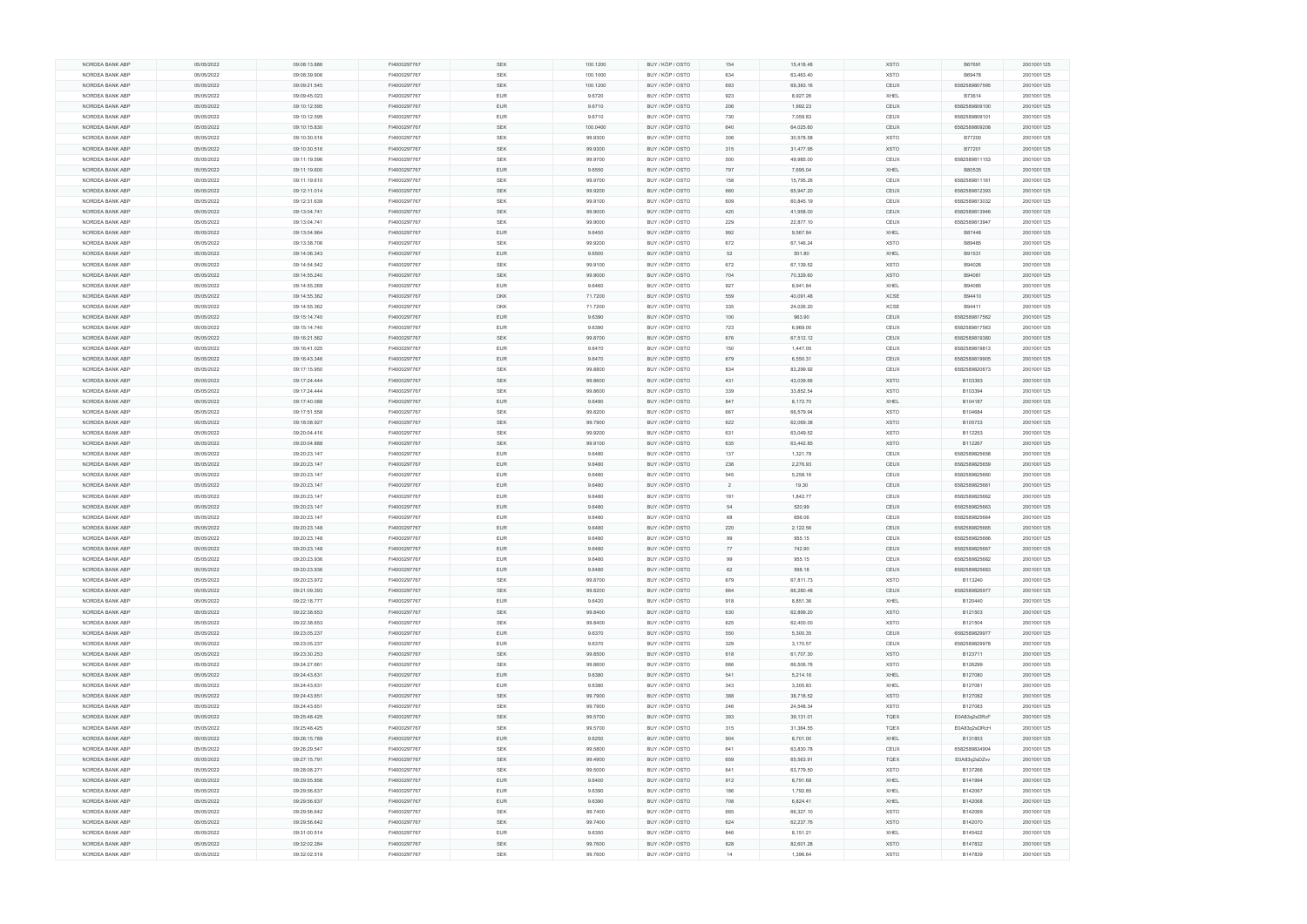|                 | 05/05/2022 | 09:32:04.411 | FI4000297767 | <b>SEK</b> | 99.7500 | BUY / KÖP / OSTO | 16             | 1,596.00   | CEUX        | 6582589842697 | 2001001125 |
|-----------------|------------|--------------|--------------|------------|---------|------------------|----------------|------------|-------------|---------------|------------|
| NORDEA BANK ABP | 05/05/2022 | 09:32:04.411 | FI4000297767 | SEK        | 99.7500 | BUY / KÖP / OSTO | 583            | 58,154.25  | CEUX        | 6582589842698 | 2001001125 |
|                 |            |              |              |            |         |                  |                |            |             |               |            |
| NORDEA BANK ABP | 05/05/2022 | 09:32:16.803 | FI4000297767 | <b>SEK</b> | 99.7300 | BUY / KÖP / OSTO | 643            | 64,126.39  | <b>XSTO</b> | B148342       | 2001001125 |
| NORDEA BANK ABP | 05/05/2022 | 09:32:46.415 | FI4000297767 | <b>EUR</b> | 9.6390  | BUY / KÖP / OSTO | 392            | 3,778.49   | XHEL        | B149514       | 2001001125 |
| NORDEA BANK ABP | 05/05/2022 | 09:32:46.415 | FI4000297767 | EUR        | 9.6390  | BUY / KÖP / OSTO | 317            | 3,055.56   | XHEL        | B149515       | 2001001125 |
|                 |            |              |              |            |         |                  |                |            |             |               |            |
| NORDEA BANK ABP | 05/05/2022 | 09:32:46.440 | FI4000297767 | <b>EUR</b> | 9.6390  | BUY / KÖP / OSTO | 119            | 1,147.04   | XHEL        | B149519       | 2001001125 |
| NORDEA BANK ABP | 05/05/2022 | 09:33:47.525 | FI4000297767 | SEK        | 99.6400 | BUY / KÖP / OSTO | 100            | 9,964.00   | <b>TQEX</b> | E0A83q2sEABH  | 2001001125 |
| NORDEA BANK ABP | 05/05/2022 | 09:33:48.140 | FI4000297767 | <b>SEK</b> | 99.6100 | BUY / KÖP / OSTO | 611            | 60,861.71  | <b>XSTO</b> | B153076       | 2001001125 |
|                 |            |              |              |            |         |                  |                |            |             |               |            |
| NORDEA BANK ABP | 05/05/2022 | 09:33:59.967 | FI4000297767 | EUR        | 9.6270  | BUY / KÖP / OSTO | 973            | 9,367.07   | XHEL        | B153574       | 2001001125 |
| NORDEA BANK ABP | 05/05/2022 | 09:34:37.801 | FI4000297767 | SEK        | 99.5500 | BUY / KÖP / OSTO | 600            | 59,730.00  | <b>XSTO</b> | B155171       | 2001001125 |
| NORDEA BANK ABP | 05/05/2022 | 09:34:37.801 | FI4000297767 | <b>SEK</b> | 99.5500 | BUY / KÖP / OSTO | $\overline{4}$ | 398.20     | <b>XSTO</b> | B155172       | 2001001125 |
| NORDEA BANK ABP |            |              |              | <b>EUR</b> |         |                  | 788            |            |             |               |            |
|                 | 05/05/2022 | 09:35:10.206 | FI4000297767 |            | 9.6180  | BUY / KÖP / OSTO |                | 7,578.98   | CEUX        | 6582589847084 | 2001001125 |
| NORDEA BANK ABP | 05/05/2022 | 09:36:45.915 | FI4000297767 | SEK        | 99.5500 | BUY / KÖP / OSTO | 776            | 77,250.80  | CEUX        | 6582589849723 | 2001001125 |
| NORDEA BANK ABP | 05/05/2022 | 09:36:45.915 | FI4000297767 | SEK        | 99.5500 | BUY / KÖP / OSTO | 124            | 12,344.20  | CEUX        | 6582589849724 | 2001001125 |
|                 |            |              |              |            |         |                  |                |            |             |               |            |
| NORDEA BANK ABP | 05/05/2022 | 09:36:45.916 | FI4000297767 | SEK        | 99.5500 | BUY / KÖP / OSTO | 576            | 57,340.80  | CEUX        | 6582589849725 | 2001001125 |
| NORDEA BANK ABP | 05/05/2022 | 09:36:45.962 | FI4000297767 | <b>EUR</b> | 9.6200  | BUY / KÖP / OSTO | 336            | 3,232.32   | XHEL        | B162267       | 2001001125 |
| NORDEA BANK ABP | 05/05/2022 | 09:36:45.963 | FI4000297767 | <b>EUR</b> | 9.6200  | BUY / KÖP / OSTO | 478            | 4,598.36   | <b>XHEL</b> | B162268       | 2001001125 |
|                 |            |              |              |            |         |                  |                |            |             |               |            |
| NORDEA BANK ABP | 05/05/2022 | 09:37:22.450 | FI4000297767 | <b>SEK</b> | 99.5900 | BUY / KÖP / OSTO | 663            | 66,028.17  | XSTO        | B164437       | 2001001125 |
| NORDEA BANK ABP | 05/05/2022 | 09:38:01.315 | FI4000297767 | SEK        | 99.6200 | BUY / KÖP / OSTO | 709            | 70,630.58  | <b>XSTO</b> | B165922       | 2001001125 |
| NORDEA BANK ABP | 05/05/2022 | 09:38:19.050 | FI4000297767 | EUR        | 9.6260  | BUY / KÖP / OSTO | 797            | 7,671.92   | XHEL        | B166799       | 2001001125 |
|                 |            |              |              |            |         |                  |                |            |             |               |            |
| NORDEA BANK ABP | 05/05/2022 | 09:39:05.421 | FI4000297767 | <b>SEK</b> | 99.5700 | BUY / KÖP / OSTO | 639            | 63,625.23  | <b>XSTO</b> | B168890       | 2001001125 |
| NORDEA BANK ABP | 05/05/2022 | 09:40:18.619 | FI4000297767 | <b>EUR</b> | 9.6120  | BUY / KÖP / OSTO | 258            | 2,479.90   | XHEL        | B173085       | 2001001125 |
| NORDEA BANK ABP | 05/05/2022 | 09:40:18.619 | FI4000297767 | EUR        | 9.6120  | BUY / KÖP / OSTO | 551            | 5,296.21   | XHEL        | B173086       | 2001001125 |
|                 |            |              |              |            |         |                  |                |            |             |               |            |
| NORDEA BANK ABP | 05/05/2022 | 09:40:45.516 | FI4000297767 | SEK        | 99.4100 | BUY / KÖP / OSTO | 353            | 35,091.73  | CEUX        | 6582589855737 | 2001001125 |
| NORDEA BANK ABP | 05/05/2022 | 09:40:45.518 | FI4000297767 | SEK        | 99.4100 | BUY / KÖP / OSTO | 315            | 31,314.15  | CEUX        | 6582589855738 | 2001001125 |
| NORDEA BANK ABP | 05/05/2022 | 09:41:29.607 | FI4000297767 | <b>SEK</b> | 99.3900 | BUY / KÖP / OSTO | 618            | 61,423.02  | CEUX        | 6582589856548 | 2001001125 |
|                 |            |              |              |            |         |                  |                |            |             |               |            |
| NORDEA BANK ABP | 05/05/2022 | 09:41:40.884 | FI4000297767 | <b>EUR</b> | 9.6050  | BUY / KÖP / OSTO | 862            | 8,279.51   | AQEU        | 45670         | 2001001125 |
| NORDEA BANK ABP | 05/05/2022 | 09:41:47.473 | FI4000297767 | DKK        | 71.5100 | BUY / KÖP / OSTO | 880            | 62,928.80  | XCSE        | B176043       | 2001001125 |
| NORDEA BANK ABP | 05/05/2022 | 09:41:47.473 | FI4000297767 | <b>DKK</b> | 71.5100 | BUY / KÖP / OSTO | 219            | 15,660.69  | XCSE        | B176044       | 2001001125 |
|                 |            |              |              |            |         |                  |                |            |             |               |            |
| NORDEA BANK ABP | 05/05/2022 | 09:42:36.968 | FI4000297767 | SEK        | 99.3600 | BUY / KÖP / OSTO | 100            | 9,936.00   | TQEX        | E0A83q2sF1gg  | 2001001125 |
| NORDEA BANK ABP | 05/05/2022 | 09:42:37.313 | FI4000297767 | <b>SEK</b> | 99.3400 | BUY / KÖP / OSTO | 656            | 65,167.04  | CEUX        | 6582589857937 | 2001001125 |
| NORDEA BANK ABP | 05/05/2022 | 09:42:37.323 | FI4000297767 | SEK        | 99.3300 | BUY / KÖP / OSTO | 600            | 59,598.00  | <b>XSTO</b> | B178019       | 2001001125 |
|                 |            |              |              |            |         |                  |                |            |             |               |            |
| NORDEA BANK ABP | 05/05/2022 | 09:42:37.323 | FI4000297767 | SEK        | 99.3300 | BUY / KÖP / OSTO | 86             | 8,542.38   | <b>XSTO</b> | B178020       | 2001001125 |
| NORDEA BANK ABP | 05/05/2022 | 09:43:59.722 | FI4000297767 | SEK        | 99.2800 | BUY / KÖP / OSTO | 98             | 9,729.44   | <b>TQEX</b> | E0A83q2sF7gk  | 2001001125 |
| NORDEA BANK ABP | 05/05/2022 | 09:44:00.378 | FI4000297767 | SEK        | 99.2800 | BUY / KÖP / OSTO | 528            | 52,419.84  | <b>XSTO</b> | B181266       | 2001001125 |
|                 |            |              |              |            |         |                  |                |            |             |               |            |
| NORDEA BANK ABP | 05/05/2022 | 09:44:00.450 | FI4000297767 | <b>EUR</b> | 9.6000  | BUY / KÖP / OSTO | 310            | 2,976.00   | XHEL        | B181276       | 2001001125 |
| NORDEA BANK ABP | 05/05/2022 | 09:44:00.450 | FI4000297767 | <b>EUR</b> | 9.6000  | BUY / KÖP / OSTO | 514            | 4,934.40   | XHEL        | B181277       | 2001001125 |
| NORDEA BANK ABP | 05/05/2022 |              |              | <b>EUR</b> |         |                  | 300            |            | XHEL        |               |            |
|                 |            | 09:44:10.618 | FI4000297767 |            | 9.6010  | BUY / KÖP / OSTO |                | 2,880.30   |             | B181631       | 2001001125 |
| NORDEA BANK ABP | 05/05/2022 | 09:44:10.750 | FI4000297767 | EUR        | 9.6010  | BUY / KÖP / OSTO | 532            | 5,107.73   | XHEL        | B181635       | 2001001125 |
| NORDEA BANK ABP | 05/05/2022 | 09:44:37.054 | FI4000297767 | SEK        | 99.4200 | BUY / KÖP / OSTO | 608            | 60,447.36  | <b>XSTO</b> | B182578       | 2001001125 |
| NORDEA BANK ABP | 05/05/2022 | 09:45:50.351 | FI4000297767 | <b>SEK</b> | 99.3600 | BUY / KÖP / OSTO | 653            | 64,882.08  | <b>XSTO</b> | B185676       | 2001001125 |
|                 |            |              |              |            |         |                  |                |            |             |               |            |
| NORDEA BANK ABP | 05/05/2022 | 09:47:07.729 | FI4000297767 | EUR        | 9.6210  | BUY / KÖP / OSTO | 541            | 5,204.96   | XHEL        | B187996       | 2001001125 |
| NORDEA BANK ABP | 05/05/2022 | 09:47:07.729 | FI4000297767 | <b>EUR</b> | 9.6210  | BUY / KÖP / OSTO | 249            | 2,395.63   | XHEL        | B187997       | 2001001125 |
|                 |            | 09:47:07.738 |              | EUR        |         | BUY / KÖP / OSTO | 868            | 8,350.16   |             | 6582589863073 |            |
| NORDEA BANK ABP | 05/05/2022 |              | FI4000297767 |            | 9.6200  |                  |                |            | CEUX        |               | 2001001125 |
| NORDEA BANK ABP | 05/05/2022 | 09:48:15.653 | FI4000297767 | SEK        | 99.5800 | BUY / KÖP / OSTO | 700            | 69,706.00  | <b>XSTO</b> | B190571       | 2001001125 |
| NORDEA BANK ABP | 05/05/2022 | 09:48:15.653 | FI4000297767 | <b>SEK</b> | 99.5800 | BUY / KÖP / OSTO | 66             |            | <b>XSTO</b> | B190572       | 2001001125 |
| NORDEA BANK ABP |            |              |              |            |         |                  |                |            |             |               |            |
|                 | 05/05/2022 |              |              |            |         |                  |                | 6,572.28   |             |               |            |
| NORDEA BANK ABP |            | 09:48:15.678 | FI4000297767 | <b>SEK</b> | 99.5700 | BUY / KÖP / OSTO | 665            | 66,214.05  | <b>XSTO</b> | B190578       | 2001001125 |
|                 | 05/05/2022 | 09:48:23.825 | FI4000297767 | <b>SEK</b> | 99.5400 | BUY / KÖP / OSTO | 132            | 13,139.28  | XSTO        | B190893       | 2001001125 |
|                 |            |              |              |            |         |                  |                |            |             |               |            |
| NORDEA BANK ABP | 05/05/2022 | 09:48:23.843 | FI4000297767 | SEK        | 99.5400 | BUY / KÖP / OSTO | 470            | 46,783.80  | <b>XSTO</b> | B190901       | 2001001125 |
| NORDEA BANK ABP | 05/05/2022 | 09:49:00.717 | FI4000297767 | EUR        | 9.6300  | BUY / KÖP / OSTO | 794            | 7,646.22   | CEUX        | 6582589865281 | 2001001125 |
| NORDEA BANK ABP | 05/05/2022 | 09:49:10.528 | FI4000297767 | SEK        | 99.4700 | BUY / KÖP / OSTO | 100            | 9,947.00   | <b>TQEX</b> | E0A83q2sFW4E  | 2001001125 |
| NORDEA BANK ABP |            | 09:49:10.528 | FI4000297767 | SEK        | 99.4700 | BUY / KÖP / OSTO | 209            | 20,789.23  | TQEX        |               | 2001001125 |
|                 | 05/05/2022 |              |              |            |         |                  |                |            |             | E0A83q2sFW4G  |            |
| NORDEA BANK ABP | 05/05/2022 | 09:49:10.529 | FI4000297767 | SEK        | 99.4700 | BUY / KÖP / OSTO | 340            | 33,819.80  | AQEU        | 50722         | 2001001125 |
| NORDEA BANK ABP | 05/05/2022 | 09:50:29.411 | FI4000297767 | SEK        | 99.5600 | BUY / KÖP / OSTO | 678            | 67,501.68  | CEUX        | 6582589867063 | 2001001125 |
| NORDEA BANK ABP | 05/05/2022 | 09:50:54.774 | FI4000297767 | EUR        | 9.6390  | BUY / KÖP / OSTO | 750            | 7,229.25   | XHEL        | B196206       | 2001001125 |
|                 |            |              |              |            |         |                  |                |            |             |               |            |
| NORDEA BANK ABP | 05/05/2022 | 09:52:07.218 | FI4000297767 | <b>SEK</b> | 99.6100 | BUY / KÖP / OSTO | 619            | 61,658.59  | XSTO        | B198980       | 2001001125 |
| NORDEA BANK ABP | 05/05/2022 | 09:52:07.218 | FI4000297767 | SEK        | 99.6000 | BUY / KÖP / OSTO | 648            | 64,540.80  | XSTO        | B198985       | 2001001125 |
| NORDEA BANK ABP | 05/05/2022 | 09:52:32.719 | FI4000297767 | EUR        | 9.6380  | BUY / KÖP / OSTO | 885            | 8,529.63   | XHEL        | B200142       | 2001001125 |
|                 |            |              |              |            |         |                  |                |            |             |               |            |
| NORDEA BANK ABP | 05/05/2022 | 09:54:02.227 | FI4000297767 | <b>EUR</b> | 9.6290  | BUY / KÖP / OSTO | 841            | 8,097.99   | XHEL        | B203530       | 2001001125 |
| NORDEA BANK ABP | 05/05/2022 | 09:54:09.947 | FI4000297767 | SEK        | 99.4800 | BUY / KÖP / OSTO | 737            | 73,316.76  | XSTO        | B203786       | 2001001125 |
| NORDEA BANK ABP | 05/05/2022 | 09:54:29.150 | FI4000297767 | SEK        | 99.4500 | BUY / KÖP / OSTO | 778            | 77,372.10  | <b>XSTO</b> | B204521       | 2001001125 |
|                 |            |              |              |            |         |                  |                |            |             |               |            |
| NORDEA BANK ABP | 05/05/2022 | 09:55:46.102 | FI4000297767 | EUR        | 9.6270  | BUY / KÖP / OSTO | 974            | 9,376.70   | XHEL        | B207012       | 2001001125 |
| NORDEA BANK ABP | 05/05/2022 | 09:56:01.087 | FI4000297767 | SEK        | 99.5100 | BUY / KÖP / OSTO | 624            | 62,094.24  | CEUX        | 6582589873665 | 2001001125 |
|                 |            |              |              |            |         |                  |                |            |             |               |            |
| NORDEA BANK ABP | 05/05/2022 | 09:56:01.100 | FI4000297767 | SEK        | 99.5000 | BUY / KÖP / OSTO | 615            | 61,192.50  | <b>XSTO</b> | B207540       | 2001001125 |
| NORDEA BANK ABP | 05/05/2022 | 09:58:01.391 | FI4000297767 | SEK        | 99.7100 | BUY / KÖP / OSTO | 668            | 66,606.28  | XSTO        | B212184       | 2001001125 |
| NORDEA BANK ABP | 05/05/2022 | 09:58:04.252 | FI4000297767 | <b>EUR</b> | 9.6470  | BUY / KÖP / OSTO | 881            | 8,499.01   | XHEL        | B212294       | 2001001125 |
|                 |            |              |              |            |         |                  |                |            |             |               |            |
| NORDEA BANK ABP | 05/05/2022 | 09:58:46.516 | FI4000297767 | SEK        | 99.7200 | BUY / KÖP / OSTO | 770            | 76,784.40  | <b>XSTO</b> | B213698       | 2001001125 |
| NORDEA BANK ABP | 05/05/2022 | 09:58:47.266 | FI4000297767 | <b>EUR</b> | 9.6460  | BUY / KÖP / OSTO | 247            | 2,382.56   | XHEL        | B213729       | 2001001125 |
| NORDEA BANK ABP | 05/05/2022 | 09:58:47.273 | FI4000297767 | <b>EUR</b> | 9.6460  | BUY / KÖP / OSTO | 700            | 6,752.20   | XHEL        | B213730       | 2001001125 |
|                 |            |              |              |            |         |                  |                |            |             |               |            |
| NORDEA BANK ABP | 05/05/2022 | 09:59:24.668 | FI4000297767 | DKK        | 71.7500 | BUY / KÖP / OSTO | 2,100          | 150,675.00 | XCSE        | B215389       | 2001001125 |
| NORDEA BANK ABP | 05/05/2022 | 09:59:24.668 | FI4000297767 | DKK        | 71.7500 | BUY / KÖP / OSTO | 181            | 12,986.75  | XCSE        | B215390       | 2001001125 |
| NORDEA BANK ABP | 05/05/2022 | 09:59:28.062 | FI4000297767 | SEK        | 99.8300 | BUY / KÖP / OSTO | 100            | 9,983.00   | TQEX        | E0A83q2sGMPm  | 2001001125 |
|                 |            |              |              | SEK        |         |                  |                |            |             |               |            |
| NORDEA BANK ABP | 05/05/2022 | 09:59:32.290 | FI4000297767 |            | 99.8100 | BUY / KÖP / OSTO | 669            | 66,772.89  | XSTO        | B216333       | 2001001125 |
| NORDEA BANK ABP | 05/05/2022 | 10:00:10.042 | FI4000297767 | SEK        | 99.7400 | BUY / KÖP / OSTO | 701            | 69,917.74  | <b>XSTO</b> | B217925       | 2001001125 |
| NORDEA BANK ABP | 05/05/2022 | 10:01:53.442 | FI4000297767 | SEK        | 99.8600 | BUY / KÖP / OSTO | 41             | 4,094.26   | XSTO        | B222711       | 2001001125 |
| NORDEA BANK ABP | 05/05/2022 | 10:01:53.442 | FI4000297767 | SEK        | 99.8600 | BUY / KÖP / OSTO | 401            | 40,043.86  | <b>XSTO</b> | B222712       | 2001001125 |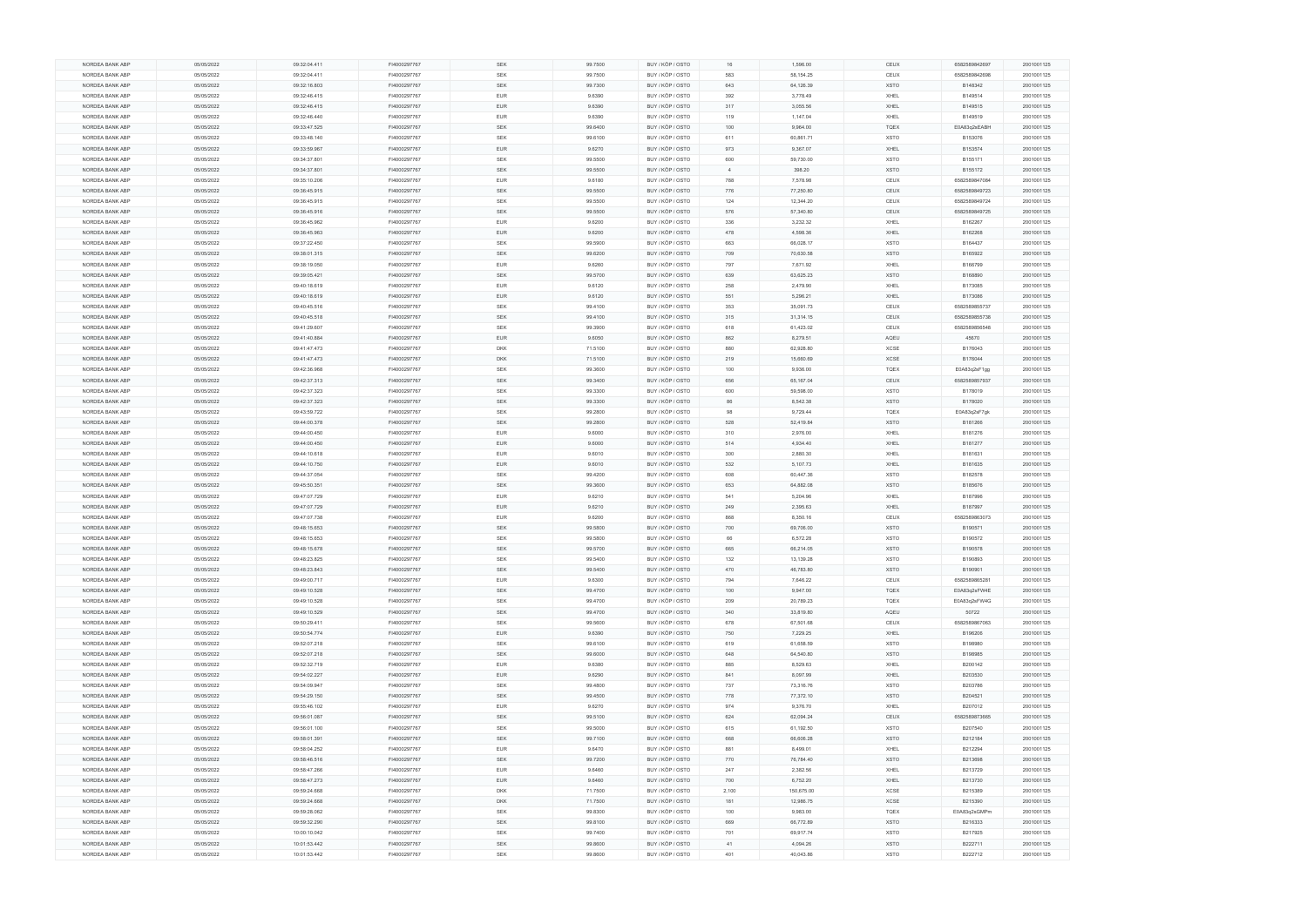| NORDEA BANK ABP | 05/05/2022 | 10:01:53.442 | FI4000297767 | SEK        | 99.8600 | BUY / KÖP / OSTO | 214            | 21,370.04 | <b>XSTO</b> | B222713       | 2001001125 |
|-----------------|------------|--------------|--------------|------------|---------|------------------|----------------|-----------|-------------|---------------|------------|
| NORDEA BANK ABP | 05/05/2022 | 10:01:54.132 | FI4000297767 | <b>EUR</b> | 9.6540  | BUY / KÖP / OSTO | 791            | 7,636.31  | XHEL        | B222731       | 2001001125 |
| NORDEA BANK ABP | 05/05/2022 | 10:02:39.404 | FI4000297767 | <b>EUR</b> | 9.6540  | BUY / KÖP / OSTO | 100            | 965.40    | CEUX        | 6582589882979 | 2001001125 |
| NORDEA BANK ABP | 05/05/2022 | 10:02:39.417 | FI4000297767 | <b>EUR</b> | 9.6540  | BUY / KÖP / OSTO | 796            | 7,684.58  | CEUX        | 6582589882981 | 2001001125 |
|                 |            |              |              |            |         |                  |                |           |             |               |            |
| NORDEA BANK ABP | 05/05/2022 | 10:03:02.410 | FI4000297767 | SEK        | 99.8800 | BUY / KÖP / OSTO | 611            | 61,026.68 | CEUX        | 6582589883277 | 2001001125 |
| NORDEA BANK ABP | 05/05/2022 | 10:03:45.654 | FI4000297767 | <b>SEK</b> | 99.8000 | BUY / KÖP / OSTO | 667            | 66,566.60 | <b>XSTO</b> | B226658       | 2001001125 |
| NORDEA BANK ABP | 05/05/2022 | 10:04:16.561 | FI4000297767 | <b>EUR</b> | 9.6470  | BUY / KÖP / OSTO | 930            | 8,971.71  | XHEL        | B227628       | 2001001125 |
| NORDEA BANK ABP | 05/05/2022 | 10:04:39.712 | FI4000297767 | <b>SEK</b> | 99.8000 | BUY / KÖP / OSTO | 644            | 64,271.20 | <b>XSTO</b> | B228386       | 2001001125 |
|                 |            |              |              | SEK        |         |                  |                | 61,701.12 |             |               |            |
| NORDEA BANK ABP | 05/05/2022 | 10:05:52.755 | FI4000297767 |            | 99.8400 | BUY / KÖP / OSTO | 618            |           | <b>XSTO</b> | B231088       | 2001001125 |
| NORDEA BANK ABP | 05/05/2022 | 10:06:17.815 | FI4000297767 | <b>EUR</b> | 9.6460  | BUY / KÖP / OSTO | 387            | 3,733.00  | CEUX        | 6582589887327 | 2001001125 |
| NORDEA BANK ABP | 05/05/2022 | 10:06:17.815 | FI4000297767 | <b>EUR</b> | 9.6460  | BUY / KÖP / OSTO | 452            | 4,359.99  | CEUX        | 6582589887328 | 2001001125 |
| NORDEA BANK ABP | 05/05/2022 | 10:07:40.804 | FI4000297767 | <b>EUR</b> | 9.6480  | BUY / KÖP / OSTO | 790            | 7,621.92  | XHEL        | B234798       | 2001001125 |
| NORDEA BANK ABP | 05/05/2022 | 10:07:45.336 | FI4000297767 | <b>SEK</b> | 99.7400 | BUY / KÖP / OSTO | 622            | 62,038.28 | <b>XSTO</b> | B235116       | 2001001125 |
|                 |            |              |              |            |         |                  |                |           |             |               |            |
| NORDEA BANK ABP | 05/05/2022 | 10:07:45.344 | FI4000297767 | SEK        | 99.7400 | BUY / KÖP / OSTO | 655            | 65,329.70 | CEUX        | 6582589889082 | 2001001125 |
| NORDEA BANK ABP | 05/05/2022 | 10:09:49.585 | FI4000297767 | <b>EUR</b> | 9.6530  | BUY / KÖP / OSTO | 809            | 7,809.28  | XHEL        | B239734       | 2001001125 |
| NORDEA BANK ABP | 05/05/2022 | 10:10:10.271 | FI4000297767 | SEK        | 99.7900 | BUY / KÖP / OSTO | 612            | 61,071.48 | CEUX        | 6582589892241 | 2001001125 |
| NORDEA BANK ABP | 05/05/2022 | 10:10:10.280 | FI4000297767 | SEK        | 99.7900 | BUY / KÖP / OSTO | 626            | 62,468.54 | <b>XSTO</b> | B240457       | 2001001125 |
| NORDEA BANK ABP | 05/05/2022 | 10:10:10.287 | FI4000297767 | <b>SEK</b> | 99.7800 | BUY / KÖP / OSTO | 664            | 66,253.92 | <b>XSTO</b> | B240471       | 2001001125 |
|                 |            |              |              |            |         |                  |                |           |             |               |            |
| NORDEA BANK ABP | 05/05/2022 | 10:12:29.119 | FI4000297767 | <b>EUR</b> | 9.6540  | BUY / KÖP / OSTO | $\overline{7}$ | 67.58     | XHEL        | B245699       | 2001001125 |
| NORDEA BANK ABP | 05/05/2022 | 10:12:29.119 | FI4000297767 | <b>EUR</b> | 9.6540  | BUY / KÖP / OSTO | 400            | 3,861.60  | XHEL        | B245700       | 2001001125 |
| NORDEA BANK ABP | 05/05/2022 | 10:12:29.119 | FI4000297767 | <b>EUR</b> | 9.6540  | BUY / KÖP / OSTO | 496            | 4,788.38  | XHEL        | B245701       | 2001001125 |
| NORDEA BANK ABP | 05/05/2022 | 10:12:51.014 | FI4000297767 | SEK        | 99.8000 | BUY / KÖP / OSTO | 400            | 39,920.00 | CEUX        | 6582589895610 | 2001001125 |
| NORDEA BANK ABP | 05/05/2022 | 10:12:51.515 | FI4000297767 | <b>SEK</b> | 99.8000 | BUY / KÖP / OSTO | 214            | 21,357.20 | CEUX        | 6582589895617 | 2001001125 |
|                 |            |              |              |            |         |                  |                |           |             |               |            |
| NORDEA BANK ABP | 05/05/2022 | 10:14:02.939 | FI4000297767 | SEK        | 99.8800 | BUY / KÖP / OSTO | 204            | 20,375.52 | <b>XSTO</b> | B248697       | 2001001125 |
| NORDEA BANK ABP | 05/05/2022 | 10:14:22.084 | FI4000297767 | <b>EUR</b> | 9.6570  | BUY / KÖP / OSTO | 835            | 8,063.60  | XHEL        | B249398       | 2001001125 |
| NORDEA BANK ABP | 05/05/2022 | 10:14:28.880 | FI4000297767 | <b>SEK</b> | 99.8500 | BUY / KÖP / OSTO | 640            | 63,904.00 | <b>XSTO</b> | B249664       | 2001001125 |
| NORDEA BANK ABP | 05/05/2022 | 10:14:28.880 | FI4000297767 | <b>SEK</b> | 99.8500 | BUY / KÖP / OSTO | 260            | 25,961.00 | <b>XSTO</b> | B249665       | 2001001125 |
|                 |            |              |              |            |         |                  |                |           |             |               |            |
| NORDEA BANK ABP | 05/05/2022 | 10:14:28.881 | FI4000297767 | <b>SEK</b> | 99.8500 | BUY / KÖP / OSTO | 364            | 36,345.40 | <b>XSTO</b> | B249667       | 2001001125 |
| NORDEA BANK ABP | 05/05/2022 | 10:15:49.214 | FI4000297767 | <b>EUR</b> | 9.6650  | BUY / KÖP / OSTO | 818            | 7,905.97  | XHEL        | B252185       | 2001001125 |
| NORDEA BANK ABP | 05/05/2022 | 10:15:49.224 | FI4000297767 | SEK        | 99.9300 | BUY / KÖP / OSTO | 669            | 66,853.17 | CEUX        | 6582589898984 | 2001001125 |
| NORDEA BANK ABP | 05/05/2022 | 10:15:51.013 | FI4000297767 | <b>SEK</b> | 99.9200 | BUY / KÖP / OSTO | 679            | 67,845.68 | CEUX        | 6582589899005 | 2001001125 |
| NORDEA BANK ABP | 05/05/2022 | 10:17:02.641 | FI4000297767 | <b>EUR</b> | 9.6620  | BUY / KÖP / OSTO | 942            | 9,101.60  | XHEL        | B254628       | 2001001125 |
|                 |            |              |              |            |         |                  |                |           |             |               |            |
| NORDEA BANK ABP | 05/05/2022 | 10:17:02.714 | FI4000297767 | <b>SEK</b> | 99.9100 | BUY / KÖP / OSTO | 637            | 63,642.67 | <b>XSTO</b> | B254635       | 2001001125 |
| NORDEA BANK ABP | 05/05/2022 | 10:18:26.337 | FI4000297767 | <b>EUR</b> | 9.6490  | BUY / KÖP / OSTO | 861            | 8,307.79  | CEUX        | 6582589902099 | 2001001125 |
| NORDEA BANK ABP | 05/05/2022 | 10:19:44.643 | FI4000297767 | SEK        | 99.8700 | BUY / KÖP / OSTO | 67             | 6,691.29  | <b>XSTO</b> | B259768       | 2001001125 |
| NORDEA BANK ABP | 05/05/2022 | 10:19:44.643 | FI4000297767 | <b>SEK</b> | 99.8700 | BUY / KÖP / OSTO | 410            | 40,946.70 | <b>XSTO</b> | B259769       | 2001001125 |
|                 |            |              |              |            |         |                  |                |           |             |               |            |
| NORDEA BANK ABP | 05/05/2022 | 10:19:44.643 | FI4000297767 | <b>SEK</b> | 99.8700 | BUY / KÖP / OSTO | 120            | 11,984.40 | <b>XSTO</b> | B259770       | 2001001125 |
| NORDEA BANK ABP | 05/05/2022 | 10:19:44.643 | FI4000297767 | <b>SEK</b> | 99.8700 | BUY / KÖP / OSTO | 603            | 60,221.61 | <b>XSTO</b> | B259771       | 2001001125 |
| NORDEA BANK ABP | 05/05/2022 | 10:21:36.373 | FI4000297767 | <b>EUR</b> | 9.6600  | BUY / KÖP / OSTO | 863            | 8,336.58  | XHEL        | B263318       | 2001001125 |
| NORDEA BANK ABP | 05/05/2022 | 10:21:43.831 | FI4000297767 | <b>SEK</b> | 99.9100 | BUY / KÖP / OSTO | 771            | 77,030.61 | CEUX        | 6582589905748 | 2001001125 |
| NORDEA BANK ABP | 05/05/2022 | 10:22:46.541 | FI4000297767 | <b>EUR</b> | 9.6570  | BUY / KÖP / OSTO | 849            | 8,198.79  | XHEL        | B265972       | 2001001125 |
|                 |            |              |              |            |         |                  |                |           |             |               |            |
| NORDEA BANK ABP | 05/05/2022 | 10:24:00.141 | FI4000297767 | SEK        | 99.8700 | BUY / KÖP / OSTO | 775            | 77,399.25 | <b>XSTO</b> | B268342       | 2001001125 |
| NORDEA BANK ABP | 05/05/2022 | 10:24:07.614 | FI4000297767 | <b>EUR</b> | 9.6520  | BUY / KÖP / OSTO | 840            | 8,107.68  | XHEL        | B268616       | 2001001125 |
| NORDEA BANK ABP | 05/05/2022 | 10:24:07.652 | FI4000297767 | SEK        | 99.8400 | BUY / KÖP / OSTO | 822            | 82,068.48 | <b>XSTO</b> | B268619       | 2001001125 |
| NORDEA BANK ABP | 05/05/2022 | 10:25:14.078 | FI4000297767 | <b>SEK</b> | 99.7900 | BUY / KÖP / OSTO | 660            | 65,861.40 | <b>XSTO</b> | B270685       | 2001001125 |
|                 |            |              |              | <b>EUR</b> |         |                  | 589            |           |             | 74884         |            |
| NORDEA BANK ABP | 05/05/2022 | 10:26:00.526 | FI4000297767 |            | 9.6420  | BUY / KÖP / OSTO |                | 5,679.14  | AQEU        |               | 2001001125 |
| NORDEA BANK ABP | 05/05/2022 | 10:26:00.535 | FI4000297767 | <b>SEK</b> | 99.7600 | BUY / KÖP / OSTO | 401            | 40,003.76 | <b>XSTO</b> | B272067       | 2001001125 |
| NORDEA BANK ABP | 05/05/2022 | 10:26:00.535 | FI4000297767 | SEK        | 99.7600 | BUY / KÖP / OSTO | 296            | 29,528.96 | <b>XSTO</b> | B272073       | 2001001125 |
| NORDEA BANK ABP | 05/05/2022 | 10:26:00.545 | FI4000297767 | <b>EUR</b> | 9.6420  | BUY / KÖP / OSTO | 244            | 2,352.65  | AQEU        | 74885         | 2001001125 |
| NORDEA BANK ABP | 05/05/2022 | 10:27:43.427 | FI4000297767 | <b>EUR</b> | 9.6470  | BUY / KÖP / OSTO | 868            | 8,373.60  | XHEL        | B275604       | 2001001125 |
|                 |            |              |              |            |         |                  |                |           |             |               |            |
| NORDEA BANK ABP | 05/05/2022 | 10:27:58.023 | FI4000297767 | SEK        | 99.7800 | BUY / KÖP / OSTO | 622            | 62,063.16 | <b>XSTO</b> | B275880       | 2001001125 |
| NORDEA BANK ABP | 05/05/2022 | 10:29:16.856 | FI4000297767 | <b>SEK</b> | 99.7600 | BUY / KÖP / OSTO | 701            | 69,931.76 | <b>XSTO</b> | B278324       | 2001001125 |
| NORDEA BANK ABP | 05/05/2022 | 10:30:14.440 | FI4000297767 | <b>EUR</b> | 9.6420  | BUY / KÖP / OSTO | 124            | 1,195.61  | CEUX        | 6582589915704 | 2001001125 |
| NORDEA BANK ABP | 05/05/2022 | 10:30:14.440 | FI4000297767 | EUR        | 9.6420  | BUY / KÖP / OSTO | 852            | 8,214.98  | CEUX        | 6582589915705 | 2001001125 |
| NORDEA BANK ABP | 05/05/2022 | 10:30:14.490 | FI4000297767 | <b>SEK</b> | 99.7700 | BUY / KÖP / OSTO | 625            | 62,356.25 | <b>XSTO</b> | B280161       | 2001001125 |
|                 |            |              |              |            |         |                  |                |           |             |               |            |
| NORDEA BANK ABP | 05/05/2022 | 10:30:14.509 | FI4000297767 | SEK        | 99.7600 | BUY / KÖP / OSTO | 647            | 64,544.72 | <b>XSTO</b> | B280167       | 2001001125 |
| NORDEA BANK ABP | 05/05/2022 | 10:31:47.795 | FI4000297767 | <b>SEK</b> | 99.7500 | BUY / KÖP / OSTO | 745            | 74,313.75 | <b>XSTO</b> | B282800       | 2001001125 |
| NORDEA BANK ABP | 05/05/2022 | 10:32:44.893 | FI4000297767 | <b>EUR</b> | 9.6320  | BUY / KÖP / OSTO | 906            | 8,726.59  | XHEL        | B284383       | 2001001125 |
| NORDEA BANK ABP | 05/05/2022 | 10:33:15.050 | FI4000297767 | SEK        | 99.7300 | BUY / KÖP / OSTO | 250            | 24,932.50 | <b>XSTO</b> | B285319       | 2001001125 |
|                 |            |              |              |            |         |                  |                |           |             |               |            |
| NORDEA BANK ABP | 05/05/2022 | 10:33:15.050 | FI4000297767 | <b>SEK</b> | 99.7300 | BUY / KÖP / OSTO | 362            | 36,102.26 | <b>XSTO</b> | B285320       | 2001001125 |
| NORDEA BANK ABP | 05/05/2022 | 10:34:15.294 | FI4000297767 | <b>SEK</b> | 99.7600 | BUY / KÖP / OSTO | 686            | 68,435.36 | CEUX        | 6582589920164 | 2001001125 |
| NORDEA BANK ABP | 05/05/2022 | 10:34:15.328 | FI4000297767 | EUR        | 9.6350  | BUY / KÖP / OSTO | 837            | 8,064.50  | XHEL        | B287024       | 2001001125 |
| NORDEA BANK ABP | 05/05/2022 | 10:34:58.135 | FI4000297767 | <b>SEK</b> | 99.6600 | BUY / KÖP / OSTO | 598            | 59,596.68 | <b>XSTO</b> | B288372       | 2001001125 |
| NORDEA BANK ABP | 05/05/2022 | 10:34:58.135 | FI4000297767 | SEK        | 99.6600 | BUY / KÖP / OSTO | 57             | 5,680.62  | <b>XSTO</b> | B288373       | 2001001125 |
|                 |            |              |              |            |         |                  |                |           |             |               |            |
| NORDEA BANK ABP | 05/05/2022 | 10:35:45.338 | FI4000297767 | <b>EUR</b> | 9.6160  | BUY / KÖP / OSTO | 99             | 951.98    | XHEL        | B290100       | 2001001125 |
| NORDEA BANK ABP | 05/05/2022 | 10:35:45.338 | FI4000297767 | <b>EUR</b> | 9.6160  | BUY / KÖP / OSTO | 743            | 7,144.69  | XHEL        | B290101       | 2001001125 |
| NORDEA BANK ABP | 05/05/2022 | 10:38:00.498 | FI4000297767 | <b>EUR</b> | 9.6210  | BUY / KÖP / OSTO | 72             | 692.71    | CEUX        | 6582589924352 | 2001001125 |
| NORDEA BANK ABP | 05/05/2022 | 10:38:00.499 | FI4000297767 | <b>EUR</b> | 9.6210  | BUY / KÖP / OSTO | 889            | 8,553.07  | CEUX        | 6582589924353 | 2001001125 |
|                 |            |              |              |            |         |                  |                |           |             |               |            |
| NORDEA BANK ABP | 05/05/2022 | 10:38:05.869 | FI4000297767 | SEK        | 99.6300 | BUY / KÖP / OSTO | 668            | 66,552.84 | <b>XSTO</b> | B294295       | 2001001125 |
| NORDEA BANK ABP | 05/05/2022 | 10:38:05.900 | FI4000297767 | <b>SEK</b> | 99.6300 | BUY / KÖP / OSTO | 100            | 9,963.00  | <b>TQEX</b> | E0A83q2sJMqm  | 2001001125 |
| NORDEA BANK ABP | 05/05/2022 | 10:38:06.313 | FI4000297767 | <b>SEK</b> | 99.6300 | BUY / KÖP / OSTO | 100            | 9,963.00  | TQEX        | E0A83q2sJMuD  | 2001001125 |
| NORDEA BANK ABP | 05/05/2022 | 10:38:06.733 | FI4000297767 | SEK        | 99.6300 | BUY / KÖP / OSTO | 100            | 9,963.00  | <b>TQEX</b> | E0A83q2sJMwp  | 2001001125 |
| NORDEA BANK ABP | 05/05/2022 | 10:39:04.972 | FI4000297767 | <b>SEK</b> | 99.5800 | BUY / KÖP / OSTO | 707            | 70,403.06 | CEUX        | 6582589925599 | 2001001125 |
|                 |            |              |              |            |         |                  |                |           |             |               |            |
| NORDEA BANK ABP | 05/05/2022 | 10:40:02.350 | FI4000297767 | EUR        | 9.6100  | BUY / KÖP / OSTO | 874            | 8,399.14  | XHEL        | B297851       | 2001001125 |
| NORDEA BANK ABP | 05/05/2022 | 10:41:12.373 | FI4000297767 | <b>SEK</b> | 99.5800 | BUY / KÖP / OSTO | 611            | 60,843.38 | <b>XSTO</b> | B300171       | 2001001125 |
| NORDEA BANK ABP | 05/05/2022 | 10:41:12.373 | FI4000297767 | <b>SEK</b> | 99.5800 | BUY / KÖP / OSTO | 289            | 28,778.62 | <b>XSTO</b> | B300172       | 2001001125 |
|                 |            |              |              |            |         |                  |                |           |             |               |            |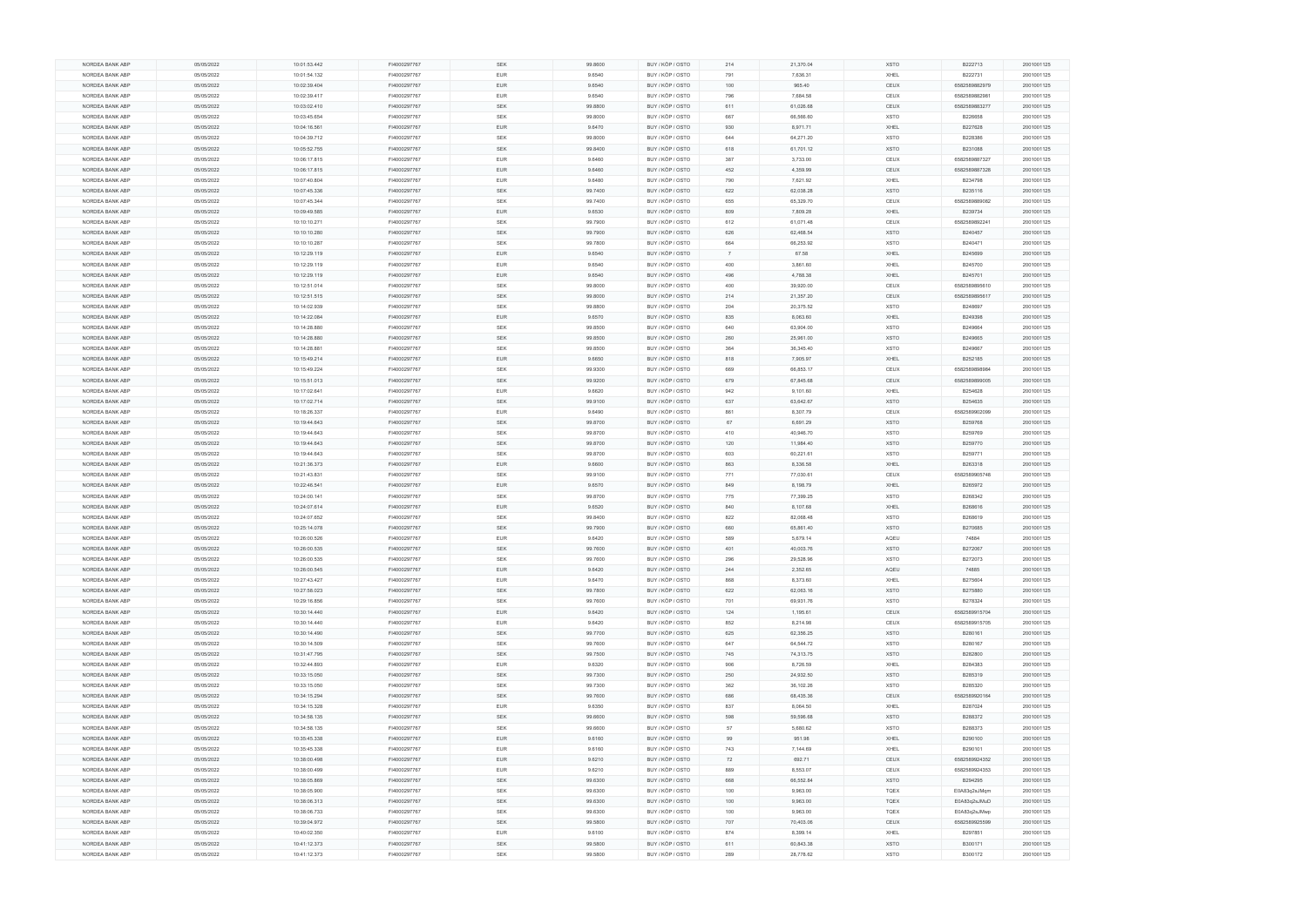| NORDEA BANK ABP                    | 05/05/2022               | 10:41:12.373                 | FI4000297767                 | <b>SEK</b> | 99.5800 | BUY / KÖP / OSTO                     | 319   | 31,766.02              | <b>XSTO</b> | B300173                 | 2001001125               |
|------------------------------------|--------------------------|------------------------------|------------------------------|------------|---------|--------------------------------------|-------|------------------------|-------------|-------------------------|--------------------------|
| NORDEA BANK ABP                    | 05/05/2022               | 10:41:12.422                 | FI4000297767                 | SEK        | 99.5700 | BUY / KÖP / OSTO                     | 600   | 59,742.00              | <b>XSTO</b> | B300187                 | 2001001125               |
|                                    |                          |                              |                              |            |         |                                      |       |                        |             |                         |                          |
| NORDEA BANK ABP                    | 05/05/2022               | 10:41:12.441                 | FI4000297767                 | <b>SEK</b> | 99.5700 | BUY / KÖP / OSTO                     | 19    | 1,891.83               | <b>XSTO</b> | B300189                 | 2001001125               |
| NORDEA BANK ABP                    | 05/05/2022               | 10:41:25.791                 | FI4000297767                 | <b>EUR</b> | 9.6040  | BUY / KÖP / OSTO                     | 895   | 8,595.58               | CEUX        | 6582589928466           | 2001001125               |
| NORDEA BANK ABP                    | 05/05/2022               | 10:41:54.467                 | FI4000297767                 | <b>DKK</b> | 71.4500 | BUY / KÖP / OSTO                     | 15    | 1,071.75               | <b>XCSE</b> | B302966                 | 2001001125               |
| NORDEA BANK ABP                    | 05/05/2022               | 10:41:54.467                 | FI4000297767                 | <b>DKK</b> | 71.4500 | BUY / KÖP / OSTO                     | 1,141 | 81,524.45              | XCSE        | B302967                 | 2001001125               |
|                                    |                          |                              |                              |            |         |                                      |       |                        |             |                         |                          |
| NORDEA BANK ABP                    | 05/05/2022               | 10:43:25.387                 | FI4000297767                 | SEK        | 99.3800 | BUY / KÖP / OSTO                     | 622   | 61,814.36              | <b>XSTO</b> | B305921                 | 2001001125               |
| NORDEA BANK ABP                    | 05/05/2022               | 10:44:18.841                 | FI4000297767                 | <b>EUR</b> | 9.5950  | BUY / KÖP / OSTO                     | 819   | 7,858.31               | XHEL        | B307923                 | 2001001125               |
| NORDEA BANK ABP                    | 05/05/2022               | 10:45:09.720                 | FI4000297767                 | SEK        | 99.4300 | BUY / KÖP / OSTO                     | -8    | 795.44                 | CEUX        | 6582589933351           | 2001001125               |
|                                    |                          |                              |                              |            |         |                                      |       |                        |             |                         |                          |
| NORDEA BANK ABP                    | 05/05/2022               | 10:45:09.720                 | FI4000297767                 | <b>SEK</b> | 99.4300 | BUY / KÖP / OSTO                     | 835   | 83,024.05              | CEUX        | 6582589933352           | 2001001125               |
| NORDEA BANK ABP                    | 05/05/2022               | 10:45:33.016                 | FI4000297767                 | <b>SEK</b> | 99.4300 | BUY / KÖP / OSTO                     | 652   | 64,828.36              | CEUX        | 6582589933811           | 2001001125               |
| NORDEA BANK ABP                    | 05/05/2022               | 10:48:20.596                 | FI4000297767                 | <b>EUR</b> | 9.6090  | BUY / KÖP / OSTO                     | 981   | 9,426.43               | XHEL        | B315205                 | 2001001125               |
|                                    |                          |                              |                              |            |         |                                      |       |                        |             |                         |                          |
| NORDEA BANK ABP                    | 05/05/2022               | 10:48:44.162                 | FI4000297767                 | <b>SEK</b> | 99.5400 | BUY / KÖP / OSTO                     | 627   | 62,411.58              | <b>XSTO</b> | B315787                 | 2001001125               |
| NORDEA BANK ABP                    | 05/05/2022               | 10:48:44.162                 | FI4000297767                 | <b>SEK</b> | 99.5400 | BUY / KÖP / OSTO                     | 16    | 1,592.64               | <b>XSTO</b> | B315788                 | 2001001125               |
| NORDEA BANK ABP                    | 05/05/2022               | 10:48:44.162                 | FI4000297767                 | <b>SEK</b> | 99.5400 | BUY / KÖP / OSTO                     | 480   | 47,779.20              | <b>XSTO</b> | B315789                 | 2001001125               |
|                                    |                          |                              |                              |            |         |                                      |       |                        |             |                         |                          |
| NORDEA BANK ABP                    | 05/05/2022               | 10:48:44.162                 | FI4000297767                 | <b>SEK</b> | 99.5400 | BUY / KÖP / OSTO                     | 170   | 16,921.80              | <b>XSTO</b> | B315790                 | 2001001125               |
| NORDEA BANK ABP                    | 05/05/2022               | 10:48:44.172                 | FI4000297767                 | SEK        | 99.5300 | BUY / KÖP / OSTO                     | 634   | 63,102.02              | CEUX        | 6582589937037           | 2001001125               |
| NORDEA BANK ABP                    | 05/05/2022               | 10:48:44.173                 | FI4000297767                 | <b>EUR</b> | 9.6090  | BUY / KÖP / OSTO                     | 901   | 8,657.71               | CEUX        | 6582589937038           | 2001001125               |
|                                    |                          |                              |                              |            |         |                                      |       |                        |             |                         |                          |
| NORDEA BANK ABP                    | 05/05/2022               | 10:48:44.639                 | FI4000297767                 | <b>DKK</b> | 71.4800 | BUY / KÖP / OSTO                     | 207   | 14,796.36              | <b>XCSE</b> | B315822                 | 2001001125               |
| NORDEA BANK ABP                    | 05/05/2022               | 10:48:44.639                 | FI4000297767                 | <b>DKK</b> | 71.4800 | BUY / KÖP / OSTO                     | 707   | 50,536.36              | <b>XCSE</b> | B315823                 | 2001001125               |
| NORDEA BANK ABP                    | 05/05/2022               | 10:51:15.532                 | FI4000297767                 | <b>EUR</b> | 9.6060  | BUY / KÖP / OSTO                     | 929   | 8,923.97               | XHEL        | B319901                 | 2001001125               |
|                                    |                          |                              |                              |            |         |                                      |       |                        |             |                         |                          |
| NORDEA BANK ABP                    | 05/05/2022               | 10:51:16.825                 | FI4000297767                 | <b>SEK</b> | 99.5100 | BUY / KÖP / OSTO                     | 141   | 14,030.91              | <b>XSTO</b> | B319938                 | 2001001125               |
| NORDEA BANK ABP                    | 05/05/2022               | 10:51:16.825                 | FI4000297767                 | <b>SEK</b> | 99.5100 | BUY / KÖP / OSTO                     | 325   | 32,340.75              | <b>XSTO</b> | B319939                 | 2001001125               |
| NORDEA BANK ABP                    | 05/05/2022               | 10:51:16.825                 | FI4000297767                 | <b>SEK</b> | 99.5100 | BUY / KÖP / OSTO                     | 141   | 14,030.91              | <b>XSTO</b> | B319940                 | 2001001125               |
|                                    |                          |                              |                              |            |         |                                      |       |                        |             |                         |                          |
| NORDEA BANK ABP                    | 05/05/2022               | 10:51:56.454                 | FI4000297767                 | SEK        | 99.5100 | BUY / KÖP / OSTO                     | 640   | 63,686.40              | <b>XSTO</b> | B320741                 | 2001001125               |
| NORDEA BANK ABP                    | 05/05/2022               | 10:51:56.454                 | FI4000297767                 | <b>SEK</b> | 99.5000 | BUY / KÖP / OSTO                     | 630   | 62,685.00              | <b>XSTO</b> | B320746                 | 2001001125               |
| NORDEA BANK ABP                    | 05/05/2022               | 10:52:30.852                 | FI4000297767                 | <b>EUR</b> | 9.6080  | BUY / KÖP / OSTO                     | 381   | 3,660.65               | CEUX        | 6582589941708           | 2001001125               |
|                                    |                          |                              |                              |            |         |                                      |       |                        |             |                         |                          |
| NORDEA BANK ABP                    | 05/05/2022               | 10:52:30.852                 | FI4000297767                 | <b>EUR</b> | 9.6080  | BUY / KÖP / OSTO                     | 456   | 4,381.25               | CEUX        | 6582589941709           | 2001001125               |
| NORDEA BANK ABP                    | 05/05/2022               | 10:53:03.076                 | FI4000297767                 | SEK        | 99.4700 | BUY / KÖP / OSTO                     | 604   | 60,079.88              | <b>XSTO</b> | B323995                 | 2001001125               |
| NORDEA BANK ABP                    | 05/05/2022               | 10:53:38.105                 | FI4000297767                 | <b>EUR</b> | 9.5990  | BUY / KÖP / OSTO                     | 91    | 873.51                 | CEUX        | 6582589943396           | 2001001125               |
|                                    |                          |                              |                              | <b>EUR</b> |         |                                      | 743   |                        | CEUX        |                         |                          |
| NORDEA BANK ABP                    | 05/05/2022               | 10:53:38.105                 | FI4000297767                 |            | 9.5990  | BUY / KÖP / OSTO                     |       | 7,132.06               |             | 6582589943397           | 2001001125               |
| NORDEA BANK ABP                    | 05/05/2022               | 10:54:27.344                 | FI4000297767                 | <b>SEK</b> | 99.3700 | BUY / KÖP / OSTO                     | 263   | 26,134.31              | <b>XSTO</b> | B327509                 | 2001001125               |
| NORDEA BANK ABP                    | 05/05/2022               | 10:54:27.344                 | FI4000297767                 | <b>SEK</b> | 99.3700 | BUY / KÖP / OSTO                     | 344   | 34,183.28              | <b>XSTO</b> | B327510                 | 2001001125               |
|                                    |                          | 10:56:38.052                 | FI4000297767                 | <b>EUR</b> |         |                                      |       | 1,850.48               |             |                         |                          |
| NORDEA BANK ABP                    | 05/05/2022               |                              |                              |            | 9.5880  | BUY / KÖP / OSTO                     | 193   |                        | CEUX        | 6582589946808           | 2001001125               |
|                                    |                          |                              |                              |            |         |                                      |       |                        |             | 6582589946809           | 2001001125               |
| NORDEA BANK ABP                    | 05/05/2022               | 10:56:38.052                 | FI4000297767                 | <b>EUR</b> | 9.5880  | BUY / KÖP / OSTO                     | 112   | 1,073.86               | CEUX        |                         |                          |
| NORDEA BANK ABP                    |                          | 10:56:38.052                 | FI4000297767                 | <b>EUR</b> | 9.5880  | BUY / KÖP / OSTO                     | 70    | 671.16                 | CEUX        | 6582589946810           | 2001001125               |
|                                    | 05/05/2022               |                              |                              |            |         |                                      |       |                        |             |                         |                          |
| NORDEA BANK ABP                    | 05/05/2022               | 10:56:38.052                 | FI4000297767                 | <b>EUR</b> | 9.5880  | BUY / KÖP / OSTO                     | 539   | 5,167.93               | CEUX        | 6582589946811           | 2001001125               |
| NORDEA BANK ABP                    | 05/05/2022               | 10:56:38.079                 | FI4000297767                 | <b>SEK</b> | 99.2600 | BUY / KÖP / OSTO                     | 704   | 69,879.04              | CEUX        | 6582589946812           | 2001001125               |
| NORDEA BANK ABP                    | 05/05/2022               | 10:56:39.249                 | FI4000297767                 | SEK        | 99.2300 | BUY / KÖP / OSTO                     | 700   | 69,461.00              | <b>XSTO</b> | B331474                 | 2001001125               |
|                                    |                          |                              |                              |            |         |                                      |       |                        |             |                         |                          |
| NORDEA BANK ABP                    | 05/05/2022               | 10:58:45.310                 | FI4000297767                 | <b>EUR</b> | 9.5960  | BUY / KÖP / OSTO                     | 888   | 8,521.25               | XHEL        | B335850                 | 2001001125               |
| NORDEA BANK ABP                    | 05/05/2022               | 10:59:57.691                 | FI4000297767                 | <b>SEK</b> | 99.4100 | BUY / KÖP / OSTO                     | 112   | 11,133.92              | CEUX        | 6582589951013           | 2001001125               |
| NORDEA BANK ABP                    | 05/05/2022               | 10:59:57.691                 | FI4000297767                 | <b>SEK</b> | 99.4100 | BUY / KÖP / OSTO                     | 486   | 48,313.26              | CEUX        | 6582589951014           | 2001001125               |
|                                    |                          |                              |                              |            |         |                                      |       |                        |             |                         |                          |
| NORDEA BANK ABP                    | 05/05/2022               | 11:00:00.742                 | FI4000297767                 | SEK        | 99.3900 | BUY / KÖP / OSTO                     | 621   | 61,721.19              | <b>XSTO</b> | B337874                 | 2001001125               |
| NORDEA BANK ABP                    | 05/05/2022               | 11:00:05.995                 | FI4000297767                 | <b>EUR</b> | 9.5990  | BUY / KÖP / OSTO                     | 855   | 8,207.15               | XHEL        | B338152                 | 2001001125               |
| NORDEA BANK ABP                    | 05/05/2022               | 11:00:48.380                 | FI4000297767                 | <b>SEK</b> | 99.3900 | BUY / KÖP / OSTO                     | 683   | 67,883.37              | <b>XSTO</b> | B339200                 | 2001001125               |
|                                    |                          |                              |                              |            |         |                                      |       |                        |             |                         |                          |
| NORDEA BANK ABP                    | 05/05/2022               | 11:00:48.380                 | FI4000297767                 | <b>SEK</b> | 99.3900 | BUY / KÖP / OSTO                     | 46    | 4,571.94               | <b>XSTO</b> | B339202                 | 2001001125               |
| NORDEA BANK ABP                    | 05/05/2022               | 11:02:46.189                 | FI4000297767                 | <b>SEK</b> | 99.3600 | BUY / KÖP / OSTO                     | 606   | 60,212.16              | <b>XSTO</b> | B342071                 | 2001001125               |
| NORDEA BANK ABP                    | 05/05/2022               | 11:02:46.209                 | FI4000297767                 | <b>EUR</b> | 9.5990  | BUY / KÖP / OSTO                     | 176   | 1,689.42               | XHEL        | B342081                 | 2001001125               |
|                                    |                          |                              |                              |            |         |                                      |       |                        |             |                         |                          |
| NORDEA BANK ABP                    | 05/05/2022               | 11:02:46.209                 | FI4000297767                 | <b>EUR</b> | 9.5990  | BUY / KÖP / OSTO                     | 636   | 6,104.96               | XHEL        | B342082                 | 2001001125               |
| NORDEA BANK ABP                    | 05/05/2022               | 11:04:24.406                 | FI4000297767                 | <b>EUR</b> | 9.6100  | BUY / KÖP / OSTO                     | 815   | 7,832.15               | XHEL        | B344914                 | 2001001125               |
| NORDEA BANK ABP                    | 05/05/2022               | 11:04:24.408                 | FI4000297767                 | SEK        | 99.4900 | BUY / KÖP / OSTO                     | 600   | 59,694.00              | <b>XSTO</b> | B344915                 | 2001001125               |
| NORDEA BANK ABP                    | 05/05/2022               | 11:04:24.408                 | FI4000297767                 | <b>SEK</b> | 99.4900 | BUY / KÖP / OSTO                     | 62    | 6,168.38               | <b>XSTO</b> | B344916                 | 2001001125               |
|                                    |                          |                              |                              |            |         |                                      |       |                        |             |                         |                          |
| NORDEA BANK ABP                    | 05/05/2022               | 11:04:24.507                 | FI4000297767                 | <b>SEK</b> | 99.4800 | BUY / KÖP / OSTO                     | 511   | 50,834.28              | CEUX        | 6582589955619           | 2001001125               |
| NORDEA BANK ABP                    | 05/05/2022               | 11:04:24.508                 | FI4000297767                 | <b>SEK</b> | 99.4800 | BUY / KÖP / OSTO                     | 94    | 9,351.12               | CEUX        | 6582589955620           | 2001001125               |
| NORDEA BANK ABP                    | 05/05/2022               | 11:06:05.563                 | FI4000297767                 | <b>SEK</b> | 99.4500 | BUY / KÖP / OSTO                     | 208   | 20,685.60              | AQEU        | 99491                   | 2001001125               |
|                                    |                          |                              |                              |            |         |                                      |       |                        |             |                         |                          |
| NORDEA BANK ABP                    | 05/05/2022               | 11:06:05.584                 | FI4000297767                 | <b>SEK</b> | 99.4500 | BUY / KÖP / OSTO                     | 436   | 43,360.20              | CEUX        | 6582589957300           | 2001001125               |
| NORDEA BANK ABP                    | 05/05/2022               | 11:07:46.333                 | FI4000297767                 | <b>SEK</b> | 99.4700 | BUY / KÖP / OSTO                     | 100   | 9,947.00               | <b>TQEX</b> | E0A83q2sLYoe            | 2001001125               |
| NORDEA BANK ABP                    | 05/05/2022               | 11:08:57.163                 | FI4000297767                 | <b>SEK</b> | 99.5600 | BUY / KÖP / OSTO                     | 620   | 61,727.20              | <b>XSTO</b> | B353311                 | 2001001125               |
| NORDEA BANK ABP                    | 05/05/2022               | 11:08:57.163                 | FI4000297767                 | <b>EUR</b> | 9.6170  | BUY / KÖP / OSTO                     | 331   | 3,183.23               | XHEL        | B353319                 |                          |
|                                    |                          |                              |                              |            |         |                                      |       |                        |             |                         | 2001001125               |
| NORDEA BANK ABP                    | 05/05/2022               | 11:08:57.163                 | FI4000297767                 | <b>EUR</b> | 9.6170  | BUY / KÖP / OSTO                     | 505   | 4,856.59               | XHEL        | B353320                 | 2001001125               |
| NORDEA BANK ABP                    | 05/05/2022               | 11:08:57.171                 | FI4000297767                 | <b>SEK</b> | 99.5600 | BUY / KÖP / OSTO                     | 652   | 64,913.12              | CEUX        | 6582589960878           | 2001001125               |
| NORDEA BANK ABP                    | 05/05/2022               | 11:08:58.510                 | FI4000297767                 | <b>EUR</b> | 9.6160  | BUY / KÖP / OSTO                     | 830   | 7,981.28               | XHEL        | B353381                 | 2001001125               |
|                                    |                          |                              |                              |            |         |                                      |       |                        |             |                         |                          |
| NORDEA BANK ABP                    | 05/05/2022               | 11:09:39.256                 | FI4000297767                 | <b>SEK</b> | 99.5300 | BUY / KÖP / OSTO                     | 637   | 63,400.61              | CEUX        | 6582589961703           | 2001001125               |
| NORDEA BANK ABP                    | 05/05/2022               | 11:11:40.817                 | FI4000297767                 | <b>EUR</b> | 9.6250  | BUY / KÖP / OSTO                     | 927   | 8,922.38               | XHEL        | B358394                 | 2001001125               |
| NORDEA BANK ABP                    | 05/05/2022               | 11:11:40.822                 | FI4000297767                 | <b>SEK</b> | 99.6200 | BUY / KÖP / OSTO                     | 600   | 59,772.00              | <b>XSTO</b> | B358397                 | 2001001125               |
|                                    |                          |                              |                              |            |         |                                      |       |                        |             |                         |                          |
| NORDEA BANK ABP                    | 05/05/2022               | 11:11:40.822                 | FI4000297767                 | <b>SEK</b> | 99.6200 | BUY / KÖP / OSTO                     | 31    | 3,088.22               | <b>XSTO</b> | B358398                 | 2001001125               |
| NORDEA BANK ABP                    | 05/05/2022               | 11:12:21.742                 | FI4000297767                 | <b>SEK</b> | 99.5900 | BUY / KÖP / OSTO                     | 100   | 9,959.00               | <b>TQEX</b> | E0A83q2sLsPI            | 2001001125               |
| NORDEA BANK ABP                    | 05/05/2022               | 11:12:21.762                 | FI4000297767                 | <b>SEK</b> | 99.5900 | BUY / KÖP / OSTO                     | 183   | 18,224.97              | CEUX        | 6582589964886           | 2001001125               |
|                                    |                          |                              |                              |            |         |                                      |       |                        |             |                         |                          |
| NORDEA BANK ABP                    | 05/05/2022               | 11:12:21.762                 | FI4000297767                 | <b>SEK</b> | 99.5900 | BUY / KÖP / OSTO                     | 344   | 34,258.96              | CEUX        | 6582589964887           | 2001001125               |
| NORDEA BANK ABP                    | 05/05/2022               | 11:12:21.762                 | FI4000297767                 | <b>SEK</b> | 99.5900 | BUY / KÖP / OSTO                     | 15    | 1,493.85               | CEUX        | 6582589964888           | 2001001125               |
| NORDEA BANK ABP                    | 05/05/2022               | 11:13:48.227                 | FI4000297767                 | <b>EUR</b> | 9.6240  | BUY / KÖP / OSTO                     | 798   | 7,679.95               | XHEL        | B361886                 | 2001001125               |
|                                    |                          |                              |                              |            |         |                                      |       |                        |             |                         |                          |
| NORDEA BANK ABP                    | 05/05/2022               | 11:13:48.231                 | FI4000297767                 | <b>EUR</b> | 9.6240  | BUY / KÖP / OSTO                     | 174   | 1,674.58               | XHEL        | B361888                 | 2001001125               |
| NORDEA BANK ABP                    | 05/05/2022               | 11:13:48.428                 | FI4000297767                 | <b>SEK</b> | 99.6200 | BUY / KÖP / OSTO                     | 658   | 65,549.96              | CEUX        | 6582589966345           | 2001001125               |
| NORDEA BANK ABP                    | 05/05/2022               | 11:16:54.174                 | FI4000297767                 | <b>SEK</b> | 99.6600 | BUY / KÖP / OSTO                     | 627   | 62,486.82              | CEUX        | 6582589969819           | 2001001125               |
|                                    |                          |                              |                              | <b>SEK</b> | 99.6600 |                                      | 208   |                        | AQEU        |                         |                          |
| NORDEA BANK ABP<br>NORDEA BANK ABP | 05/05/2022<br>05/05/2022 | 11:16:54.174<br>11:16:54.203 | FI4000297767<br>FI4000297767 | <b>SEK</b> | 99.6600 | BUY / KÖP / OSTO<br>BUY / KÖP / OSTO | 393   | 20,729.28<br>39,166.38 | CEUX        | 106013<br>6582589969826 | 2001001125<br>2001001125 |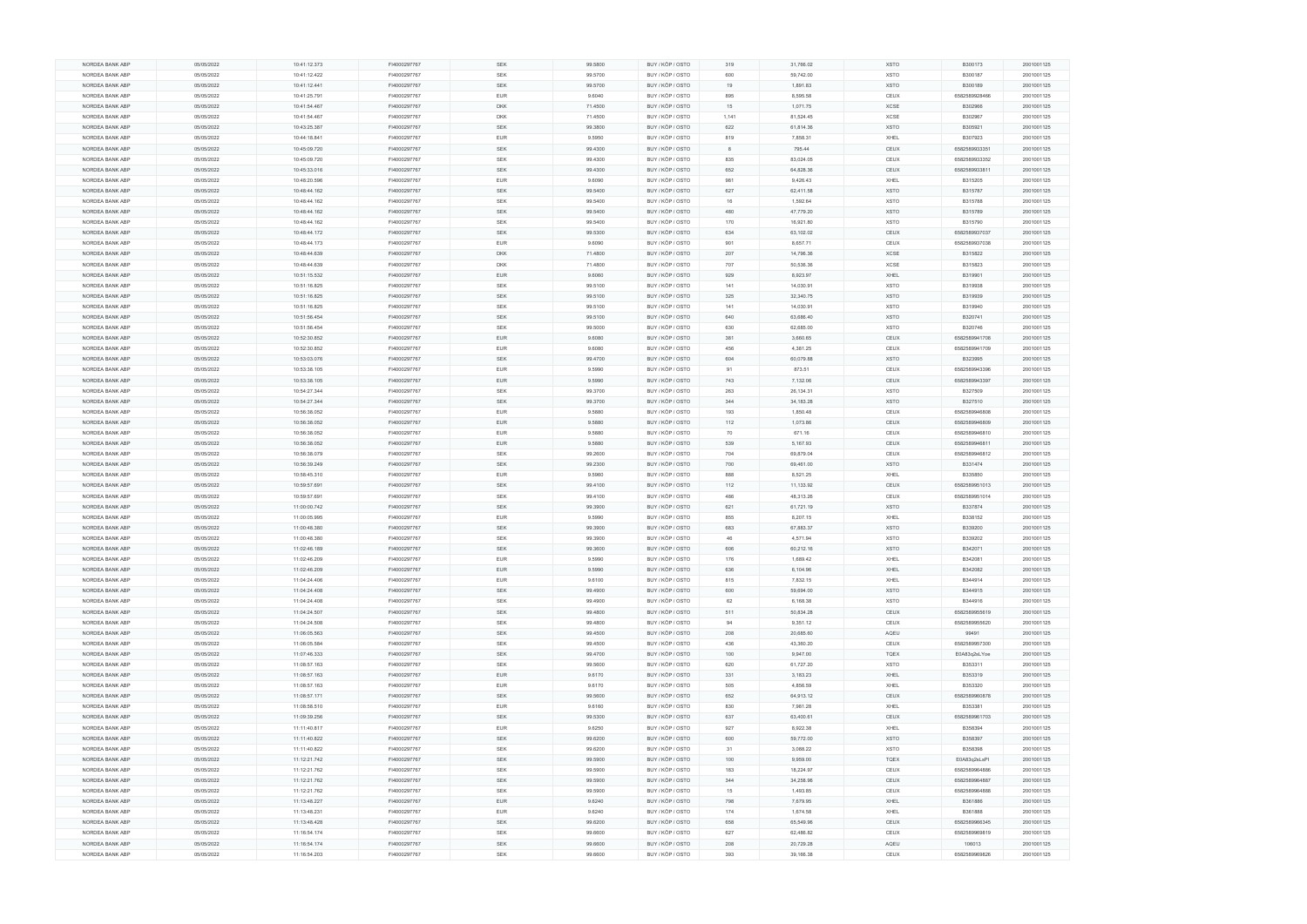| NORDEA BANK ABP | 05/05/2022 | 11:16:54.550 | FI4000297767 | <b>EUR</b> | 9.6310  | BUY / KÖP / OSTO | 843 | 8,118.93  | XHEL        | B367324       | 2001001125 |
|-----------------|------------|--------------|--------------|------------|---------|------------------|-----|-----------|-------------|---------------|------------|
|                 | 05/05/2022 | 11:18:00.215 | FI4000297767 | <b>EUR</b> | 9.6290  | BUY / KÖP / OSTO | 240 | 2,310.96  | XHEL        | B369126       | 2001001125 |
| NORDEA BANK ABP | 05/05/2022 | 11:18:00.215 | FI4000297767 | <b>EUR</b> | 9.6290  | BUY / KÖP / OSTO | 589 | 5,671.48  | XHEL        | B369127       | 2001001125 |
| NORDEA BANK ABP | 05/05/2022 | 11:18:14.138 | FI4000297767 | <b>SEK</b> | 99.5900 | BUY / KÖP / OSTO | 100 | 9,959.00  | TQEX        | E0A83q2sMGxM  | 2001001125 |
|                 |            |              |              |            |         |                  |     |           |             |               |            |
| NORDEA BANK ABP | 05/05/2022 | 11:18:56.520 | FI4000297767 | SEK        | 99.6200 | BUY / KÖP / OSTO | 600 | 59,772.00 | <b>XSTO</b> | B370418       | 2001001125 |
| NORDEA BANK ABP | 05/05/2022 | 11:18:56.520 | FI4000297767 | <b>SEK</b> | 99.6200 | BUY / KÖP / OSTO | 97  | 9,663.14  | <b>XSTO</b> | B370419       | 2001001125 |
| NORDEA BANK ABP | 05/05/2022 | 11:19:02.376 | FI4000297767 | <b>SEK</b> | 99.6000 | BUY / KÖP / OSTO | 600 | 59,760.00 | <b>XSTO</b> | B370614       | 2001001125 |
| NORDEA BANK ABP | 05/05/2022 | 11:19:02.376 | FI4000297767 | <b>SEK</b> | 99.6000 | BUY / KÖP / OSTO | 105 | 10,458.00 | <b>XSTO</b> | B370615       | 2001001125 |
| NORDEA BANK ABP | 05/05/2022 | 11:20:40.961 | FI4000297767 | <b>EUR</b> | 9.6310  | BUY / KÖP / OSTO | 907 | 8,735.32  | XHEL        | B372914       | 2001001125 |
|                 |            |              |              |            |         |                  |     |           |             |               |            |
| NORDEA BANK ABP | 05/05/2022 | 11:21:09.547 | FI4000297767 | SEK        | 99.5300 | BUY / KÖP / OSTO | 135 | 13,436.55 | TQEX        | E0A83q2sMSan  | 2001001125 |
| NORDEA BANK ABP | 05/05/2022 | 11:21:09.547 | FI4000297767 | <b>SEK</b> | 99.5300 | BUY / KÖP / OSTO | 318 | 31,650.54 | <b>TQEX</b> | E0A83q2sMSar  | 2001001125 |
| NORDEA BANK ABP | 05/05/2022 | 11:21:09.548 | FI4000297767 | <b>SEK</b> | 99.5300 | BUY / KÖP / OSTO | 209 | 20,801.77 | <b>TQEX</b> | E0A83q2sMSav  | 2001001125 |
| NORDEA BANK ABP | 05/05/2022 | 11:22:44.304 | FI4000297767 | SEK        | 99.4500 | BUY / KÖP / OSTO | 100 | 9,945.00  | TQEX        | E0A83q2sMamc  | 2001001125 |
|                 |            |              |              |            |         |                  |     |           |             |               |            |
| NORDEA BANK ABP | 05/05/2022 | 11:22:44.740 | FI4000297767 | <b>SEK</b> | 99.4500 | BUY / KÖP / OSTO | 100 | 9,945.00  | TQEX        | E0A83q2sMaq3  | 2001001125 |
| NORDEA BANK ABP | 05/05/2022 | 11:23:38.161 | FI4000297767 | SEK        | 99.3900 | BUY / KÖP / OSTO | 626 | 62,218.14 | <b>XSTO</b> | B378145       | 2001001125 |
| NORDEA BANK ABP | 05/05/2022 | 11:23:38.778 | FI4000297767 | <b>EUR</b> | 9.6090  | BUY / KÖP / OSTO | 41  | 393.97    | XHEL        | B378318       | 2001001125 |
| NORDEA BANK ABP | 05/05/2022 | 11:23:54.601 | FI4000297767 | <b>EUR</b> | 9.6080  | BUY / KÖP / OSTO | 947 | 9,098.78  | XHEL        | B379138       | 2001001125 |
| NORDEA BANK ABP | 05/05/2022 | 11:23:54.934 | FI4000297767 | <b>SEK</b> | 99.3600 | BUY / KÖP / OSTO | 250 | 24,840.00 | <b>XSTO</b> | B379166       | 2001001125 |
|                 |            |              |              |            |         |                  |     |           |             |               |            |
| NORDEA BANK ABP | 05/05/2022 | 11:24:25.669 | FI4000297767 | SEK        | 99.4000 | BUY / KÖP / OSTO | 686 | 68,188.40 | <b>XSTO</b> | B380088       | 2001001125 |
| NORDEA BANK ABP | 05/05/2022 | 11:24:25.688 | FI4000297767 | <b>EUR</b> | 9.6110  | BUY / KÖP / OSTO | 128 | 1,230.21  | XHEL        | B380095       | 2001001125 |
| NORDEA BANK ABP | 05/05/2022 | 11:24:25.688 | FI4000297767 | <b>EUR</b> | 9.6110  | BUY / KÖP / OSTO | 497 | 4,776.67  | XHEL        | B380096       | 2001001125 |
| NORDEA BANK ABP | 05/05/2022 | 11:24:25.688 | FI4000297767 | <b>EUR</b> | 9.6110  | BUY / KÖP / OSTO | 87  | 836.16    | XHEL        | B380097       | 2001001125 |
| NORDEA BANK ABP |            |              |              | <b>EUR</b> |         |                  |     |           | XHEL        |               |            |
|                 | 05/05/2022 | 11:24:25.688 | FI4000297767 |            | 9.6110  | BUY / KÖP / OSTO | 128 | 1,230.21  |             | B380098       | 2001001125 |
| NORDEA BANK ABP | 05/05/2022 | 11:24:25.746 | FI4000297767 | <b>DKK</b> | 71.4900 | BUY / KÖP / OSTO | 627 | 44,824.23 | XCSE        | B380114       | 2001001125 |
| NORDEA BANK ABP | 05/05/2022 | 11:24:25.746 | FI4000297767 | <b>DKK</b> | 71.4900 | BUY / KÖP / OSTO | 333 | 23,806.17 | XCSE        | B380115       | 2001001125 |
| NORDEA BANK ABP | 05/05/2022 | 11:26:35.796 | FI4000297767 | <b>SEK</b> | 99.4300 | BUY / KÖP / OSTO | 570 | 56,675.10 | <b>XSTO</b> | B383733       | 2001001125 |
| NORDEA BANK ABP | 05/05/2022 | 11:26:35.796 | FI4000297767 | <b>SEK</b> | 99.4300 | BUY / KÖP / OSTO | 71  | 7,059.53  | <b>XSTO</b> | B383734       | 2001001125 |
|                 |            |              |              |            |         |                  |     |           |             |               |            |
| NORDEA BANK ABP | 05/05/2022 | 11:26:43.779 | FI4000297767 | <b>EUR</b> | 9.6120  | BUY / KÖP / OSTO | 819 | 7,872.23  | XHEL        | B383928       | 2001001125 |
| NORDEA BANK ABP | 05/05/2022 | 11:26:43.779 | FI4000297767 | <b>EUR</b> | 9.6120  | BUY / KÖP / OSTO | 6   | 57.67     | XHEL        | B383929       | 2001001125 |
| NORDEA BANK ABP | 05/05/2022 | 11:28:45.586 | FI4000297767 | SEK        | 99.5700 | BUY / KÖP / OSTO | 100 | 9,957.00  | TQEX        | E0A83q2sN2M3  | 2001001125 |
| NORDEA BANK ABP | 05/05/2022 | 11:28:45.600 | FI4000297767 | <b>SEK</b> | 99.5700 | BUY / KÖP / OSTO | 70  | 6,969.90  | CEUX        | 6582589982361 | 2001001125 |
| NORDEA BANK ABP | 05/05/2022 | 11:28:45.600 | FI4000297767 | <b>SEK</b> | 99.5700 | BUY / KÖP / OSTO | 378 | 37,637.46 | CEUX        | 6582589982362 | 2001001125 |
|                 |            |              |              |            |         |                  |     |           |             |               |            |
| NORDEA BANK ABP | 05/05/2022 | 11:28:45.600 | FI4000297767 | <b>SEK</b> | 99.5700 | BUY / KÖP / OSTO | 70  | 6,969.90  | CEUX        | 6582589982363 | 2001001125 |
| NORDEA BANK ABP | 05/05/2022 | 11:28:50.187 | FI4000297767 | <b>SEK</b> | 99.5100 | BUY / KÖP / OSTO | 318 | 31,644.18 | CEUX        | 6582589982509 | 2001001125 |
| NORDEA BANK ABP | 05/05/2022 | 11:28:50.199 | FI4000297767 | <b>EUR</b> | 9.6210  | BUY / KÖP / OSTO | 794 | 7,639.07  | XHEL        | B386736       | 2001001125 |
| NORDEA BANK ABP | 05/05/2022 | 11:28:50.199 | FI4000297767 | <b>EUR</b> | 9.6210  | BUY / KÖP / OSTO | 97  | 933.24    | XHEL        | B386737       | 2001001125 |
| NORDEA BANK ABP | 05/05/2022 | 11:28:50.205 | FI4000297767 | <b>SEK</b> |         | BUY / KÖP / OSTO | 249 | 24,777.99 | CEUX        |               | 2001001125 |
|                 |            |              |              |            | 99.5100 |                  |     |           |             | 6582589982512 |            |
| NORDEA BANK ABP | 05/05/2022 | 11:28:50.205 | FI4000297767 | <b>SEK</b> | 99.5100 | BUY / KÖP / OSTO | 64  | 6,368.64  | CEUX        | 6582589982513 | 2001001125 |
| NORDEA BANK ABP | 05/05/2022 | 11:30:23.429 | FI4000297767 | SEK        | 99.4500 | BUY / KÖP / OSTO | 392 | 38,984.40 | <b>XSTO</b> | B389209       | 2001001125 |
| NORDEA BANK ABP | 05/05/2022 | 11:30:23.429 | FI4000297767 | <b>SEK</b> | 99.4500 | BUY / KÖP / OSTO | 235 | 23,370.75 | <b>XSTO</b> | B389210       | 2001001125 |
| NORDEA BANK ABP | 05/05/2022 | 11:31:41.248 | FI4000297767 | <b>EUR</b> | 9.6250  | BUY / KÖP / OSTO | 801 | 7,709.63  | CEUX        | 6582589985596 | 2001001125 |
|                 |            |              |              |            |         |                  |     |           |             |               |            |
|                 |            |              |              |            |         |                  |     |           |             |               |            |
| NORDEA BANK ABP | 05/05/2022 | 11:31:52.358 | FI4000297767 | <b>SEK</b> | 99.5300 | BUY / KÖP / OSTO | 100 | 9,953.00  | TQEX        | E0A83q2sNFod  | 2001001125 |
| NORDEA BANK ABP | 05/05/2022 | 11:33:05.568 | FI4000297767 | <b>SEK</b> | 99.5300 | BUY / KÖP / OSTO | 100 | 9,953.00  | <b>TQEX</b> | E0A83q2sNKY5  | 2001001125 |
| NORDEA BANK ABP | 05/05/2022 | 11:33:18.533 | FI4000297767 | SEK        | 99.5000 | BUY / KÖP / OSTO | 637 | 63,381.50 | <b>XSTO</b> | B393623       | 2001001125 |
| NORDEA BANK ABP | 05/05/2022 | 11:33:49.346 | FI4000297767 | SEK        | 99.5000 | BUY / KÖP / OSTO | 678 | 67,461.00 | CEUX        | 6582589987716 | 2001001125 |
|                 |            |              |              |            |         |                  |     |           |             |               |            |
| NORDEA BANK ABP | 05/05/2022 | 11:35:00.061 | FI4000297767 | <b>SEK</b> | 99.5100 | BUY / KÖP / OSTO | 645 | 64,183.95 | <b>XSTO</b> | B395879       | 2001001125 |
| NORDEA BANK ABP | 05/05/2022 | 11:35:00.061 | FI4000297767 | <b>EUR</b> | 9.6200  | BUY / KÖP / OSTO | 152 | 1,462.24  | XHEL        | B395882       | 2001001125 |
| NORDEA BANK ABP | 05/05/2022 | 11:35:00.061 | FI4000297767 | <b>EUR</b> | 9.6200  | BUY / KÖP / OSTO | 668 | 6,426.16  | XHEL        | B395883       | 2001001125 |
| NORDEA BANK ABP | 05/05/2022 | 11:37:35.953 | FI4000297767 | SEK        | 99.6000 | BUY / KÖP / OSTO | 670 | 66,732.00 | <b>XSTO</b> | B399642       | 2001001125 |
| NORDEA BANK ABP | 05/05/2022 | 11:37:38.406 | FI4000297767 | <b>EUR</b> | 9.6280  | BUY / KÖP / OSTO | 664 | 6,392.99  | XHEL        | B399782       | 2001001125 |
|                 |            |              |              | <b>EUR</b> | 9.6280  |                  | 148 | 1,424.94  | XHEL        | B399783       |            |
| NORDEA BANK ABP | 05/05/2022 | 11:37:38.406 | FI4000297767 |            |         | BUY / KÖP / OSTO |     |           |             |               | 2001001125 |
| NORDEA BANK ABP | 05/05/2022 | 11:37:40.118 | FI4000297767 | <b>DKK</b> | 71.6400 | BUY / KÖP / OSTO | 45  | 3,223.80  | <b>XCSE</b> | B399826       | 2001001125 |
| NORDEA BANK ABP | 05/05/2022 | 11:37:40.118 | FI4000297767 | <b>DKK</b> | 71.6400 | BUY / KÖP / OSTO | 926 | 66,338.64 | XCSE        | B399827       | 2001001125 |
| NORDEA BANK ABP | 05/05/2022 | 11:37:51.246 | FI4000297767 | <b>EUR</b> | 9.6230  | BUY / KÖP / OSTO | 929 | 8,939.77  | XHEL        | B400098       | 2001001125 |
| NORDEA BANK ABP | 05/05/2022 | 11:38:37.122 | FI4000297767 | SEK        | 99.5500 | BUY / KÖP / OSTO | 663 | 66,001.65 | <b>XSTO</b> | B401170       | 2001001125 |
| NORDEA BANK ABP | 05/05/2022 | 11:40:01.224 | FI4000297767 | <b>SEK</b> | 99.5700 | BUY / KÖP / OSTO | 771 | 76,768.47 | CEUX        | 6582589993634 | 2001001125 |
|                 |            |              |              |            |         |                  |     |           |             |               |            |
| NORDEA BANK ABP | 05/05/2022 | 11:40:01.308 | FI4000297767 | <b>EUR</b> | 9.6240  | BUY / KÖP / OSTO | 795 | 7,651.08  | XHEL        | B402932       | 2001001125 |
| NORDEA BANK ABP | 05/05/2022 | 11:43:38.486 | FI4000297767 | <b>EUR</b> | 9.6330  | BUY / KÖP / OSTO | 857 | 8,255.48  | XHEL        | B408581       | 2001001125 |
| NORDEA BANK ABP | 05/05/2022 | 11:43:38.488 | FI4000297767 | <b>SEK</b> | 99.6600 | BUY / KÖP / OSTO | 652 | 64,978.32 | CEUX        | 6582589997275 | 2001001125 |
| NORDEA BANK ABP | 05/05/2022 | 11:43:38.498 | FI4000297767 | SEK        | 99.6500 | BUY / KÖP / OSTO | 648 | 64,573.20 | XSTO        | B408582       | 2001001125 |
| NORDEA BANK ABP |            | 11:45:03.150 | FI4000297767 | <b>SEK</b> | 99.6500 |                  | 695 | 69,256.75 | CEUX        | 6582589998492 | 2001001125 |
|                 | 05/05/2022 |              |              |            |         | BUY / KÖP / OSTO |     |           |             |               |            |
| NORDEA BANK ABP | 05/05/2022 | 11:45:05.758 | FI4000297767 | <b>EUR</b> | 9.6310  | BUY / KÖP / OSTO | 933 | 8,985.72  | AQEU        | 121877        | 2001001125 |
| NORDEA BANK ABP | 05/05/2022 | 11:45:10.181 | FI4000297767 | <b>SEK</b> | 99.6100 | BUY / KÖP / OSTO | 293 | 29,185.73 | XSTO        | B410884       | 2001001125 |
| NORDEA BANK ABP | 05/05/2022 | 11:45:10.181 | FI4000297767 | SEK        | 99.6100 | BUY / KÖP / OSTO | 300 | 29,883.00 | XSTO        | B410885       | 2001001125 |
| NORDEA BANK ABP | 05/05/2022 | 11:45:10.181 | FI4000297767 | <b>SEK</b> | 99.6100 | BUY / KÖP / OSTO | 146 | 14,543.06 | <b>XSTO</b> | B410886       | 2001001125 |
| NORDEA BANK ABP | 05/05/2022 | 11:48:19.917 | FI4000297767 | <b>SEK</b> | 99.6900 | BUY / KÖP / OSTO | 599 | 59,714.31 | XSTO        | B415501       | 2001001125 |
|                 |            |              |              |            |         |                  |     |           |             |               |            |
| NORDEA BANK ABP | 05/05/2022 | 11:49:06.788 | FI4000297767 | SEK        | 99.7100 | BUY / KÖP / OSTO | 608 | 60,623.68 | <b>XSTO</b> | B416641       | 2001001125 |
| NORDEA BANK ABP | 05/05/2022 | 11:49:06.809 | FI4000297767 | <b>EUR</b> | 9.6400  | BUY / KÖP / OSTO | 895 | 8,627.80  | XHEL        | B416642       | 2001001125 |
| NORDEA BANK ABP | 05/05/2022 | 11:52:10.818 | FI4000297767 | SEK        | 99.7400 | BUY / KÖP / OSTO | 668 | 66,626.32 | <b>XSTO</b> | B421600       | 2001001125 |
| NORDEA BANK ABP | 05/05/2022 | 11:52:14.524 | FI4000297767 | <b>EUR</b> | 9.6450  | BUY / KÖP / OSTO | 945 | 9,114.53  | XHEL        | B421694       | 2001001125 |
| NORDEA BANK ABP | 05/05/2022 | 11:52:14.993 | FI4000297767 | <b>SEK</b> | 99.7200 | BUY / KÖP / OSTO | 303 | 30,215.16 | <b>XSTO</b> | B421709       | 2001001125 |
|                 |            |              |              |            |         |                  |     |           |             |               |            |
| NORDEA BANK ABP | 05/05/2022 | 11:52:14.993 | FI4000297767 | SEK        | 99.7200 | BUY / KÖP / OSTO | 382 | 38,093.04 | XSTO        | B421710       | 2001001125 |
| NORDEA BANK ABP | 05/05/2022 | 11:53:32.805 | FI4000297767 | <b>EUR</b> | 9.6430  | BUY / KÖP / OSTO | 881 | 8,495.48  | XHEL        | B423863       | 2001001125 |
| NORDEA BANK ABP | 05/05/2022 | 11:56:14.190 | FI4000297767 | SEK        | 99.7400 | BUY / KÖP / OSTO | 584 | 58,248.16 | <b>XSTO</b> | B428045       | 2001001125 |
| NORDEA BANK ABP | 05/05/2022 | 11:56:14.190 | FI4000297767 | <b>SEK</b> | 99.7400 | BUY / KÖP / OSTO | 56  | 5,585.44  | XSTO        | B428046       | 2001001125 |
| NORDEA BANK ABP | 05/05/2022 | 11:56:31.375 | FI4000297767 | <b>SEK</b> | 99.7400 | BUY / KÖP / OSTO | 615 | 61,340.10 | <b>XSTO</b> | B428370       | 2001001125 |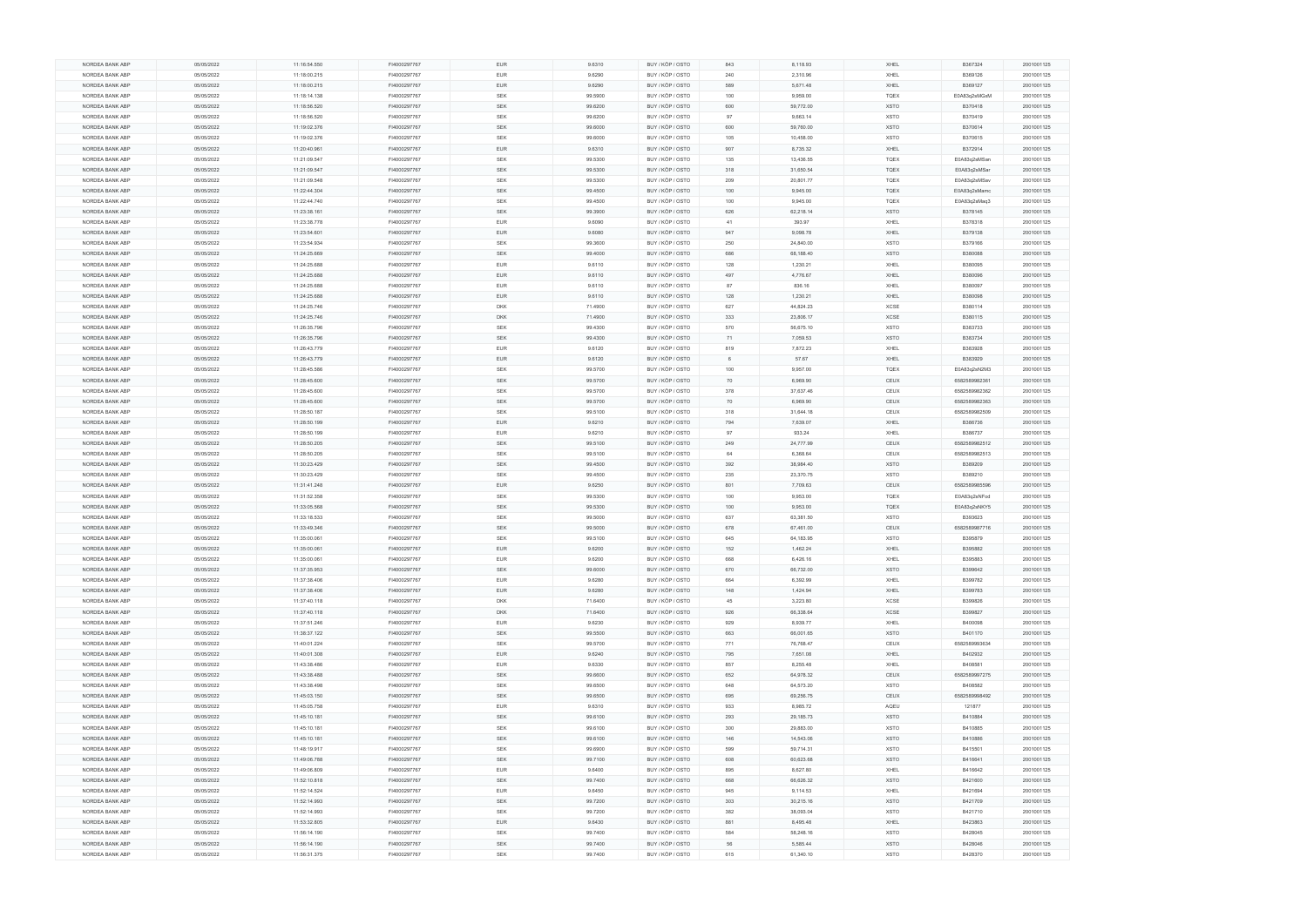|                 | 05/05/2022 | 11:56:54.853 | FI4000297767 | <b>EUR</b> | 9.6480  | BUY / KÖP / OSTO | 181   | 1,746.29  | XHEL        | B429007       | 2001001125 |
|-----------------|------------|--------------|--------------|------------|---------|------------------|-------|-----------|-------------|---------------|------------|
| NORDEA BANK ABP | 05/05/2022 | 11:56:55.484 | FI4000297767 | <b>EUR</b> | 9.6480  | BUY / KÖP / OSTO | 379   | 3,656.59  | XHEL        | B429017       | 2001001125 |
| NORDEA BANK ABP | 05/05/2022 | 11:57:02.730 | FI4000297767 | <b>EUR</b> | 9.6460  | BUY / KÖP / OSTO | 19    | 183.27    | XHEL        | B429201       | 2001001125 |
| NORDEA BANK ABP | 05/05/2022 | 11:57:18.497 | FI4000297767 | <b>DKK</b> | 71.7800 | BUY / KÖP / OSTO | 747   | 53,619.66 | XCSE        | B429485       | 2001001125 |
|                 |            |              |              |            |         |                  |       |           |             |               |            |
| NORDEA BANK ABP | 05/05/2022 | 11:57:20.045 | FI4000297767 | <b>SEK</b> | 99.7300 | BUY / KÖP / OSTO | 637   | 63,528.01 | <b>XSTO</b> | B429550       | 2001001125 |
| NORDEA BANK ABP | 05/05/2022 | 11:57:20.747 | FI4000297767 | <b>EUR</b> | 9.6450  | BUY / KÖP / OSTO | 802   | 7,735.29  | XHEL        | B429566       | 2001001125 |
| NORDEA BANK ABP | 05/05/2022 | 11:57:20.752 | FI4000297767 | <b>SEK</b> | 99.7200 | BUY / KÖP / OSTO | 625   | 62,325.00 | CEUX        | 6582590011903 | 2001001125 |
| NORDEA BANK ABP | 05/05/2022 | 11:58:31.196 | FI4000297767 | <b>SEK</b> | 99.6900 | BUY / KÖP / OSTO | 661   | 65,895.09 | <b>TQEX</b> | E0A83q2sOxD3  | 2001001125 |
| NORDEA BANK ABP | 05/05/2022 | 12:01:03.355 | FI4000297767 | <b>EUR</b> | 9.6370  | BUY / KÖP / OSTO | 1,059 | 10,205.58 | XHEL        | B435374       | 2001001125 |
|                 |            |              |              |            |         |                  |       |           |             |               |            |
| NORDEA BANK ABP | 05/05/2022 | 12:01:04.468 | FI4000297767 | <b>SEK</b> | 99.6200 | BUY / KÖP / OSTO | 471   | 46,921.02 | <b>XSTO</b> | B435432       | 2001001125 |
| NORDEA BANK ABP | 05/05/2022 | 12:01:04.468 | FI4000297767 | <b>SEK</b> | 99.6200 | BUY / KÖP / OSTO | 147   | 14,644.14 | <b>XSTO</b> | B435433       | 2001001125 |
| NORDEA BANK ABP | 05/05/2022 | 12:03:42.551 | FI4000297767 | SEK        | 99.6800 | BUY / KÖP / OSTO | 676   | 67,383.68 | <b>XSTO</b> | B439306       | 2001001125 |
| NORDEA BANK ABP | 05/05/2022 | 12:03:42.553 | FI4000297767 | <b>EUR</b> | 9.6380  | BUY / KÖP / OSTO | 860   | 8,288.68  | XHEL        | B439307       | 2001001125 |
| NORDEA BANK ABP | 05/05/2022 | 12:03:42.605 | FI4000297767 | SEK        |         | BUY / KÖP / OSTO | 686   | 68,373.62 | CEUX        | 6582590018640 | 2001001125 |
|                 |            |              |              |            | 99.6700 |                  |       |           |             |               |            |
| NORDEA BANK ABP | 05/05/2022 | 12:03:42.615 | FI4000297767 | <b>EUR</b> | 9.6370  | BUY / KÖP / OSTO | 713   | 6,871.18  | XHEL        | B439313       | 2001001125 |
| NORDEA BANK ABP | 05/05/2022 | 12:03:42.615 | FI4000297767 | EUR        | 9.6370  | BUY / KÖP / OSTO | 64    | 616.77    | XHEL        | B439314       | 2001001125 |
| NORDEA BANK ABP | 05/05/2022 | 12:03:42.615 | FI4000297767 | EUR        | 9.6370  | BUY / KÖP / OSTO | 137   | 1,320.27  | XHEL        | B439315       | 2001001125 |
| NORDEA BANK ABP | 05/05/2022 | 12:05:05.424 | FI4000297767 | <b>SEK</b> | 99.6400 | BUY / KÖP / OSTO | 616   | 61,378.24 | CEUX        | 6582590020232 | 2001001125 |
|                 | 05/05/2022 | 12:06:32.633 | FI4000297767 | SEK        | 99.5800 | BUY / KÖP / OSTO | 635   | 63,233.30 | <b>XSTO</b> | B443915       | 2001001125 |
| NORDEA BANK ABP |            |              |              |            |         |                  |       |           |             |               |            |
| NORDEA BANK ABP | 05/05/2022 | 12:06:32.653 | FI4000297767 | <b>EUR</b> | 9.6250  | BUY / KÖP / OSTO | 153   | 1,472.63  | XHEL        | B443917       | 2001001125 |
| NORDEA BANK ABP | 05/05/2022 | 12:06:32.653 | FI4000297767 | <b>EUR</b> | 9.6250  | BUY / KÖP / OSTO | 160   | 1,540.00  | XHEL        | B443918       | 2001001125 |
| NORDEA BANK ABP | 05/05/2022 | 12:06:32.653 | FI4000297767 | EUR        | 9.6250  | BUY / KÖP / OSTO | 221   | 2,127.13  | XHEL        | B443919       | 2001001125 |
| NORDEA BANK ABP | 05/05/2022 | 12:06:32.653 | FI4000297767 | <b>EUR</b> | 9.6250  | BUY / KÖP / OSTO | 283   | 2,723.88  | XHEL        | B443920       | 2001001125 |
| NORDEA BANK ABP | 05/05/2022 | 12:09:21.059 | FI4000297767 | EUR        | 9.6350  | BUY / KÖP / OSTO | 536   | 5,164.36  | CEUX        | 6582590025122 | 2001001125 |
|                 |            |              |              |            |         |                  |       |           |             |               |            |
| NORDEA BANK ABP | 05/05/2022 | 12:09:21.059 | FI4000297767 | <b>EUR</b> | 9.6350  | BUY / KÖP / OSTO | 284   | 2,736.34  | CEUX        | 6582590025123 | 2001001125 |
| NORDEA BANK ABP | 05/05/2022 | 12:09:21.169 | FI4000297767 | <b>SEK</b> | 99.6700 | BUY / KÖP / OSTO | 600   | 59,802.00 | <b>XSTO</b> | B448487       | 2001001125 |
| NORDEA BANK ABP | 05/05/2022 | 12:09:21.169 | FI4000297767 | <b>SEK</b> | 99.6700 | BUY / KÖP / OSTO | 622   | 61,994.74 | <b>XSTO</b> | B448488       | 2001001125 |
| NORDEA BANK ABP | 05/05/2022 | 12:11:01.932 | FI4000297767 | <b>EUR</b> | 9.6320  | BUY / KÖP / OSTO | 840   | 8,090.88  | XHEL        | B450736       | 2001001125 |
|                 |            | 12:11:01.971 | FI4000297767 | <b>DKK</b> |         |                  |       | 59,549.46 |             | B450746       |            |
| NORDEA BANK ABP | 05/05/2022 |              |              |            | 71.6600 | BUY / KÖP / OSTO | 831   |           | <b>XCSE</b> |               | 2001001125 |
| NORDEA BANK ABP | 05/05/2022 | 12:11:01.982 | FI4000297767 | SEK        | 99.6600 | BUY / KÖP / OSTO | 684   | 68,167.44 | CEUX        | 6582590026770 | 2001001125 |
| NORDEA BANK ABP | 05/05/2022 | 12:14:09.997 | FI4000297767 | <b>SEK</b> | 99.6700 | BUY / KÖP / OSTO | 664   | 66,180.88 | <b>XSTO</b> | B455487       | 2001001125 |
| NORDEA BANK ABP | 05/05/2022 | 12:14:10.006 | FI4000297767 | SEK        | 99.6700 | BUY / KÖP / OSTO | 675   | 67,277.25 | CEUX        | 6582590030397 | 2001001125 |
| NORDEA BANK ABP | 05/05/2022 | 12:14:12.154 | FI4000297767 | <b>EUR</b> | 9.6330  | BUY / KÖP / OSTO | 892   | 8,592.64  | XHEL        | B455540       | 2001001125 |
| NORDEA BANK ABP | 05/05/2022 | 12:17:25.807 | FI4000297767 | EUR        | 9.6190  | BUY / KÖP / OSTO | 841   | 8,089.58  | XHEL        | B460273       | 2001001125 |
|                 |            |              |              |            |         |                  |       |           |             |               |            |
| NORDEA BANK ABP | 05/05/2022 | 12:18:16.544 | FI4000297767 | SEK        | 99.5100 | BUY / KÖP / OSTO | 636   | 63,288.36 | CEUX        | 6582590034735 | 2001001125 |
| NORDEA BANK ABP | 05/05/2022 | 12:18:58.169 | FI4000297767 | <b>EUR</b> | 9.6100  | BUY / KÖP / OSTO | 839   | 8,062.79  | XHEL        | B462422       | 2001001125 |
| NORDEA BANK ABP | 05/05/2022 | 12:20:01.176 | FI4000297767 | <b>EUR</b> | 9.6150  | BUY / KÖP / OSTO | 100   | 961.50    | <b>CEUX</b> | 6582590036531 | 2001001125 |
| NORDEA BANK ABP | 05/05/2022 | 12:20:01.176 | FI4000297767 | <b>EUR</b> | 9.6150  | BUY / KÖP / OSTO | 698   |           |             | 6582590036532 | 2001001125 |
|                 |            |              |              |            |         |                  |       | 6,711.27  | CEUX        |               |            |
|                 |            |              |              |            |         |                  |       |           |             |               |            |
| NORDEA BANK ABP | 05/05/2022 | 12:20:30.486 | FI4000297767 | SEK        | 99.4900 | BUY / KÖP / OSTO | 626   | 62,280.74 | <b>XSTO</b> | B464973       | 2001001125 |
| NORDEA BANK ABP | 05/05/2022 | 12:23:06.755 | FI4000297767 | <b>SEK</b> | 99.6100 | BUY / KÖP / OSTO | 500   | 49,805.00 | <b>XSTO</b> | B468605       | 2001001125 |
| NORDEA BANK ABP | 05/05/2022 | 12:23:06.755 | FI4000297767 | <b>SEK</b> | 99.6100 | BUY / KÖP / OSTO | 257   | 25,599.77 | <b>XSTO</b> | B468606       | 2001001125 |
| NORDEA BANK ABP | 05/05/2022 | 12:24:38.769 | FI4000297767 | SEK        | 99.6800 | BUY / KÖP / OSTO | 749   | 74,660.32 | <b>XSTO</b> | B470919       | 2001001125 |
| NORDEA BANK ABP | 05/05/2022 | 12:24:39.376 | FI4000297767 | <b>SEK</b> | 99.6700 | BUY / KÖP / OSTO | 754   | 75,151.18 | <b>XSTO</b> | B470941       | 2001001125 |
|                 |            |              |              |            |         |                  |       |           |             |               |            |
| NORDEA BANK ABP | 05/05/2022 | 12:24:39.376 | FI4000297767 | SEK        | 99.6700 | BUY / KÖP / OSTO | 685   | 68,273.95 | <b>XSTO</b> | B470942       | 2001001125 |
| NORDEA BANK ABP | 05/05/2022 | 12:25:46.152 | FI4000297767 | <b>EUR</b> | 9.6310  | BUY / KÖP / OSTO | 860   | 8,282.66  | XHEL        | B472188       | 2001001125 |
| NORDEA BANK ABP | 05/05/2022 | 12:25:46.755 | FI4000297767 | <b>EUR</b> | 9.6290  | BUY / KÖP / OSTO | 164   | 1,579.16  | XHEL        | B472226       | 2001001125 |
| NORDEA BANK ABP | 05/05/2022 | 12:25:46.755 | FI4000297767 | <b>EUR</b> | 9.6290  | BUY / KÖP / OSTO | 137   | 1,319.17  | XHEL        | B472227       | 2001001125 |
| NORDEA BANK ABP | 05/05/2022 | 12:25:46.755 | FI4000297767 | EUR        | 9.6290  | BUY / KÖP / OSTO | 519   | 4,997.45  | XHEL        | B472228       | 2001001125 |
| NORDEA BANK ABP | 05/05/2022 | 12:26:31.812 | FI4000297767 | <b>SEK</b> | 99.6600 | BUY / KÖP / OSTO | 631   | 62,885.46 | <b>XSTO</b> | B473209       | 2001001125 |
|                 |            |              |              |            |         |                  |       |           |             |               |            |
| NORDEA BANK ABP | 05/05/2022 | 12:28:01.937 | FI4000297767 | <b>SEK</b> | 99.7200 | BUY / KÖP / OSTO | 100   | 9,972.00  | <b>TQEX</b> | E0A83q2sQpmV  | 2001001125 |
| NORDEA BANK ABP | 05/05/2022 | 12:28:01.937 | FI4000297767 | SEK        | 99.7200 | BUY / KÖP / OSTO | 100   | 9,972.00  | <b>TQEX</b> | E0A83q2sQpmX  | 2001001125 |
| NORDEA BANK ABP | 05/05/2022 | 12:30:14.767 | FI4000297767 | <b>EUR</b> | 9.6410  | BUY / KÖP / OSTO | 956   | 9,216.80  | XHEL        | B478059       | 2001001125 |
| NORDEA BANK ABP | 05/05/2022 | 12:30:17.844 | FI4000297767 | <b>EUR</b> | 9.6400  | BUY / KÖP / OSTO | 859   | 8,280.76  | CEUX        | 6582590047040 | 2001001125 |
| NORDEA BANK ABP | 05/05/2022 | 12:30:17.854 | FI4000297767 | SEK        | 99.7700 | BUY / KÖP / OSTO | 729   | 72,732.33 | XSTO        | B478131       | 2001001125 |
|                 |            |              |              | SEK        |         |                  | 641   |           | CEUX        |               |            |
| NORDEA BANK ABP | 05/05/2022 | 12:32:23.068 | FI4000297767 |            | 99.7400 | BUY / KÖP / OSTO |       | 63,933.34 |             | 6582590049519 | 2001001125 |
| NORDEA BANK ABP | 05/05/2022 | 12:32:23.078 | FI4000297767 | SEK        | 99.7300 | BUY / KÖP / OSTO | 656   | 65,422.88 | <b>XSTO</b> | B481655       | 2001001125 |
| NORDEA BANK ABP | 05/05/2022 | 12:35:19.779 | FI4000297767 | SEK        | 99.7800 | BUY / KÖP / OSTO | 480   | 47,894.40 | <b>XSTO</b> | B485212       | 2001001125 |
| NORDEA BANK ABP | 05/05/2022 | 12:35:19.779 | FI4000297767 | <b>SEK</b> | 99.7800 | BUY / KÖP / OSTO | 155   | 15,465.90 | <b>XSTO</b> | B485213       | 2001001125 |
| NORDEA BANK ABP | 05/05/2022 | 12:35:19.789 | FI4000297767 | EUR        | 9.6340  | BUY / KÖP / OSTO | 820   | 7,899.88  | CEUX        | 6582590052126 | 2001001125 |
| NORDEA BANK ABP | 05/05/2022 | 12:35:49.013 | FI4000297767 | <b>EUR</b> | 9.6310  | BUY / KÖP / OSTO | 866   | 8,340.45  | XHEL        | B485877       | 2001001125 |
|                 |            |              |              |            |         |                  |       |           |             |               |            |
| NORDEA BANK ABP | 05/05/2022 | 12:35:49.315 | FI4000297767 | SEK        | 99.7500 | BUY / KÖP / OSTO | 657   | 65,535.75 | <b>XSTO</b> | B485894       | 2001001125 |
| NORDEA BANK ABP | 05/05/2022 | 12:38:05.689 | FI4000297767 | <b>SEK</b> | 99.7500 | BUY / KÖP / OSTO | 622   | 62,044.50 | CEUX        | 6582590054916 | 2001001125 |
| NORDEA BANK ABP | 05/05/2022 | 12:39:03.764 | FI4000297767 | <b>EUR</b> | 9.6330  | BUY / KÖP / OSTO | 1,140 | 10,981.62 | XHEL        | B490298       | 2001001125 |
| NORDEA BANK ABP | 05/05/2022 | 12:39:04.772 | FI4000297767 | SEK        | 99.7700 | BUY / KÖP / OSTO | 100   | 9,977.00  | TQEX        | E0A83q2sRW7f  | 2001001125 |
| NORDEA BANK ABP | 05/05/2022 | 12:40:22.894 | FI4000297767 | <b>SEK</b> | 99.8700 | BUY / KÖP / OSTO | 84    | 8,389.08  | CEUX        | 6582590057327 | 2001001125 |
|                 |            |              |              |            |         |                  |       |           |             |               |            |
| NORDEA BANK ABP | 05/05/2022 | 12:40:22.913 | FI4000297767 | <b>SEK</b> | 99.8700 | BUY / KÖP / OSTO | 604   | 60,321.48 | CEUX        | 6582590057328 | 2001001125 |
| NORDEA BANK ABP | 05/05/2022 | 12:40:52.918 | FI4000297767 | <b>EUR</b> | 9.6440  | BUY / KÖP / OSTO | 370   | 3,568.28  | CEUX        | 6582590057840 | 2001001125 |
| NORDEA BANK ABP | 05/05/2022 | 12:40:52.918 | FI4000297767 | <b>EUR</b> | 9.6440  | BUY / KÖP / OSTO | 543   | 5,236.69  | CEUX        | 6582590057841 | 2001001125 |
| NORDEA BANK ABP | 05/05/2022 | 12:40:52.936 | FI4000297767 | SEK        | 99.8700 | BUY / KÖP / OSTO | 100   | 9,987.00  | <b>TQEX</b> | E0A83q2sRd7w  | 2001001125 |
| NORDEA BANK ABP | 05/05/2022 | 12:40:52.943 | FI4000297767 | <b>DKK</b> | 71.7700 | BUY / KÖP / OSTO | 169   | 12,129.13 | <b>XCSE</b> | B493041       | 2001001125 |
|                 |            |              |              | <b>DKK</b> |         |                  |       |           | <b>XCSE</b> |               |            |
| NORDEA BANK ABP | 05/05/2022 | 12:40:52.943 | FI4000297767 |            | 71.7700 | BUY / KÖP / OSTO | 339   | 24,330.03 |             | B493042       | 2001001125 |
| NORDEA BANK ABP | 05/05/2022 | 12:40:52.943 | FI4000297767 | DKK        | 71.7700 | BUY / KÖP / OSTO | 162   | 11,626.74 | XCSE        | B493043       | 2001001125 |
| NORDEA BANK ABP | 05/05/2022 | 12:42:36.591 | FI4000297767 | <b>SEK</b> | 99.8300 | BUY / KÖP / OSTO | 675   | 67,385.25 | <b>XSTO</b> | B495320       | 2001001125 |
| NORDEA BANK ABP | 05/05/2022 | 12:43:12.278 | FI4000297767 | SEK        | 99.8000 | BUY / KÖP / OSTO | 708   | 70,658.40 | <b>XSTO</b> | B495949       | 2001001125 |
| NORDEA BANK ABP | 05/05/2022 | 12:43:13.460 | FI4000297767 | <b>SEK</b> | 99.7900 | BUY / KÖP / OSTO | 36    | 3,592.44  | <b>XSTO</b> | B495981       | 2001001125 |
| NORDEA BANK ABP | 05/05/2022 | 12:44:16.200 | FI4000297767 | <b>EUR</b> | 9.6360  | BUY / KÖP / OSTO | 825   | 7,949.70  | XHEL        | B497538       | 2001001125 |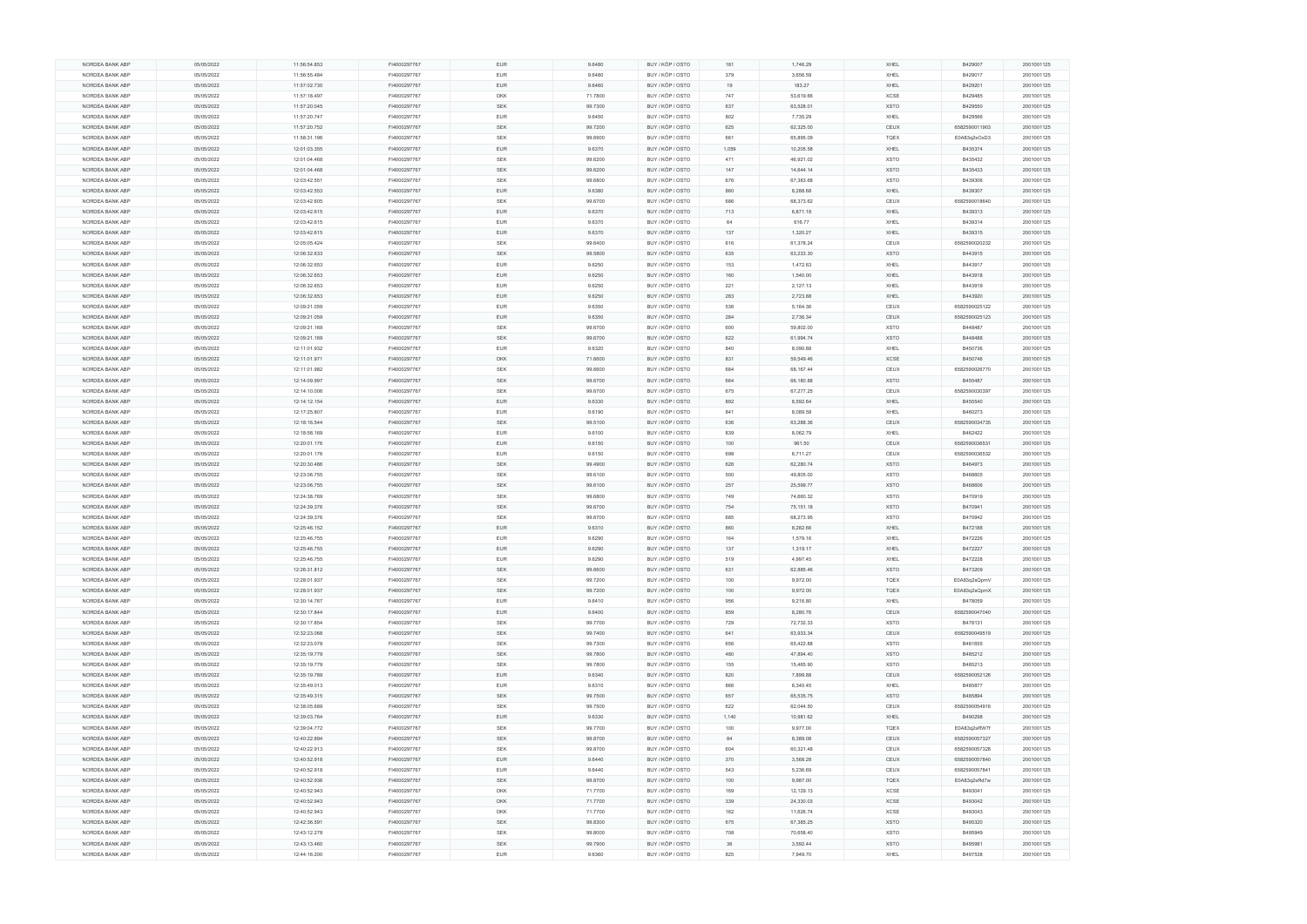| NORDEA BANK ABP | 05/05/2022 | 12:44:58.608 | FI4000297767 | SEK        | 99.7800 | BUY / KÖP / OSTO | 100   | 9,978.00  | <b>TQEX</b> | E0A83q2sRrTS  | 2001001125 |
|-----------------|------------|--------------|--------------|------------|---------|------------------|-------|-----------|-------------|---------------|------------|
| NORDEA BANK ABP | 05/05/2022 | 12:44:58.619 | FI4000297767 | <b>SEK</b> | 99.7800 | BUY / KÖP / OSTO | 551   | 54,978.78 | <b>XSTO</b> | B498444       | 2001001125 |
| NORDEA BANK ABP | 05/05/2022 | 12:46:45.433 | FI4000297767 | EUR        | 9.6360  | BUY / KÖP / OSTO | 802   | 7,728.07  | XHEL        | B500853       | 2001001125 |
| NORDEA BANK ABP | 05/05/2022 | 12:46:46.801 | FI4000297767 | SEK        | 99.7700 | BUY / KÖP / OSTO | 600   | 59,862.00 | <b>XSTO</b> | B500871       | 2001001125 |
|                 |            |              |              |            |         |                  |       |           |             |               |            |
| NORDEA BANK ABP | 05/05/2022 | 12:46:46.801 | FI4000297767 | <b>SEK</b> | 99.7700 | BUY / KÖP / OSTO | 37    | 3,691.49  | <b>XSTO</b> | B500872       | 2001001125 |
| NORDEA BANK ABP | 05/05/2022 | 12:46:46.803 | FI4000297767 | SEK        | 99.7600 | BUY / KÖP / OSTO | 611   | 60,953.36 | <b>XSTO</b> | B500878       | 2001001125 |
| NORDEA BANK ABP | 05/05/2022 | 12:49:06.485 | FI4000297767 | <b>SEK</b> | 99.7500 | BUY / KÖP / OSTO | 663   | 66,134.25 | <b>XSTO</b> | B503649       | 2001001125 |
| NORDEA BANK ABP | 05/05/2022 | 12:49:06.494 | FI4000297767 | <b>EUR</b> | 9.6330  | BUY / KÖP / OSTO | 817   | 7,870.16  | CEUX        | 6582590065504 | 2001001125 |
| NORDEA BANK ABP | 05/05/2022 | 12:51:16.256 | FI4000297767 | SEK        | 99.7400 | BUY / KÖP / OSTO | 100   | 9,974.00  | <b>TQEX</b> | E0A83q2sSFDv  | 2001001125 |
|                 |            |              |              |            |         |                  |       |           |             |               |            |
| NORDEA BANK ABP | 05/05/2022 | 12:51:16.694 | FI4000297767 | <b>SEK</b> | 99.7400 | BUY / KÖP / OSTO | 100   | 9,974.00  | <b>TQEX</b> | E0A83q2sSFFg  | 2001001125 |
| NORDEA BANK ABP | 05/05/2022 | 12:53:01.910 | FI4000297767 | <b>EUR</b> | 9.6440  | BUY / KÖP / OSTO | 89    | 858.32    | XHEL        | B509409       | 2001001125 |
| NORDEA BANK ABP | 05/05/2022 | 12:53:16.416 | FI4000297767 | SEK        | 99.8500 | BUY / KÖP / OSTO | 606   | 60,509.10 | <b>XSTO</b> | B509710       | 2001001125 |
| NORDEA BANK ABP | 05/05/2022 | 12:53:16.417 | FI4000297767 | <b>EUR</b> | 9.6470  | BUY / KÖP / OSTO | 403   | 3,887.74  | XHEL        | B509711       | 2001001125 |
| NORDEA BANK ABP | 05/05/2022 | 12:53:16.417 | FI4000297767 | EUR        | 9.6470  | BUY / KÖP / OSTO | 507   | 4,891.03  | XHEL        | B509712       | 2001001125 |
|                 |            |              |              |            |         |                  |       |           |             |               |            |
| NORDEA BANK ABP | 05/05/2022 | 12:53:16.575 | FI4000297767 | <b>SEK</b> | 99.8400 | BUY / KÖP / OSTO | 611   | 61,002.24 | CEUX        | 6582590070178 | 2001001125 |
| NORDEA BANK ABP | 05/05/2022 | 12:54:47.541 | FI4000297767 | SEK        | 99.8300 | BUY / KÖP / OSTO | 812   | 81,061.96 | <b>XSTO</b> | B512183       | 2001001125 |
| NORDEA BANK ABP | 05/05/2022 | 12:54:48.217 | FI4000297767 | EUR        | 9.6440  | BUY / KÖP / OSTO | 97    | 935.47    | XHEL        | B512203       | 2001001125 |
| NORDEA BANK ABP | 05/05/2022 | 12:54:48.217 | FI4000297767 | <b>EUR</b> | 9.6440  | BUY / KÖP / OSTO | 585   | 5,641.74  | XHEL        | B512204       | 2001001125 |
| NORDEA BANK ABP | 05/05/2022 | 12:54:48.217 | FI4000297767 | EUR        | 9.6440  | BUY / KÖP / OSTO | 107   | 1,031.91  | XHEL        | B512205       | 2001001125 |
|                 |            |              |              |            |         |                  |       |           |             |               |            |
| NORDEA BANK ABP | 05/05/2022 | 12:57:00.037 | FI4000297767 | SEK        | 99.8500 | BUY / KÖP / OSTO | 399   | 39,840.15 | <b>XSTO</b> | B515403       | 2001001125 |
| NORDEA BANK ABP | 05/05/2022 | 12:57:06.708 | FI4000297767 | SEK        | 99.8300 | BUY / KÖP / OSTO | 212   | 21,163.96 | <b>XSTO</b> | B515702       | 2001001125 |
| NORDEA BANK ABP | 05/05/2022 | 12:57:06.708 | FI4000297767 | SEK        | 99.8300 | BUY / KÖP / OSTO |       | 898.47    | <b>XSTO</b> | B515703       | 2001001125 |
| NORDEA BANK ABP | 05/05/2022 | 12:57:07.192 | FI4000297767 | <b>EUR</b> | 9.6440  | BUY / KÖP / OSTO | 816   | 7,869.50  | XHEL        | B515708       | 2001001125 |
| NORDEA BANK ABP | 05/05/2022 | 12:57:28.615 | FI4000297767 | SEK        | 99.7700 | BUY / KÖP / OSTO | 26    | 2,594.02  | <b>TQEX</b> | E0A83q2sScaU  | 2001001125 |
|                 |            |              |              |            |         |                  |       |           |             |               |            |
| NORDEA BANK ABP | 05/05/2022 | 12:57:28.615 | FI4000297767 | SEK        | 99.7700 | BUY / KÖP / OSTO | 77    | 7,682.29  | <b>TQEX</b> | E0A83q2sScaY  | 2001001125 |
| NORDEA BANK ABP | 05/05/2022 | 12:57:28.615 | FI4000297767 | <b>SEK</b> | 99.7700 | BUY / KÖP / OSTO | 17    | 1,696.09  | <b>TQEX</b> | E0A83q2sScac  | 2001001125 |
| NORDEA BANK ABP | 05/05/2022 | 12:57:28.615 | FI4000297767 | <b>SEK</b> | 99.7700 | BUY / KÖP / OSTO | 26    | 2,594.02  | TQEX        | E0A83q2sScaf  | 2001001125 |
| NORDEA BANK ABP | 05/05/2022 | 12:57:28.615 | FI4000297767 | <b>SEK</b> | 99.7700 | BUY / KÖP / OSTO |       | 798.16    | <b>TQEX</b> | E0A83q2sScai  | 2001001125 |
| NORDEA BANK ABP | 05/05/2022 | 12:57:28.616 | FI4000297767 | SEK        | 99.7700 | BUY / KÖP / OSTO | 15    | 1,496.55  | <b>TQEX</b> | E0A83q2sScb4  | 2001001125 |
|                 |            |              |              |            |         | BUY / KÖP / OSTO | 17    |           |             |               |            |
| NORDEA BANK ABP | 05/05/2022 | 12:57:28.616 | FI4000297767 | SEK        | 99.7700 |                  |       | 1,696.09  | <b>TQEX</b> | E0A83q2sScb8  | 2001001125 |
| NORDEA BANK ABP | 05/05/2022 | 12:57:28.617 | FI4000297767 | SEK        | 99.7700 | BUY / KÖP / OSTO | 17    | 1,696.09  | <b>TQEX</b> | E0A83q2sScbC  | 2001001125 |
| NORDEA BANK ABP | 05/05/2022 | 12:57:28.617 | FI4000297767 | SEK        | 99.7700 | BUY / KÖP / OSTO | 26    | 2,594.02  | <b>TQEX</b> | E0A83q2sScbG  | 2001001125 |
| NORDEA BANK ABP | 05/05/2022 | 12:59:00.033 | FI4000297767 | <b>EUR</b> | 9.6450  | BUY / KÖP / OSTO | 897   | 8,651.57  | XHEL        | B518130       | 2001001125 |
| NORDEA BANK ABP | 05/05/2022 | 12:59:29.814 | FI4000297767 | SEK        | 99.7700 | BUY / KÖP / OSTO | 668   | 66,646.36 | CEUX        | 6582590076924 | 2001001125 |
| NORDEA BANK ABP | 05/05/2022 | 12:59:31.058 | FI4000297767 | SEK        | 99.7700 | BUY / KÖP / OSTO | 55    | 5,487.35  | CEUX        | 6582590076969 | 2001001125 |
|                 |            |              |              |            |         |                  |       |           |             |               |            |
| NORDEA BANK ABP | 05/05/2022 | 12:59:57.872 | FI4000297767 | SEK        | 99.7700 | BUY / KÖP / OSTO | 720   | 71,834.40 | <b>TQEX</b> | E0A83q2sSki7  | 2001001125 |
| NORDEA BANK ABP | 05/05/2022 | 13:00:03.754 | FI4000297767 | EUR        | 9.6440  | BUY / KÖP / OSTO | 887   | 8,554.23  | XHEL        | B521227       | 2001001125 |
| NORDEA BANK ABP | 05/05/2022 | 13:00:10.232 | FI4000297767 | <b>DKK</b> | 71.7200 | BUY / KÖP / OSTO | 1,210 | 86,781.20 | XCSE        | B521854       | 2001001125 |
| NORDEA BANK ABP | 05/05/2022 | 13:00:34.839 | FI4000297767 | SEK        | 99.7400 | BUY / KÖP / OSTO | 654   | 65,229.96 | CEUX        | 6582590079966 | 2001001125 |
| NORDEA BANK ABP | 05/05/2022 | 13:02:31.787 | FI4000297767 | SEK        | 99.6800 | BUY / KÖP / OSTO | 765   | 76,255.20 | XSTO        | B526356       | 2001001125 |
|                 |            |              |              |            |         |                  |       |           |             |               |            |
| NORDEA BANK ABP | 05/05/2022 | 13:02:31.934 | FI4000297767 | <b>EUR</b> | 9.6350  | BUY / KÖP / OSTO | 437   | 4,210.50  | CEUX        | 6582590082123 | 2001001125 |
| NORDEA BANK ABP | 05/05/2022 | 13:02:32.145 | FI4000297767 | EUR        | 9.6350  | BUY / KÖP / OSTO | 270   | 2,601.45  | CEUX        | 6582590082137 | 2001001125 |
| NORDEA BANK ABP | 05/05/2022 | 13:04:05.227 | FI4000297767 | EUR        | 9.6300  | BUY / KÖP / OSTO | 847   | 8,156.61  | XHEL        | B529396       | 2001001125 |
| NORDEA BANK ABP | 05/05/2022 | 13:04:05.227 | FI4000297767 | SEK        | 99.6400 | BUY / KÖP / OSTO | 600   | 59,784.00 | <b>XSTO</b> | B529399       | 2001001125 |
| NORDEA BANK ABP | 05/05/2022 | 13:05:25.238 | FI4000297767 | SEK        | 99.7000 | BUY / KÖP / OSTO | 610   | 60,817.00 | CEUX        | 6582590085623 | 2001001125 |
| NORDEA BANK ABP |            | 13:07:02.517 | FI4000297767 | <b>SEK</b> | 99.7100 | BUY / KÖP / OSTO | 611   | 60,922.81 | <b>XSTO</b> | B533515       | 2001001125 |
|                 | 05/05/2022 |              |              |            |         |                  |       |           |             |               |            |
| NORDEA BANK ABP | 05/05/2022 | 13:07:02.517 | FI4000297767 | <b>SEK</b> | 99.7100 | BUY / KÖP / OSTO | 21    | 2,093.91  | <b>XSTO</b> | B533516       | 2001001125 |
| NORDEA BANK ABP | 05/05/2022 | 13:07:02.929 | FI4000297767 | EUR        | 9.6390  | BUY / KÖP / OSTO | 795   | 7,663.01  | CEUX        | 6582590087074 | 2001001125 |
| NORDEA BANK ABP | 05/05/2022 | 13:08:56.289 | FI4000297767 | SEK        | 99.5800 | BUY / KÖP / OSTO | 278   | 27,683.24 | <b>XSTO</b> | B535893       | 2001001125 |
| NORDEA BANK ABP | 05/05/2022 | 13:08:56.289 | FI4000297767 | <b>SEK</b> | 99.5800 | BUY / KÖP / OSTO | 300   | 29,874.00 | <b>XSTO</b> | B535894       | 2001001125 |
| NORDEA BANK ABP | 05/05/2022 | 13:10:25.303 | FI4000297767 | EUR        | 9.6120  | BUY / KÖP / OSTO | 847   | 8,141.36  | XHEL        | B538225       | 2001001125 |
|                 |            |              |              |            |         |                  |       |           |             |               |            |
| NORDEA BANK ABP | 05/05/2022 | 13:10:57.411 | FI4000297767 | <b>SEK</b> | 99.5000 | BUY / KÖP / OSTO | 625   | 62,187.50 | XSTO        | B538879       | 2001001125 |
| NORDEA BANK ABP | 05/05/2022 | 13:12:39.428 | FI4000297767 | <b>EUR</b> | 9.6120  | BUY / KÖP / OSTO | 492   | 4,729.10  | XHEL        | B540754       | 2001001125 |
| NORDEA BANK ABP | 05/05/2022 | 13:12:39.428 | FI4000297767 | EUR        | 9.6120  | BUY / KÖP / OSTO | 433   | 4,162.00  | XHEL        | B540755       | 2001001125 |
| NORDEA BANK ABP | 05/05/2022 | 13:12:39.441 | FI4000297767 | SEK        | 99.5800 | BUY / KÖP / OSTO | 100   | 9,958.00  | <b>TQEX</b> | E0A83q2sTifV  | 2001001125 |
| NORDEA BANK ABP | 05/05/2022 | 13:13:22.750 | FI4000297767 | SEK        | 99.5200 | BUY / KÖP / OSTO | 656   | 65,285.12 | <b>XSTO</b> | B541804       | 2001001125 |
| NORDEA BANK ABP | 05/05/2022 | 13:14:59.972 | FI4000297767 | SEK        | 99.6200 | BUY / KÖP / OSTO | 545   | 54,292.90 | CEUX        | 6582590095150 | 2001001125 |
|                 |            |              |              |            |         |                  |       |           |             |               |            |
| NORDEA BANK ABP | 05/05/2022 | 13:14:59.972 | FI4000297767 | <b>SEK</b> | 99.6200 | BUY / KÖP / OSTO | 77    | 7,670.74  | CEUX        | 6582590095151 | 2001001125 |
| NORDEA BANK ABP | 05/05/2022 | 13:15:00.097 | FI4000297767 | SEK        | 99.6100 | BUY / KÖP / OSTO | 652   | 64,945.72 | <b>XSTO</b> | B544505       | 2001001125 |
| NORDEA BANK ABP | 05/05/2022 | 13:16:08.882 | FI4000297767 | <b>EUR</b> | 9.6060  | BUY / KÖP / OSTO | 886   | 8,510.92  | XHEL        | B546026       | 2001001125 |
| NORDEA BANK ABP | 05/05/2022 | 13:17:11.488 | FI4000297767 | SEK        | 99.6000 | BUY / KÖP / OSTO | 730   | 72,708.00 | CEUX        | 6582590097120 | 2001001125 |
| NORDEA BANK ABP | 05/05/2022 | 13:18:30.790 | FI4000297767 | <b>SEK</b> | 99.6300 | BUY / KÖP / OSTO | 726   | 72,331.38 | XSTO        | B548375       | 2001001125 |
|                 |            |              |              |            |         |                  |       |           |             |               |            |
| NORDEA BANK ABP | 05/05/2022 | 13:18:30.999 | FI4000297767 | <b>EUR</b> | 9.6100  | BUY / KÖP / OSTO | 736   | 7,072.96  | XHEL        | B548381       | 2001001125 |
| NORDEA BANK ABP | 05/05/2022 | 13:18:30.999 | FI4000297767 | EUR        | 9.6100  | BUY / KÖP / OSTO | 118   | 1,133.98  | XHEL        | B548382       | 2001001125 |
| NORDEA BANK ABP | 05/05/2022 | 13:18:36.391 | FI4000297767 | <b>EUR</b> | 9.6060  | BUY / KÖP / OSTO | 402   | 3,861.61  | CEUX        | 6582590098091 | 2001001125 |
| NORDEA BANK ABP | 05/05/2022 | 13:20:41.683 | FI4000297767 | <b>EUR</b> | 9.6050  | BUY / KÖP / OSTO | 838   | 8,048.99  | XHEL        | B551373       | 2001001125 |
| NORDEA BANK ABP | 05/05/2022 | 13:21:02.569 | FI4000297767 | SEK        | 99.5300 | BUY / KÖP / OSTO | 600   | 59,718.00 | <b>XSTO</b> | B552059       | 2001001125 |
|                 |            |              |              |            |         |                  |       |           |             |               |            |
| NORDEA BANK ABP | 05/05/2022 | 13:21:02.569 | FI4000297767 | <b>SEK</b> | 99.5300 | BUY / KÖP / OSTO | 25    | 2,488.25  | <b>XSTO</b> | B552060       | 2001001125 |
| NORDEA BANK ABP | 05/05/2022 | 13:22:47.325 | FI4000297767 | SEK        | 99.4200 | BUY / KÖP / OSTO | 562   | 55,874.04 | <b>XSTO</b> | B554608       | 2001001125 |
| NORDEA BANK ABP | 05/05/2022 | 13:22:47.325 | FI4000297767 | <b>SEK</b> | 99.4200 | BUY / KÖP / OSTO | 122   | 12,129.24 | <b>XSTO</b> | B554609       | 2001001125 |
| NORDEA BANK ABP | 05/05/2022 | 13:24:22.616 | FI4000297767 | <b>EUR</b> | 9.6010  | BUY / KÖP / OSTO | 925   | 8,880.93  | XHEL        | B556559       | 2001001125 |
| NORDEA BANK ABP | 05/05/2022 | 13:24:22.616 | FI4000297767 | SEK        | 99.5200 | BUY / KÖP / OSTO | 598   | 59,512.96 | XSTO        | B556565       | 2001001125 |
|                 |            |              |              |            |         |                  |       |           |             |               |            |
| NORDEA BANK ABP | 05/05/2022 | 13:24:23.612 | FI4000297767 | <b>SEK</b> | 99.5100 | BUY / KÖP / OSTO | 218   | 21,693.18 | CEUX        | 6582590103912 | 2001001125 |
| NORDEA BANK ABP | 05/05/2022 | 13:25:16.575 | FI4000297767 | EUR        | 9.5960  | BUY / KÖP / OSTO | 829   | 7,955.08  | CEUX        | 6582590104669 | 2001001125 |
| NORDEA BANK ABP | 05/05/2022 | 13:26:09.500 | FI4000297767 | <b>SEK</b> | 99.4700 | BUY / KÖP / OSTO | 641   | 63,760.27 | <b>XSTO</b> | B558548       | 2001001125 |
|                 |            |              |              | <b>EUR</b> | 9.6080  | BUY / KÖP / OSTO | 860   | 8,262.88  | CEUX        | 6582590106891 | 2001001125 |
| NORDEA BANK ABP | 05/05/2022 | 13:27:38.718 | FI4000297767 |            |         |                  |       |           |             |               |            |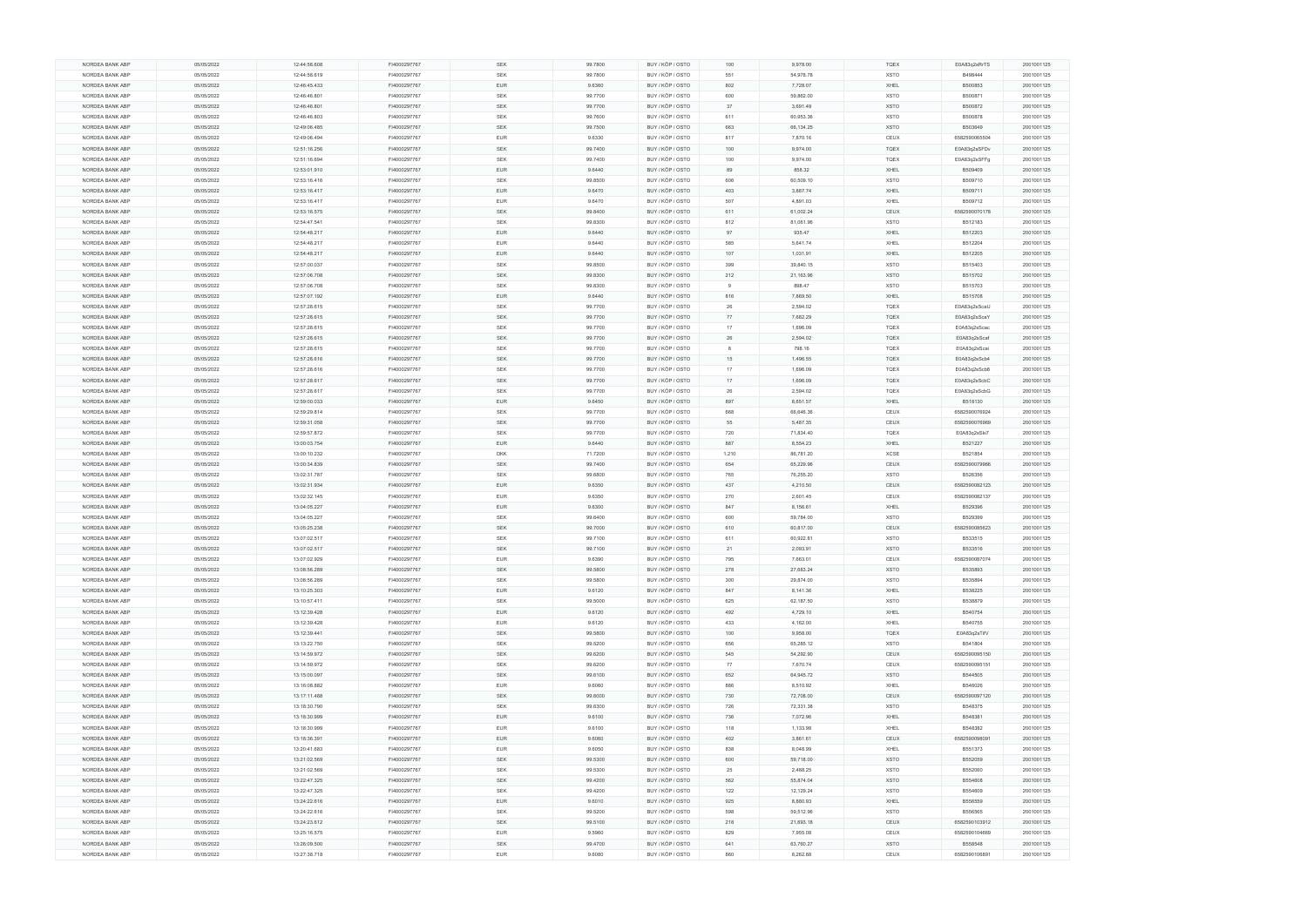| NORDEA BANK ABP | 05/05/2022 | 13:27:40.016 | FI4000297767 | <b>SEK</b> | 99.5600 | BUY / KÖP / OSTO | 642   | 63,917.52 | <b>XSTO</b> | B560628       | 2001001125 |
|-----------------|------------|--------------|--------------|------------|---------|------------------|-------|-----------|-------------|---------------|------------|
| NORDEA BANK ABP | 05/05/2022 | 13:28:26.375 | FI4000297767 | <b>SEK</b> | 99.5500 | BUY / KÖP / OSTO | 704   | 70,083.20 | CEUX        | 6582590107610 | 2001001125 |
|                 |            |              |              |            |         |                  |       |           |             |               |            |
| NORDEA BANK ABP | 05/05/2022 | 13:31:24.479 | FI4000297767 | SEK        | 99.5800 | BUY / KÖP / OSTO | 651   | 64,826.58 | CEUX        | 6582590110735 | 2001001125 |
| NORDEA BANK ABP | 05/05/2022 | 13:31:24.479 | FI4000297767 | SEK        | 99.5800 | BUY / KÖP / OSTO | 17    | 1,692.86  | CEUX        | 6582590110736 | 2001001125 |
| NORDEA BANK ABP | 05/05/2022 | 13:32:22.096 | FI4000297767 | <b>EUR</b> | 9.6040  | BUY / KÖP / OSTO | 858   | 8,240.23  | XHEL        | B566678       | 2001001125 |
|                 |            |              |              |            |         |                  |       |           |             |               |            |
| NORDEA BANK ABP | 05/05/2022 | 13:32:22.106 | FI4000297767 | EUR        | 9.6030  | BUY / KÖP / OSTO | 817   | 7,845.65  | CEUX        | 6582590111603 | 2001001125 |
| NORDEA BANK ABP | 05/05/2022 | 13:32:22.916 | FI4000297767 | <b>SEK</b> | 99.5700 | BUY / KÖP / OSTO | 700   | 69,699.00 | <b>XSTO</b> | B566690       | 2001001125 |
| NORDEA BANK ABP | 05/05/2022 | 13:33:34.240 | FI4000297767 | <b>DKK</b> | 71.4400 | BUY / KÖP / OSTO | 1,179 | 84,227.76 | XCSE        | B567995       | 2001001125 |
|                 |            |              |              |            |         |                  |       |           |             |               |            |
| NORDEA BANK ABP | 05/05/2022 | 13:33:48.324 | FI4000297767 | <b>SEK</b> | 99.5100 | BUY / KÖP / OSTO | 618   | 61,497.18 | <b>XSTO</b> | B568410       | 2001001125 |
| NORDEA BANK ABP | 05/05/2022 | 13:37:12.743 | FI4000297767 | <b>EUR</b> | 9.5960  | BUY / KÖP / OSTO | 814   | 7,811.14  | XHEL        | B572751       | 2001001125 |
| NORDEA BANK ABP | 05/05/2022 | 13:37:53.937 | FI4000297767 | <b>SEK</b> | 99.5200 | BUY / KÖP / OSTO | 692   | 68,867.84 | <b>CEUX</b> | 6582590116902 | 2001001125 |
|                 |            |              |              |            |         |                  |       |           |             |               |            |
| NORDEA BANK ABP | 05/05/2022 | 13:37:53.937 | FI4000297767 | SEK        | 99.5200 | BUY / KÖP / OSTO | 39    | 3,881.28  | CEUX        | 6582590116903 | 2001001125 |
| NORDEA BANK ABP | 05/05/2022 | 13:37:53.937 | FI4000297767 | SEK        | 99.5200 | BUY / KÖP / OSTO | 690   | 68,668.80 | CEUX        | 6582590116904 | 2001001125 |
| NORDEA BANK ABP | 05/05/2022 | 13:37:55.571 | FI4000297767 | <b>EUR</b> | 9.5990  | BUY / KÖP / OSTO | 936   | 8,984.66  | CEUX        | 6582590116923 | 2001001125 |
|                 |            |              |              |            |         |                  |       |           |             |               |            |
| NORDEA BANK ABP | 05/05/2022 | 13:38:31.237 | FI4000297767 | <b>SEK</b> | 99.4900 | BUY / KÖP / OSTO | 312   | 31,040.88 | CEUX        | 6582590117647 | 2001001125 |
| NORDEA BANK ABP | 05/05/2022 | 13:38:31.237 | FI4000297767 | <b>SEK</b> | 99.4900 | BUY / KÖP / OSTO | 332   | 33,030.68 | CEUX        | 6582590117648 | 2001001125 |
| NORDEA BANK ABP | 05/05/2022 | 13:40:10.624 | FI4000297767 | <b>EUR</b> | 9.5970  | BUY / KÖP / OSTO | 819   | 7,859.94  | XHEL        | B576793       | 2001001125 |
|                 |            |              |              |            |         |                  |       |           |             |               |            |
| NORDEA BANK ABP | 05/05/2022 | 13:41:11.155 | FI4000297767 | SEK        | 99.4300 | BUY / KÖP / OSTO | 626   | 62,243.18 | <b>XSTO</b> | B578348       | 2001001125 |
| NORDEA BANK ABP | 05/05/2022 | 13:42:13.398 | FI4000297767 | <b>SEK</b> | 99.3900 | BUY / KÖP / OSTO | 500   | 49,695.00 | <b>CEUX</b> | 6582590121654 | 2001001125 |
| NORDEA BANK ABP | 05/05/2022 | 13:42:13.399 | FI4000297767 | <b>SEK</b> | 99.3900 | BUY / KÖP / OSTO | 119   | 11,827.41 | CEUX        | 6582590121655 | 2001001125 |
|                 |            |              |              |            |         |                  |       |           |             |               |            |
| NORDEA BANK ABP | 05/05/2022 | 13:43:07.735 | FI4000297767 | <b>EUR</b> | 9.5860  | BUY / KÖP / OSTO | 868   | 8,320.65  | XHEL        | B580889       | 2001001125 |
| NORDEA BANK ABP | 05/05/2022 | 13:44:35.593 | FI4000297767 | SEK        | 99.3600 | BUY / KÖP / OSTO | 135   | 13,413.60 | <b>XSTO</b> | B582702       | 2001001125 |
| NORDEA BANK ABP | 05/05/2022 | 13:44:35.612 | FI4000297767 | SEK        | 99.3600 | BUY / KÖP / OSTO | 601   | 59,715.36 | <b>XSTO</b> | B582703       | 2001001125 |
|                 |            |              |              |            |         |                  |       |           |             |               |            |
| NORDEA BANK ABP | 05/05/2022 | 13:44:35.612 | FI4000297767 | <b>SEK</b> | 99.3500 | BUY / KÖP / OSTO | 601   | 59,709.35 | <b>XSTO</b> | B582706       | 2001001125 |
| NORDEA BANK ABP | 05/05/2022 | 13:47:14.484 | FI4000297767 | <b>SEK</b> | 99.3600 | BUY / KÖP / OSTO | 694   | 68,955.84 | <b>XSTO</b> | B586794       | 2001001125 |
| NORDEA BANK ABP | 05/05/2022 | 13:47:48.894 | FI4000297767 | <b>EUR</b> | 9.5900  | BUY / KÖP / OSTO | 885   | 8,487.15  | XHEL        | B587394       | 2001001125 |
|                 |            |              |              |            |         |                  |       |           |             |               |            |
| NORDEA BANK ABP | 05/05/2022 | 13:47:48.899 | FI4000297767 | <b>EUR</b> | 9.5890  | BUY / KÖP / OSTO | 815   | 7,815.04  | XHEL        | B587398       | 2001001125 |
| NORDEA BANK ABP | 05/05/2022 | 13:48:09.917 | FI4000297767 | SEK        | 99.3600 | BUY / KÖP / OSTO | 473   | 46,997.28 | CEUX        | 6582590127711 | 2001001125 |
| NORDEA BANK ABP | 05/05/2022 | 13:48:09.917 | FI4000297767 | <b>SEK</b> | 99.3600 | BUY / KÖP / OSTO | 79    | 7,849.44  | <b>CEUX</b> | 6582590127712 | 2001001125 |
|                 |            |              |              |            |         |                  |       |           |             |               |            |
| NORDEA BANK ABP | 05/05/2022 | 13:48:09.917 | FI4000297767 | SEK        | 99.3600 | BUY / KÖP / OSTO | 50    | 4,968.00  | CEUX        | 6582590127713 | 2001001125 |
| NORDEA BANK ABP | 05/05/2022 | 13:51:08.395 | FI4000297767 | <b>SEK</b> | 99.3200 | BUY / KÖP / OSTO | 175   | 17,381.00 | CEUX        | 6582590130490 | 2001001125 |
| NORDEA BANK ABP | 05/05/2022 | 13:51:08.395 | FI4000297767 | <b>SEK</b> | 99.3200 | BUY / KÖP / OSTO | 476   | 47,276.32 | CEUX        | 6582590130491 | 2001001125 |
|                 |            |              |              |            |         |                  |       |           |             |               |            |
| NORDEA BANK ABP | 05/05/2022 | 13:52:24.743 | FI4000297767 | <b>EUR</b> | 9.5790  | BUY / KÖP / OSTO | 886   | 8,486.99  | XHEL        | B593385       | 2001001125 |
| NORDEA BANK ABP | 05/05/2022 | 13:52:49.578 | FI4000297767 | <b>SEK</b> | 99.4000 | BUY / KÖP / OSTO | 687   | 68,287.80 | CEUX        | 6582590132431 | 2001001125 |
| NORDEA BANK ABP | 05/05/2022 | 13:53:02.063 | FI4000297767 | <b>EUR</b> | 9.5800  | BUY / KÖP / OSTO | 750   | 7,185.00  | XHEL        | B594258       | 2001001125 |
|                 |            |              |              |            |         |                  |       |           |             |               |            |
| NORDEA BANK ABP | 05/05/2022 | 13:53:02.074 | FI4000297767 | <b>EUR</b> | 9.5800  | BUY / KÖP / OSTO | 90    | 862.20    | CEUX        | 6582590132639 | 2001001125 |
| NORDEA BANK ABP | 05/05/2022 | 13:54:28.670 | FI4000297767 | <b>EUR</b> | 9.5720  | BUY / KÖP / OSTO | 826   | 7,906.47  | XHEL        | B596285       | 2001001125 |
| NORDEA BANK ABP | 05/05/2022 | 13:54:28.670 | FI4000297767 | SEK        | 99.3500 | BUY / KÖP / OSTO | 600   | 59,610.00 | <b>XSTO</b> | B596286       | 2001001125 |
|                 |            |              |              |            |         |                  |       |           |             |               |            |
| NORDEA BANK ABP | 05/05/2022 | 13:54:28.670 | FI4000297767 | <b>SEK</b> | 99.3500 | BUY / KÖP / OSTO | 162   | 16,094.70 | <b>XSTO</b> | B596287       | 2001001125 |
| NORDEA BANK ABP | 05/05/2022 | 13:54:28.685 | FI4000297767 | <b>SEK</b> | 99.3400 | BUY / KÖP / OSTO | 551   | 54,736.34 | CEUX        | 6582590134261 | 2001001125 |
| NORDEA BANK ABP | 05/05/2022 | 13:54:28.685 | FI4000297767 | <b>SEK</b> | 99.3400 | BUY / KÖP / OSTO | 74    | 7,351.16  | CEUX        | 6582590134262 | 2001001125 |
|                 |            |              |              |            |         |                  |       |           |             |               |            |
| NORDEA BANK ABP | 05/05/2022 | 13:56:20.971 | FI4000297767 | <b>DKK</b> | 71.2600 | BUY / KÖP / OSTO | 264   | 18,812.64 | XCSE        | B598951       | 2001001125 |
| NORDEA BANK ABP | 05/05/2022 | 13:57:04.676 | FI4000297767 | SEK        | 99.3900 | BUY / KÖP / OSTO | 458   | 45,520.62 | <b>XSTO</b> | B599738       | 2001001125 |
| NORDEA BANK ABP | 05/05/2022 | 13:57:04.676 | FI4000297767 | <b>SEK</b> | 99.3900 | BUY / KÖP / OSTO | 152   | 15,107.28 | <b>XSTO</b> | B599739       | 2001001125 |
| NORDEA BANK ABP | 05/05/2022 | 13:57:45.740 | FI4000297767 | <b>EUR</b> | 9.5760  | BUY / KÖP / OSTO | 867   | 8,302.39  | CEUX        | 6582590137472 | 2001001125 |
|                 |            |              |              |            |         |                  |       |           |             |               |            |
| NORDEA BANK ABP | 05/05/2022 | 13:57:45.768 | FI4000297767 | <b>EUR</b> | 9.5750  | BUY / KÖP / OSTO | 849   | 8,129.18  | XHEL        | B600406       | 2001001125 |
| NORDEA BANK ABP | 05/05/2022 | 13:57:45.779 | FI4000297767 | <b>SEK</b> | 99,3600 | BUY / KÖP / OSTO | 673   | 66,869.28 | CEUX        | 6582590137477 | 2001001125 |
| NORDEA BANK ABP |            |              |              |            |         | BUY / KÖP / OSTO |       |           |             |               |            |
|                 | 05/05/2022 | 13:59:48.802 | FI4000297767 | SEK        | 99.3200 |                  | 596   | 59,194.72 | <b>XSTO</b> | B603034       | 2001001125 |
| NORDEA BANK ABP | 05/05/2022 | 13:59:52.067 | FI4000297767 | <b>DKK</b> | 71.1900 | BUY / KÖP / OSTO | 947   | 67,416.93 | <b>XCSE</b> | B603098       | 2001001125 |
| NORDEA BANK ABP | 05/05/2022 | 14:00:05.073 | FI4000297767 | <b>SEK</b> | 99.2400 | BUY / KÖP / OSTO | 30    | 2,977.20  | <b>TQEX</b> | E0A83q2sX5Sa  | 2001001125 |
|                 |            |              |              |            |         |                  |       |           |             |               |            |
| NORDEA BANK ABP | 05/05/2022 | 14:00:05.108 | FI4000297767 | SEK        | 99.2400 | BUY / KÖP / OSTO | 17    | 1,687.08  | <b>TQEX</b> | E0A83q2sX5TU  | 2001001125 |
| NORDEA BANK ABP | 05/05/2022 | 14:00:05.108 | FI4000297767 | <b>SEK</b> | 99.2400 | BUY / KÖP / OSTO | 600   | 59,544.00 | <b>TQEX</b> | E0A83q2sX5TW  | 2001001125 |
| NORDEA BANK ABP | 05/05/2022 | 14:01:01.230 | FI4000297767 | <b>EUR</b> | 9.5630  | BUY / KÖP / OSTO | 807   | 7,717.34  | XHEL        | B604676       | 2001001125 |
|                 |            |              |              | <b>SEK</b> |         |                  |       |           |             |               |            |
| NORDEA BANK ABP | 05/05/2022 | 14:04:35.321 | FI4000297767 |            | 99.2500 | BUY / KÖP / OSTO | 583   | 57,862.75 | <b>XSTO</b> | B609086       | 2001001125 |
| NORDEA BANK ABP | 05/05/2022 | 14:04:35.321 | FI4000297767 | <b>SEK</b> | 99.2500 | BUY / KÖP / OSTO | 113   | 11,215.25 | <b>XSTO</b> | B609087       | 2001001125 |
| NORDEA BANK ABP | 05/05/2022 | 14:04:35.329 | FI4000297767 | <b>SEK</b> | 99.2500 | BUY / KÖP / OSTO | 682   | 67,688.50 | CEUX        | 6582590144088 | 2001001125 |
|                 |            |              |              |            |         |                  |       |           |             |               |            |
| NORDEA BANK ABP | 05/05/2022 | 14:05:30.898 | FI4000297767 | <b>EUR</b> | 9.5560  | BUY / KÖP / OSTO | 821   | 7,845.48  | CEUX        | 6582590145162 | 2001001125 |
| NORDEA BANK ABP | 05/05/2022 | 14:06:40.063 | FI4000297767 | <b>EUR</b> | 9.5610  | BUY / KÖP / OSTO | 825   | 7,887.83  | XHEL        | B612066       | 2001001125 |
| NORDEA BANK ABP | 05/05/2022 | 14:08:12.698 | FI4000297767 | <b>SEK</b> | 99.3700 | BUY / KÖP / OSTO | 648   | 64,391.76 | <b>CEUX</b> | 6582590148316 | 2001001125 |
|                 |            |              |              |            |         |                  |       |           |             |               |            |
| NORDEA BANK ABP | 05/05/2022 | 14:08:12.707 | FI4000297767 | <b>EUR</b> | 9.5750  | BUY / KÖP / OSTO | 862   | 8,253.65  | XHEL        | B614171       | 2001001125 |
| NORDEA BANK ABP | 05/05/2022 | 14:08:12.717 | FI4000297767 | <b>SEK</b> | 99.3600 | BUY / KÖP / OSTO | 739   | 73,427.04 | CEUX        | 6582590148322 | 2001001125 |
| NORDEA BANK ABP | 05/05/2022 | 14:09:24.801 | FI4000297767 | SEK        | 99.3000 | BUY / KÖP / OSTO | 443   | 43,989.90 | CEUX        | 6582590149860 | 2001001125 |
| NORDEA BANK ABP | 05/05/2022 | 14:09:24.801 | FI4000297767 | SEK        | 99.3000 | BUY / KÖP / OSTO | 341   | 33,861.30 | CEUX        | 6582590149861 | 2001001125 |
|                 |            |              |              |            |         |                  |       |           |             |               |            |
| NORDEA BANK ABP | 05/05/2022 | 14:10:10.714 | FI4000297767 | EUR        | 9.5730  | BUY / KÖP / OSTO | 46    | 440.36    | CEUX        | 6582590150812 | 2001001125 |
| NORDEA BANK ABP | 05/05/2022 | 14:10:10.820 | FI4000297767 | <b>EUR</b> | 9.5730  | BUY / KÖP / OSTO | 806   | 7,715.84  | CEUX        | 6582590150816 | 2001001125 |
|                 |            |              |              | <b>SEK</b> |         |                  | 58    |           |             |               |            |
| NORDEA BANK ABP | 05/05/2022 | 14:10:10.842 | FI4000297767 |            | 99.3200 | BUY / KÖP / OSTO |       | 5,760.56  | <b>XSTO</b> | B616995       | 2001001125 |
| NORDEA BANK ABP | 05/05/2022 | 14:10:10.842 | FI4000297767 | SEK        | 99.3200 | BUY / KÖP / OSTO | 573   | 56,910.36 | <b>XSTO</b> | B616996       | 2001001125 |
| NORDEA BANK ABP | 05/05/2022 | 14:12:53.184 | FI4000297767 | SEK        | 99.1900 | BUY / KÖP / OSTO | 100   | 9,919.00  | <b>TQEX</b> | E0A83q2sXpum  | 2001001125 |
|                 |            |              |              | <b>SEK</b> |         |                  |       |           |             |               |            |
| NORDEA BANK ABP | 05/05/2022 | 14:12:53.625 | FI4000297767 |            | 99.1900 | BUY / KÖP / OSTO | 100   | 9,919.00  | <b>TQEX</b> | E0A83q2sXpx4  | 2001001125 |
| NORDEA BANK ABP | 05/05/2022 | 14:12:54.062 | FI4000297767 | SEK        | 99.1900 | BUY / KÖP / OSTO | 100   | 9,919.00  | TQEX        | E0A83q2sXq0w  | 2001001125 |
| NORDEA BANK ABP | 05/05/2022 | 14:12:58.207 | FI4000297767 | <b>EUR</b> | 9.5580  | BUY / KÖP / OSTO | 887   | 8,477.95  | XHEL        | B620599       | 2001001125 |
|                 |            |              |              |            |         |                  |       |           |             |               |            |
| NORDEA BANK ABP | 05/05/2022 | 14:13:30.974 | FI4000297767 | SEK        | 99.1500 | BUY / KÖP / OSTO | 100   | 9,915.00  | TQEX        | E0A83q2sXsJD  | 2001001125 |
| NORDEA BANK ABP | 05/05/2022 | 14:13:30.985 | FI4000297767 | SEK        | 99.1500 | BUY / KÖP / OSTO | 565   | 56,019.75 | <b>XSTO</b> | B621394       | 2001001125 |
| NORDEA BANK ABP | 05/05/2022 | 14:14:00.468 | FI4000297767 | <b>EUR</b> | 9.5580  | BUY / KÖP / OSTO | 821   | 7,847.12  | XHEL        | B621996       | 2001001125 |
|                 |            |              |              |            |         |                  |       |           |             |               |            |
| NORDEA BANK ABP | 05/05/2022 | 14:14:14.026 | FI4000297767 | SEK        | 99.1800 | BUY / KÖP / OSTO | 500   | 49,590.00 | <b>XSTO</b> | B622241       | 2001001125 |
| NORDEA BANK ABP | 05/05/2022 | 14:14:14.026 | FI4000297767 | <b>SEK</b> | 99.1800 | BUY / KÖP / OSTO | 161   | 15,967.98 | <b>XSTO</b> | B622242       | 2001001125 |
|                 |            |              |              |            |         |                  |       |           |             |               |            |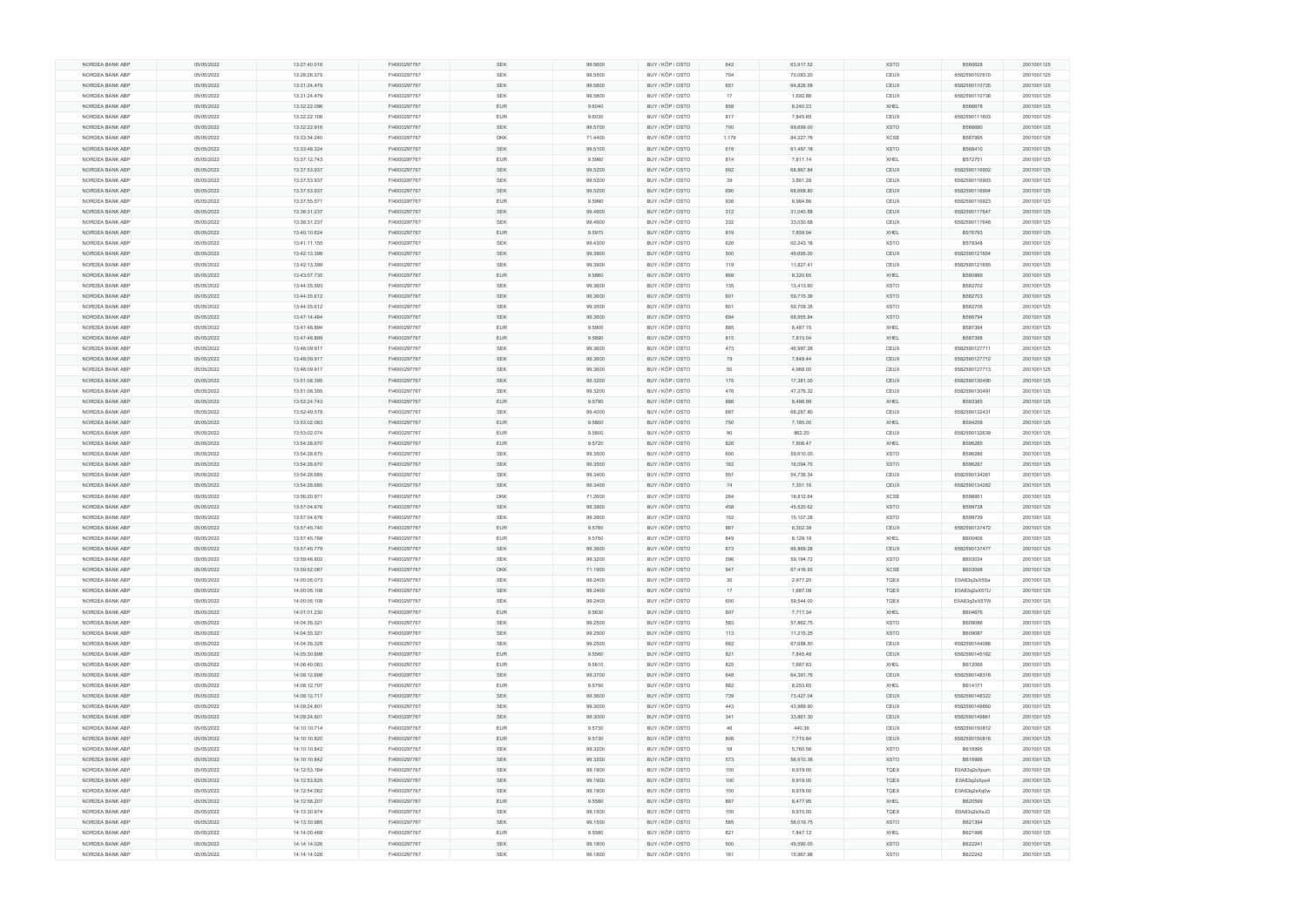|                 | 05/05/2022 | 14:16:26.400 | FI4000297767 | <b>SEK</b> | 99.1500 | BUY / KÖP / OSTO | 666 | 66,033.90 | <b>XSTO</b> | B625584       | 2001001125 |
|-----------------|------------|--------------|--------------|------------|---------|------------------|-----|-----------|-------------|---------------|------------|
| NORDEA BANK ABP | 05/05/2022 | 14:16:26.463 | FI4000297767 | <b>EUR</b> | 9.5490  | BUY / KÖP / OSTO | 806 | 7,696.49  | XHEL        | B625585       | 2001001125 |
| NORDEA BANK ABP | 05/05/2022 | 14:16:26.481 | FI4000297767 | <b>SEK</b> | 99.1400 | BUY / KÖP / OSTO | 652 | 64,639.28 | <b>XSTO</b> | B625586       | 2001001125 |
| NORDEA BANK ABP | 05/05/2022 | 14:19:08.523 | FI4000297767 | SEK        | 99.1000 | BUY / KÖP / OSTO | 618 | 61,243.80 | CEUX        | 6582590159833 | 2001001125 |
|                 |            |              |              |            |         |                  |     |           |             |               |            |
| NORDEA BANK ABP | 05/05/2022 | 14:19:20.883 | FI4000297767 | <b>EUR</b> | 9.5430  | BUY / KÖP / OSTO | 889 | 8,483.73  | XHEL        | B629239       | 2001001125 |
| NORDEA BANK ABP | 05/05/2022 | 14:19:20.884 | FI4000297767 | SEK        | 99.0700 | BUY / KÖP / OSTO | 493 | 48,841.51 | <b>XSTO</b> | B629244       | 2001001125 |
| NORDEA BANK ABP | 05/05/2022 | 14:19:20.884 | FI4000297767 | SEK        | 99.0700 | BUY / KÖP / OSTO | 116 | 11,492.12 | <b>XSTO</b> | B629245       | 2001001125 |
| NORDEA BANK ABP | 05/05/2022 | 14:20:49.392 | FI4000297767 | <b>EUR</b> | 9.5390  | BUY / KÖP / OSTO | 842 | 8,031.84  | XHEL        | B631116       | 2001001125 |
|                 |            |              |              |            |         |                  |     |           |             |               |            |
| NORDEA BANK ABP | 05/05/2022 | 14:22:40.301 | FI4000297767 | SEK        | 99.0600 | BUY / KÖP / OSTO | 650 | 64,389.00 | CEUX        | 6582590164178 | 2001001125 |
| NORDEA BANK ABP | 05/05/2022 | 14:22:40.903 | FI4000297767 | <b>SEK</b> | 99.0500 | BUY / KÖP / OSTO | 100 | 9,905.00  | TQEX        | E0A83q2sYTJw  | 2001001125 |
| NORDEA BANK ABP | 05/05/2022 | 14:22:53.858 | FI4000297767 | <b>EUR</b> | 9.5350  | BUY / KÖP / OSTO | 850 | 8,104.75  | XHEL        | B634655       | 2001001125 |
| NORDEA BANK ABP | 05/05/2022 | 14:22:53.880 | FI4000297767 | SEK        | 99.0300 | BUY / KÖP / OSTO | 612 | 60,606.36 | <b>XSTO</b> | B634671       | 2001001125 |
| NORDEA BANK ABP | 05/05/2022 | 14:22:53.900 | FI4000297767 | <b>DKK</b> | 70.9700 | BUY / KÖP / OSTO | 400 | 28,388.00 | <b>XCSE</b> | B634696       | 2001001125 |
|                 |            |              |              |            |         |                  |     |           |             |               |            |
| NORDEA BANK ABP | 05/05/2022 | 14:22:53.900 | FI4000297767 | <b>DKK</b> | 70.9700 | BUY / KÖP / OSTO | 716 | 50,814.52 | XCSE        | B634697       | 2001001125 |
| NORDEA BANK ABP | 05/05/2022 | 14:25:54.635 | FI4000297767 | <b>EUR</b> | 9.5420  | BUY / KÖP / OSTO | 49  | 467.56    | XHEL        | B639439       | 2001001125 |
| NORDEA BANK ABP | 05/05/2022 | 14:25:54.635 | FI4000297767 | <b>EUR</b> | 9.5420  | BUY / KÖP / OSTO | 517 | 4,933.21  | XHEL        | B639440       | 2001001125 |
| NORDEA BANK ABP | 05/05/2022 | 14:25:54.635 | FI4000297767 | <b>EUR</b> | 9.5420  | BUY / KÖP / OSTO | 301 | 2,872.14  | XHEL        | B639441       | 2001001125 |
|                 |            |              |              |            |         |                  |     |           |             |               |            |
| NORDEA BANK ABP | 05/05/2022 | 14:25:54.942 | FI4000297767 | <b>SEK</b> | 99.1300 | BUY / KÖP / OSTO | 153 | 15,166.89 | <b>XSTO</b> | B639445       | 2001001125 |
| NORDEA BANK ABP | 05/05/2022 | 14:27:22.177 | FI4000297767 | SEK        | 99.2200 | BUY / KÖP / OSTO | 745 | 73,918.90 | AQEU        | 209469        | 2001001125 |
| NORDEA BANK ABP | 05/05/2022 | 14:27:22.185 | FI4000297767 | <b>SEK</b> | 99.2100 | BUY / KÖP / OSTO | 782 | 77,582.22 | XSTO        | B641437       | 2001001125 |
| NORDEA BANK ABP | 05/05/2022 | 14:27:22.187 | FI4000297767 | <b>SEK</b> | 99.2000 | BUY / KÖP / OSTO | 664 | 65,868.80 | <b>XSTO</b> | B641438       | 2001001125 |
| NORDEA BANK ABP | 05/05/2022 | 14:27:22.187 | FI4000297767 | <b>EUR</b> | 9.5460  | BUY / KÖP / OSTO | 854 | 8,152.28  | XHEL        | B641440       | 2001001125 |
|                 |            |              |              |            |         |                  |     |           |             |               |            |
| NORDEA BANK ABP | 05/05/2022 | 14:29:36.222 | FI4000297767 | <b>EUR</b> | 9.5410  | BUY / KÖP / OSTO | 904 | 8,625.06  | XHEL        | B644317       | 2001001125 |
| NORDEA BANK ABP | 05/05/2022 | 14:30:31.948 | FI4000297767 | <b>SEK</b> | 99.2100 | BUY / KÖP / OSTO | 675 | 66,966.75 | <b>XSTO</b> | B645896       | 2001001125 |
| NORDEA BANK ABP | 05/05/2022 | 14:31:06.985 | FI4000297767 | <b>SEK</b> | 99.2300 | BUY / KÖP / OSTO | 679 | 67,377.17 | <b>XSTO</b> | B646697       | 2001001125 |
| NORDEA BANK ABP | 05/05/2022 | 14:33:48.458 | FI4000297767 | <b>EUR</b> | 9.5470  | BUY / KÖP / OSTO | 263 | 2,510.86  | XHEL        | B650232       | 2001001125 |
|                 |            |              |              |            |         |                  |     |           |             |               |            |
| NORDEA BANK ABP | 05/05/2022 | 14:33:50.327 | FI4000297767 | <b>EUR</b> | 9.5470  | BUY / KÖP / OSTO | 546 | 5,212.66  | XHEL        | B650283       | 2001001125 |
| NORDEA BANK ABP | 05/05/2022 | 14:33:53.693 | FI4000297767 | <b>SEK</b> | 99.2600 | BUY / KÖP / OSTO | 619 | 61,441.94 | <b>XSTO</b> | B650366       | 2001001125 |
| NORDEA BANK ABP | 05/05/2022 | 14:35:07.887 | FI4000297767 | <b>EUR</b> | 9.5570  | BUY / KÖP / OSTO | 890 | 8,505.73  | XHEL        | B652116       | 2001001125 |
| NORDEA BANK ABP | 05/05/2022 | 14:35:07.899 | FI4000297767 | <b>SEK</b> | 99.3700 | BUY / KÖP / OSTO | 604 | 60,019.48 | CEUX        | 6582590179067 | 2001001125 |
| NORDEA BANK ABP | 05/05/2022 | 14:35:08.065 | FI4000297767 | <b>SEK</b> | 99.3600 | BUY / KÖP / OSTO | 606 | 60,212.16 | CEUX        | 6582590179085 | 2001001125 |
|                 |            |              |              |            |         |                  |     |           |             |               |            |
| NORDEA BANK ABP | 05/05/2022 | 14:36:16.160 | FI4000297767 | SEK        | 99.3700 | BUY / KÖP / OSTO | 179 | 17,787.23 | CEUX        | 6582590180559 | 2001001125 |
| NORDEA BANK ABP | 05/05/2022 | 14:36:16.160 | FI4000297767 | <b>SEK</b> | 99.3700 | BUY / KÖP / OSTO | 86  | 8,545.82  | CEUX        | 6582590180560 | 2001001125 |
| NORDEA BANK ABP | 05/05/2022 | 14:36:16.160 | FI4000297767 | SEK        | 99.3700 | BUY / KÖP / OSTO | 394 | 39,151.78 | CEUX        | 6582590180561 | 2001001125 |
| NORDEA BANK ABP | 05/05/2022 | 14:36:47.084 | FI4000297767 | <b>EUR</b> | 9.5530  | BUY / KÖP / OSTO | 849 | 8,110.50  | XHEL        | B654433       | 2001001125 |
|                 |            |              |              |            |         |                  |     |           |             |               |            |
| NORDEA BANK ABP | 05/05/2022 | 14:39:56.158 | FI4000297767 | <b>SEK</b> | 99.3700 | BUY / KÖP / OSTO | 637 | 63,298.69 | AQEU        | 216303        | 2001001125 |
| NORDEA BANK ABP | 05/05/2022 | 14:40:49.828 | FI4000297767 | <b>SEK</b> | 99.4300 | BUY / KÖP / OSTO | 484 | 48,124.12 | <b>XSTO</b> | B660233       | 2001001125 |
| NORDEA BANK ABP | 05/05/2022 | 14:40:49.828 | FI4000297767 | <b>SEK</b> | 99.4300 | BUY / KÖP / OSTO | 133 | 13,224.19 | <b>XSTO</b> | B660234       | 2001001125 |
|                 |            |              |              |            |         |                  |     |           |             |               |            |
|                 |            |              |              |            |         |                  | 467 |           |             |               |            |
| NORDEA BANK ABP | 05/05/2022 | 14:40:49.828 | FI4000297767 | SEK        | 99.4300 | BUY / KÖP / OSTO |     | 46,433.81 | <b>XSTO</b> | B660235       | 2001001125 |
| NORDEA BANK ABP | 05/05/2022 | 14:40:49.838 | FI4000297767 | <b>SEK</b> | 99.4300 | BUY / KÖP / OSTO | 179 | 17,797.97 | XSTO        | B660236       | 2001001125 |
| NORDEA BANK ABP | 05/05/2022 | 14:41:46.980 | FI4000297767 | <b>EUR</b> | 9.5610  | BUY / KÖP / OSTO | 860 | 8,222.46  | XHEL        | B661521       | 2001001125 |
| NORDEA BANK ABP | 05/05/2022 | 14:41:48.716 | FI4000297767 | EUR        | 9.5600  | BUY / KÖP / OSTO | 49  | 468.44    | XHEL        | B661604       | 2001001125 |
| NORDEA BANK ABP | 05/05/2022 | 14:41:48.716 | FI4000297767 | <b>EUR</b> | 9.5600  | BUY / KÖP / OSTO | 810 | 7,743.60  | XHEL        | B661605       | 2001001125 |
|                 |            |              |              |            |         |                  |     |           |             |               |            |
| NORDEA BANK ABP | 05/05/2022 | 14:41:48.716 | FI4000297767 | <b>EUR</b> | 9.5600  | BUY / KÖP / OSTO | 49  | 468.44    | XHEL        | B661606       | 2001001125 |
| NORDEA BANK ABP | 05/05/2022 | 14:42:35.917 | FI4000297767 | <b>EUR</b> | 9.5550  | BUY / KÖP / OSTO | 855 | 8,169.53  | XHEL        | B663641       | 2001001125 |
| NORDEA BANK ABP | 05/05/2022 | 14:42:35.919 | FI4000297767 | <b>SEK</b> | 99.2800 | BUY / KÖP / OSTO | 741 | 73,566.48 | <b>XSTO</b> | B663642       | 2001001125 |
| NORDEA BANK ABP | 05/05/2022 | 14:43:36.589 | FI4000297767 | <b>SEK</b> | 99.2800 | BUY / KÖP / OSTO | 621 | 61,652.88 | CEUX        | 6582590189650 | 2001001125 |
| NORDEA BANK ABP | 05/05/2022 | 14:44:42.519 | FI4000297767 | <b>EUR</b> | 9.5480  | BUY / KÖP / OSTO | 848 | 8,096.70  | CEUX        | 6582590191182 | 2001001125 |
|                 |            |              |              |            |         |                  |     |           |             |               |            |
| NORDEA BANK ABP | 05/05/2022 | 14:44:48.215 | FI4000297767 | SEK        | 99.2000 | BUY / KÖP / OSTO | 630 | 62,496.00 | CEUX        | 6582590191339 | 2001001125 |
| NORDEA BANK ABP | 05/05/2022 | 14:45:43.970 | FI4000297767 | <b>SEK</b> | 99.2200 | BUY / KÖP / OSTO | 624 | 61,913.28 | <b>XSTO</b> | B669441       | 2001001125 |
| NORDEA BANK ABP | 05/05/2022 | 14:48:09.524 | FI4000297767 | <b>EUR</b> | 9.5500  | BUY / KÖP / OSTO | 831 | 7,936.05  | XHEL        | B673227       | 2001001125 |
| NORDEA BANK ABP | 05/05/2022 | 14:48:27.707 | FI4000297767 | <b>SEK</b> | 99.2000 | BUY / KÖP / OSTO | 656 | 65,075.20 | CEUX        | 6582590196093 | 2001001125 |
| NORDEA BANK ABP | 05/05/2022 | 14:48:27.718 | FI4000297767 | <b>SEK</b> | 99.2100 | BUY / KÖP / OSTO | 688 | 68,256.48 | <b>XSTO</b> | B673595       | 2001001125 |
| NORDEA BANK ABP |            |              |              |            |         |                  |     |           |             |               |            |
|                 | 05/05/2022 | 14:50:11.932 | FI4000297767 | EUR        | 9.5450  | BUY / KÖP / OSTO | 938 | 8,953.21  | XHEL        | B676217       | 2001001125 |
| NORDEA BANK ABP | 05/05/2022 | 14:50:11.940 | FI4000297767 | <b>SEK</b> | 99.1900 | BUY / KÖP / OSTO | 660 | 65,465.40 | CEUX        | 6582590198297 | 2001001125 |
| NORDEA BANK ABP | 05/05/2022 | 14:51:32.934 | FI4000297767 | <b>SEK</b> | 99.2500 | BUY / KÖP / OSTO | 639 | 63,420.75 | <b>XSTO</b> | B678238       | 2001001125 |
| NORDEA BANK ABP | 05/05/2022 | 14:51:41.484 | FI4000297767 | <b>EUR</b> | 9.5480  | BUY / KÖP / OSTO | 829 | 7,915.29  | XHEL        | B678465       | 2001001125 |
| NORDEA BANK ABP | 05/05/2022 | 14:52:20.009 | FI4000297767 | <b>SEK</b> | 99.2700 | BUY / KÖP / OSTO | 651 | 64,624.77 | CEUX        | 6582590200887 | 2001001125 |
|                 |            |              |              |            |         |                  |     |           |             |               |            |
| NORDEA BANK ABP | 05/05/2022 | 14:53:47.517 | FI4000297767 | <b>EUR</b> | 9.5600  | BUY / KÖP / OSTO | 812 | 7,762.72  | CEUX        | 6582590202502 | 2001001125 |
| NORDEA BANK ABP | 05/05/2022 | 14:54:25.635 | FI4000297767 | <b>DKK</b> | 71.1100 | BUY / KÖP / OSTO | 450 | 31,999.50 | <b>XCSE</b> | B682463       | 2001001125 |
| NORDEA BANK ABP | 05/05/2022 | 14:54:25.677 | FI4000297767 | <b>DKK</b> | 71.1100 | BUY / KÖP / OSTO | 393 | 27,946.23 | <b>XCSE</b> | B682469       | 2001001125 |
| NORDEA BANK ABP | 05/05/2022 | 14:54:25.677 | FI4000297767 | <b>DKK</b> | 71.1100 | BUY / KÖP / OSTO | 217 | 15,430.87 | <b>XCSE</b> | B682470       | 2001001125 |
|                 |            |              |              | <b>SEK</b> |         |                  | 645 |           | <b>XSTO</b> |               |            |
| NORDEA BANK ABP | 05/05/2022 | 14:56:08.701 | FI4000297767 |            | 99.2600 | BUY / KÖP / OSTO |     | 64,022.70 |             | B684812       | 2001001125 |
| NORDEA BANK ABP | 05/05/2022 | 14:56:32.815 | FI4000297767 | <b>EUR</b> | 9.5600  | BUY / KÖP / OSTO | 854 | 8,164.24  | XHEL        | B685428       | 2001001125 |
| NORDEA BANK ABP | 05/05/2022 | 14:56:44.511 | FI4000297767 | <b>SEK</b> | 99.2900 | BUY / KÖP / OSTO | 638 | 63,347.02 | <b>XSTO</b> | B685727       | 2001001125 |
| NORDEA BANK ABP | 05/05/2022 | 14:56:44.511 | FI4000297767 | <b>SEK</b> | 99.2900 | BUY / KÖP / OSTO | 633 | 62,850.57 | <b>XSTO</b> | B685729       | 2001001125 |
| NORDEA BANK ABP | 05/05/2022 | 14:59:01.816 | FI4000297767 | <b>EUR</b> | 9.5560  | BUY / KÖP / OSTO | 904 | 8,638.62  | XHEL        | B689097       | 2001001125 |
|                 |            |              |              |            |         |                  |     |           |             |               |            |
| NORDEA BANK ABP | 05/05/2022 | 14:59:01.816 | FI4000297767 | <b>SEK</b> | 99.3000 | BUY / KÖP / OSTO | 624 | 61,963.20 | XSTO        | B689099       | 2001001125 |
| NORDEA BANK ABP | 05/05/2022 | 14:59:37.601 | FI4000297767 | SEK        | 99.3400 | BUY / KÖP / OSTO | 633 | 62,882.22 | <b>XSTO</b> | B689937       | 2001001125 |
| NORDEA BANK ABP | 05/05/2022 | 14:59:38.058 | FI4000297767 | <b>SEK</b> | 99.3300 | BUY / KÖP / OSTO | 100 | 9,933.00  | TQEX        | E0A83q2sb1Ci  | 2001001125 |
| NORDEA BANK ABP | 05/05/2022 | 15:00:09.767 | FI4000297767 | SEK        | 99.3200 | BUY / KÖP / OSTO | 398 | 39,529.36 | <b>XSTO</b> | B690865       | 2001001125 |
|                 |            |              |              |            |         |                  |     |           |             |               |            |
| NORDEA BANK ABP | 05/05/2022 | 15:00:09.767 | FI4000297767 | <b>SEK</b> | 99.3200 | BUY / KÖP / OSTO | 286 | 28,405.52 | XSTO        | B690866       | 2001001125 |
| NORDEA BANK ABP | 05/05/2022 | 15:00:09.797 | FI4000297767 | <b>EUR</b> | 9.5580  | BUY / KÖP / OSTO | 918 | 8,774.24  | XHEL        | B690870       | 2001001125 |
| NORDEA BANK ABP | 05/05/2022 | 15:01:45.204 | FI4000297767 | <b>EUR</b> | 9.5560  | BUY / KÖP / OSTO | 828 | 7,912.37  | XHEL        | B692818       | 2001001125 |
| NORDEA BANK ABP | 05/05/2022 | 15:01:45.221 | FI4000297767 | <b>SEK</b> | 99.2900 | BUY / KÖP / OSTO | 671 | 66,623.59 | <b>XSTO</b> | B692821       | 2001001125 |
| NORDEA BANK ABP | 05/05/2022 | 15:03:02.677 | FI4000297767 | <b>SEK</b> | 99.2600 | BUY / KÖP / OSTO | 680 | 67,496.80 | CEUX        | 6582590214165 | 2001001125 |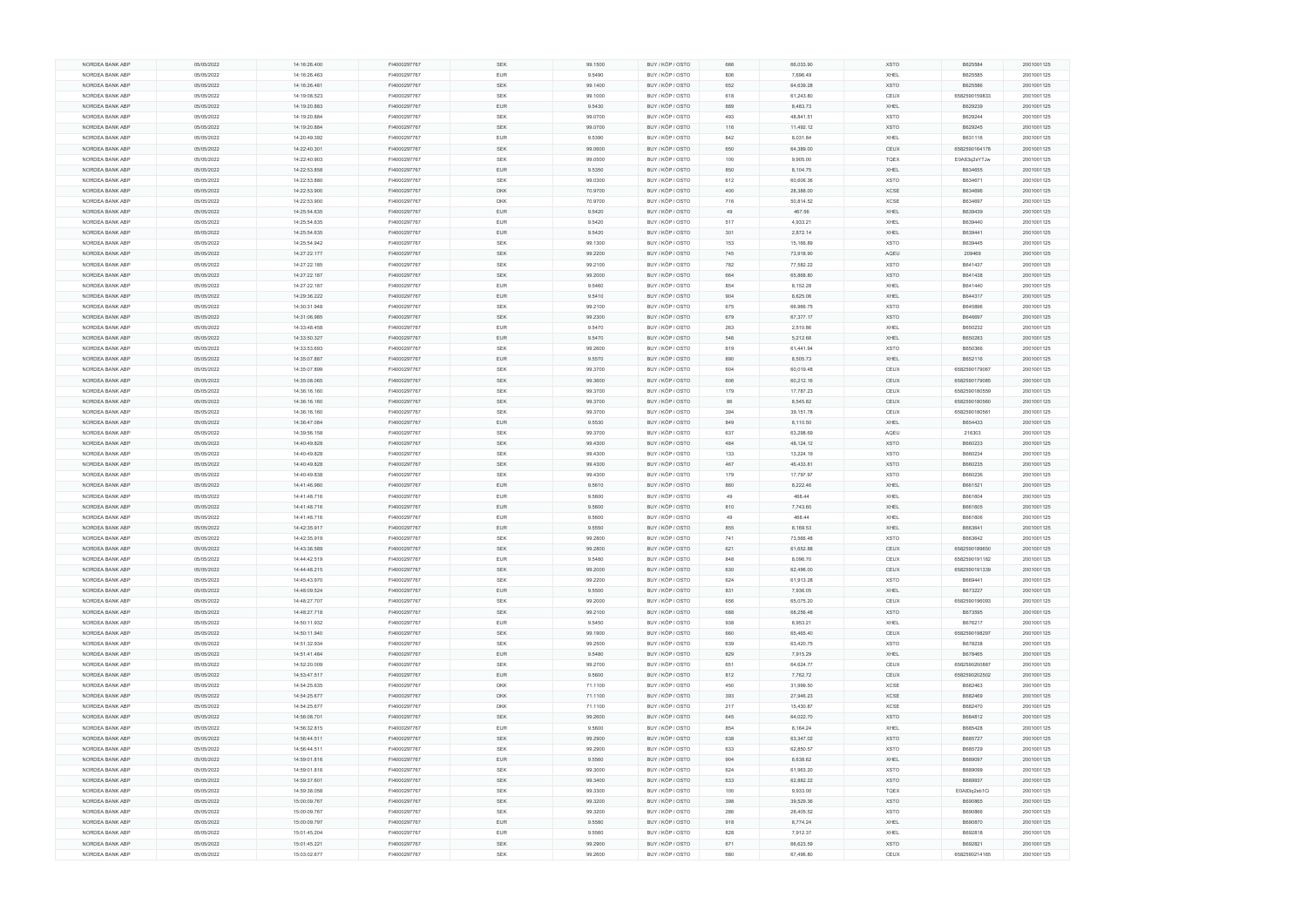| NORDEA BANK ABP | 05/05/2022 | 15:03:33.555 | FI4000297767 | <b>EUR</b> | 9.5440  | BUY / KÖP / OSTO | 830   | 7,921.52  | XHEL        | B696850       | 2001001125 |
|-----------------|------------|--------------|--------------|------------|---------|------------------|-------|-----------|-------------|---------------|------------|
| NORDEA BANK ABP | 05/05/2022 | 15:04:37.189 | FI4000297767 | SEK        | 99.1300 | BUY / KÖP / OSTO | 611   | 60,568.43 | CEUX        | 6582590217133 | 2001001125 |
|                 |            |              |              |            |         |                  |       |           |             |               |            |
| NORDEA BANK ABP | 05/05/2022 | 15:06:09.782 | FI4000297767 | <b>SEK</b> | 99.0800 | BUY / KÖP / OSTO | 145   | 14,366.60 | <b>XSTO</b> | B702420       | 2001001125 |
| NORDEA BANK ABP | 05/05/2022 | 15:06:09.782 | FI4000297767 | <b>SEK</b> | 99.0800 | BUY / KÖP / OSTO | 515   | 51,026.20 | <b>XSTO</b> | B702421       | 2001001125 |
| NORDEA BANK ABP | 05/05/2022 | 15:06:22.402 | FI4000297767 | <b>EUR</b> | 9.5350  | BUY / KÖP / OSTO | 845   | 8,057.08  | XHEL        | B702694       | 2001001125 |
|                 |            |              |              |            |         |                  |       |           |             |               |            |
| NORDEA BANK ABP | 05/05/2022 | 15:09:25.516 | FI4000297767 | <b>EUR</b> | 9.5410  | BUY / KÖP / OSTO | 1,006 | 9,598.25  | XHEL        | B707738       | 2001001125 |
| NORDEA BANK ABP | 05/05/2022 | 15:09:26.383 | FI4000297767 | <b>SEK</b> | 99.1600 | BUY / KÖP / OSTO | 267   | 26,475.72 | <b>XSTO</b> | B707754       | 2001001125 |
| NORDEA BANK ABP | 05/05/2022 | 15:09:26.383 | FI4000297767 | <b>SEK</b> | 99.1600 | BUY / KÖP / OSTO | 393   | 38,969.88 | <b>XSTO</b> | B707755       | 2001001125 |
|                 |            |              |              |            |         |                  |       |           |             |               |            |
| NORDEA BANK ABP | 05/05/2022 | 15:10:09.698 | FI4000297767 | SEK        | 99.1500 | BUY / KÖP / OSTO | 737   | 73,073.55 | <b>XSTO</b> | B708923       | 2001001125 |
| NORDEA BANK ABP | 05/05/2022 | 15:10:35.734 | FI4000297767 | SEK        | 99.1500 | BUY / KÖP / OSTO | 746   | 73,965.90 | <b>XSTO</b> | B709577       | 2001001125 |
| NORDEA BANK ABP | 05/05/2022 | 15:10:35.774 | FI4000297767 | <b>SEK</b> | 99.1400 | BUY / KÖP / OSTO | 767   | 76,040.38 | <b>XSTO</b> | B709581       | 2001001125 |
| NORDEA BANK ABP |            |              |              |            |         |                  | 1,183 |           |             |               |            |
|                 | 05/05/2022 | 15:11:31.199 | FI4000297767 | <b>EUR</b> | 9.5400  | BUY / KÖP / OSTO |       | 11,285.82 | XHEL        | B711266       | 2001001125 |
| NORDEA BANK ABP | 05/05/2022 | 15:13:26.000 | FI4000297767 | <b>SEK</b> | 99.1500 | BUY / KÖP / OSTO | 597   | 59,192.55 | <b>XSTO</b> | B714613       | 2001001125 |
| NORDEA BANK ABP | 05/05/2022 | 15:13:45.208 | FI4000297767 | SEK        | 99.1300 | BUY / KÖP / OSTO | 617   | 61,163.21 | <b>XSTO</b> | B715186       | 2001001125 |
|                 |            |              |              |            |         |                  |       |           |             |               |            |
| NORDEA BANK ABP | 05/05/2022 | 15:13:45.209 | FI4000297767 | <b>EUR</b> | 9.5380  | BUY / KÖP / OSTO | 891   | 8,498.36  | XHEL        | B715192       | 2001001125 |
| NORDEA BANK ABP | 05/05/2022 | 15:16:21.073 | FI4000297767 | <b>EUR</b> | 9.5400  | BUY / KÖP / OSTO | 830   | 7,918.20  | CEUX        | 6582590233993 | 2001001125 |
| NORDEA BANK ABP | 05/05/2022 | 15:17:04.333 | FI4000297767 | <b>SEK</b> | 99.1600 | BUY / KÖP / OSTO | 600   | 59,496.00 | <b>XSTO</b> | B720612       | 2001001125 |
|                 |            |              |              |            |         |                  |       |           |             |               |            |
| NORDEA BANK ABP | 05/05/2022 | 15:17:04.333 | FI4000297767 | <b>SEK</b> | 99.1600 | BUY / KÖP / OSTO | 645   | 63,958.20 | <b>XSTO</b> | B720613       | 2001001125 |
| NORDEA BANK ABP | 05/05/2022 | 15:18:27.711 | FI4000297767 | <b>SEK</b> | 99.2100 | BUY / KÖP / OSTO | 614   | 60,914.94 | <b>XSTO</b> | B722739       | 2001001125 |
| NORDEA BANK ABP | 05/05/2022 | 15:19:21.498 | FI4000297767 | <b>EUR</b> | 9.5410  | BUY / KÖP / OSTO | 965   | 9,207.07  | CEUX        | 6582590237533 | 2001001125 |
|                 |            |              |              |            |         |                  |       |           |             |               |            |
| NORDEA BANK ABP | 05/05/2022 | 15:19:21.555 | FI4000297767 | <b>SEK</b> | 99.1900 | BUY / KÖP / OSTO | 633   | 62,787.27 | CEUX        | 6582590237547 | 2001001125 |
| NORDEA BANK ABP | 05/05/2022 | 15:19:21.556 | FI4000297767 | <b>SEK</b> | 99.1800 | BUY / KÖP / OSTO | 609   | 60,400.62 | CEUX        | 6582590237549 | 2001001125 |
| NORDEA BANK ABP | 05/05/2022 | 15:19:23.037 | FI4000297767 | <b>EUR</b> | 9.5400  | BUY / KÖP / OSTO | 969   | 9,244.26  | AQEU        | 240843        | 2001001125 |
|                 |            |              |              |            |         |                  |       |           |             |               |            |
| NORDEA BANK ABP | 05/05/2022 | 15:19:23.049 | FI4000297767 | <b>SEK</b> | 99.1800 | BUY / KÖP / OSTO | 43    | 4,264.74  | CEUX        | 6582590237592 | 2001001125 |
| NORDEA BANK ABP | 05/05/2022 | 15:22:37.613 | FI4000297767 | SEK        | 99.2900 | BUY / KÖP / OSTO | 496   | 49,247.84 | <b>XSTO</b> | B728900       | 2001001125 |
| NORDEA BANK ABP | 05/05/2022 | 15:22:37.613 | FI4000297767 | <b>SEK</b> | 99.2900 | BUY / KÖP / OSTO | 164   | 16,283.56 | <b>XSTO</b> | B728901       | 2001001125 |
|                 |            |              |              |            |         |                  |       |           |             |               |            |
| NORDEA BANK ABP | 05/05/2022 | 15:22:51.336 | FI4000297767 | <b>EUR</b> | 9.5540  | BUY / KÖP / OSTO | 452   | 4,318.41  | CEUX        | 6582590242128 | 2001001125 |
| NORDEA BANK ABP | 05/05/2022 | 15:22:51.336 | FI4000297767 | EUR        | 9.5540  | BUY / KÖP / OSTO | 279   | 2,665.57  | CEUX        | 6582590242129 | 2001001125 |
| NORDEA BANK ABP | 05/05/2022 | 15:22:51.336 | FI4000297767 | <b>EUR</b> | 9.5540  | BUY / KÖP / OSTO | 192   | 1,834.37  | CEUX        | 6582590242130 | 2001001125 |
|                 |            |              |              |            |         |                  |       |           |             |               |            |
| NORDEA BANK ABP | 05/05/2022 | 15:22:51.337 | FI4000297767 | SEK        | 99.2800 | BUY / KÖP / OSTO | 273   | 27,103.44 | TQEX        | E0A83q2scqER  | 2001001125 |
| NORDEA BANK ABP | 05/05/2022 | 15:22:51.337 | FI4000297767 | <b>SEK</b> | 99.2800 | BUY / KÖP / OSTO | 79    | 7,843.12  | <b>TQEX</b> | E0A83q2scqEX  | 2001001125 |
| NORDEA BANK ABP | 05/05/2022 | 15:22:51.337 | FI4000297767 | SEK        | 99.2800 | BUY / KÖP / OSTO |       | 794.24    | TQEX        | E0A83q2scqEa  | 2001001125 |
|                 |            |              |              |            |         |                  |       |           |             |               |            |
| NORDEA BANK ABP | 05/05/2022 | 15:22:51.337 | FI4000297767 | <b>SEK</b> | 99.2800 | BUY / KÖP / OSTO |       | 794.24    | <b>TQEX</b> | E0A83q2scqEd  | 2001001125 |
| NORDEA BANK ABP | 05/05/2022 | 15:22:51.337 | FI4000297767 | SEK        | 99.2800 | BUY / KÖP / OSTO | 76    | 7,545.28  | <b>TQEX</b> | E0A83q2scqEg  | 2001001125 |
| NORDEA BANK ABP | 05/05/2022 | 15:22:51.337 | FI4000297767 | SEK        | 99.2800 | BUY / KÖP / OSTO | 197   | 19,558.16 | TQEX        | E0A83q2scqEi  | 2001001125 |
|                 |            |              |              |            |         |                  |       |           |             |               |            |
| NORDEA BANK ABP | 05/05/2022 | 15:22:58.769 | FI4000297767 | <b>EUR</b> | 9.5510  | BUY / KÖP / OSTO | 930   | 8,882.43  | XHEL        | B729616       | 2001001125 |
| NORDEA BANK ABP | 05/05/2022 | 15:25:50.210 | FI4000297767 | <b>SEK</b> | 99.3000 | BUY / KÖP / OSTO | 71    | 7,050.30  | CEUX        | 6582590246166 | 2001001125 |
| NORDEA BANK ABP | 05/05/2022 | 15:25:50.210 | FI4000297767 | <b>SEK</b> | 99.3000 | BUY / KÖP / OSTO | 547   | 54,317.10 | <b>CEUX</b> | 6582590246167 | 2001001125 |
|                 |            |              |              |            |         |                  |       |           |             |               |            |
| NORDEA BANK ABP | 05/05/2022 | 15:25:50.228 | FI4000297767 | <b>EUR</b> | 9.5540  | BUY / KÖP / OSTO | 962   | 9,190.95  | CEUX        | 6582590246170 | 2001001125 |
| NORDEA BANK ABP | 05/05/2022 | 15:25:51.167 | FI4000297767 | SEK        | 99.2900 | BUY / KÖP / OSTO | 627   | 62,254.83 | AQEU        | 244533        | 2001001125 |
| NORDEA BANK ABP | 05/05/2022 | 15:26:26.614 | FI4000297767 | <b>SEK</b> | 99.2900 | BUY / KÖP / OSTO | 695   | 69,006.55 | <b>XSTO</b> | B734900       | 2001001125 |
|                 |            |              |              |            |         |                  |       |           |             |               |            |
| NORDEA BANK ABP | 05/05/2022 | 15:26:27.384 | FI4000297767 | SEK        | 99.2800 | BUY / KÖP / OSTO | 687   | 68,205.36 | <b>XSTO</b> | B734959       | 2001001125 |
| NORDEA BANK ABP | 05/05/2022 | 15:26:43.956 | FI4000297767 | <b>EUR</b> | 9.5510  | BUY / KÖP / OSTO | 815   | 7,784.07  | XHEL        | B735476       | 2001001125 |
|                 |            | 15:27:43.169 |              | <b>EUR</b> |         | BUY / KÖP / OSTO | 815   | 7,784.07  | XHEL        | B737173       |            |
| NORDEA BANK ABP | 05/05/2022 |              | FI4000297767 |            | 9.5510  |                  |       |           |             |               | 2001001125 |
| NORDEA BANK ABP | 05/05/2022 | 15:28:11.309 | FI4000297767 | SEK        | 99.2700 | BUY / KÖP / OSTO | 691   | 68,595.57 | CEUX        | 6582590249843 | 2001001125 |
| NORDEA BANK ABP | 05/05/2022 | 15:29:55.854 | FI4000297767 | <b>SEK</b> | 99.2800 | BUY / KÖP / OSTO | 815   | 80,913.20 | <b>XSTO</b> | B740570       | 2001001125 |
|                 |            |              |              | <b>SEK</b> |         |                  |       |           | <b>XSTO</b> |               |            |
| NORDEA BANK ABP | 05/05/2022 | 15:29:56.011 | FI4000297767 |            | 99.2700 | BUY / KÖP / OSTO | 774   | 76,834.98 |             | B740573       | 2001001125 |
| NORDEA BANK ABP | 05/05/2022 | 15:30:05.352 | FI4000297767 | <b>DKK</b> | 71.0100 | BUY / KÖP / OSTO | 900   | 63,909.00 | <b>XCSE</b> | B741365       | 2001001125 |
| NORDEA BANK ABP | 05/05/2022 | 15:30:05.352 | FI4000297767 | <b>DKK</b> | 71.0100 | BUY / KÖP / OSTO | 203   | 14,415.03 | XCSE        | B741366       | 2001001125 |
|                 |            |              |              |            |         |                  |       |           |             |               |            |
| NORDEA BANK ABP | 05/05/2022 | 15:30:17.156 | FI4000297767 | EUR        | 9.5410  | BUY / KÖP / OSTO | 825   | 7,871.33  | XHEL        | B742111       | 2001001125 |
| NORDEA BANK ABP | 05/05/2022 | 15:31:13.278 | FI4000297767 | <b>SEK</b> | 99.4200 | BUY / KÖP / OSTO | 947   | 94,150.74 | CEUX        | 6582590257006 | 2001001125 |
| NORDEA BANK ABP | 05/05/2022 | 15:31:14.937 | FI4000297767 | EUR        | 9.5620  | BUY / KÖP / OSTO | 817   | 7,812.15  | XHEL        | B745652       | 2001001125 |
|                 |            |              |              |            |         |                  |       |           |             |               |            |
| NORDEA BANK ABP | 05/05/2022 | 15:32:38.924 | FI4000297767 | <b>SEK</b> | 99.3800 | BUY / KÖP / OSTO | 933   | 92,721.54 | <b>XSTO</b> | B748878       | 2001001125 |
| NORDEA BANK ABP | 05/05/2022 | 15:32:50.593 | FI4000297767 | <b>EUR</b> | 9.5560  | BUY / KÖP / OSTO | 848   | 8,103.49  | XHEL        | B749453       | 2001001125 |
| NORDEA BANK ABP | 05/05/2022 | 15:32:50.954 | FI4000297767 | SEK        | 99.3200 | BUY / KÖP / OSTO | 509   | 50,553.88 | CEUX        | 6582590260489 | 2001001125 |
|                 |            |              |              | <b>SEK</b> |         |                  | 267   | 26,518.44 |             |               |            |
| NORDEA BANK ABP | 05/05/2022 | 15:32:50.954 | FI4000297767 |            | 99.3200 | BUY / KÖP / OSTO |       |           | <b>CEUX</b> | 6582590260490 | 2001001125 |
| NORDEA BANK ABP | 05/05/2022 | 15:32:50.954 | FI4000297767 | SEK        | 99.3200 | BUY / KÖP / OSTO | 84    | 8,342.88  | CEUX        | 6582590260491 | 2001001125 |
| NORDEA BANK ABP | 05/05/2022 | 15:32:50.954 | FI4000297767 | SEK        | 99.3200 | BUY / KÖP / OSTO | 23    | 2,284.36  | CEUX        | 6582590260492 | 2001001125 |
|                 |            |              |              |            |         |                  |       |           |             |               |            |
| NORDEA BANK ABP | 05/05/2022 | 15:34:24.152 | FI4000297767 | <b>EUR</b> | 9.5670  | BUY / KÖP / OSTO | 302   | 2,889.23  | CEUX        | 6582590264377 | 2001001125 |
| NORDEA BANK ABP | 05/05/2022 | 15:34:24.152 | FI4000297767 | EUR        | 9.5670  | BUY / KÖP / OSTO | 61    | 583.59    | CEUX        | 6582590264378 | 2001001125 |
| NORDEA BANK ABP | 05/05/2022 | 15:34:24.152 | FI4000297767 | <b>EUR</b> | 9.5670  | BUY / KÖP / OSTO | 182   | 1,741.19  | CEUX        | 6582590264379 | 2001001125 |
|                 |            |              |              |            |         |                  |       |           |             |               |            |
| NORDEA BANK ABP | 05/05/2022 | 15:34:24.152 | FI4000297767 | EUR        | 9.5670  | BUY / KÖP / OSTO | 269   | 2,573.52  | CEUX        | 6582590264380 | 2001001125 |
| NORDEA BANK ABP | 05/05/2022 | 15:34:24.152 | FI4000297767 | <b>EUR</b> | 9.5670  | BUY / KÖP / OSTO | 33    | 315.71    | CEUX        | 6582590264381 | 2001001125 |
| NORDEA BANK ABP | 05/05/2022 | 15:34:35.304 | FI4000297767 | SEK        | 99.4300 | BUY / KÖP / OSTO | 931   | 92,569.33 | <b>XSTO</b> | B754666       | 2001001125 |
|                 |            |              |              |            |         |                  |       |           |             |               |            |
| NORDEA BANK ABP | 05/05/2022 | 15:34:51.709 | FI4000297767 | SEK        | 99.3600 | BUY / KÖP / OSTO | 342   | 33,981.12 | <b>XSTO</b> | B755324       | 2001001125 |
| NORDEA BANK ABP | 05/05/2022 | 15:34:51.709 | FI4000297767 | <b>SEK</b> | 99.3600 | BUY / KÖP / OSTO | 447   | 44,413.92 | <b>XSTO</b> | B755325       | 2001001125 |
| NORDEA BANK ABP | 05/05/2022 | 15:35:38.740 | FI4000297767 | <b>EUR</b> | 9.5610  | BUY / KÖP / OSTO | 840   | 8,031.24  | XHEL        | B757557       | 2001001125 |
|                 |            |              |              |            |         |                  |       |           |             |               |            |
| NORDEA BANK ABP | 05/05/2022 | 15:36:04.890 | FI4000297767 | SEK        | 99.3100 | BUY / KÖP / OSTO | 813   | 80,739.03 | CEUX        | 6582590268095 | 2001001125 |
| NORDEA BANK ABP | 05/05/2022 | 15:37:20.473 | FI4000297767 | <b>SEK</b> | 99.3900 | BUY / KÖP / OSTO | 855   | 84,978.45 | <b>XSTO</b> | B762235       | 2001001125 |
| NORDEA BANK ABP | 05/05/2022 | 15:37:21.386 | FI4000297767 | EUR        | 9.5580  | BUY / KÖP / OSTO | 863   | 8,248.55  | AQEU        | 257186        | 2001001125 |
|                 |            |              |              |            |         |                  |       |           |             |               |            |
| NORDEA BANK ABP | 05/05/2022 | 15:37:23.318 | FI4000297767 | <b>DKK</b> | 71.0900 | BUY / KÖP / OSTO | 928   | 65,971.52 | <b>XCSE</b> | B762455       | 2001001125 |
| NORDEA BANK ABP | 05/05/2022 | 15:37:23.318 | FI4000297767 | <b>DKK</b> | 71.0900 | BUY / KÖP / OSTO | 153   | 10,876.77 | <b>XCSE</b> | B762456       | 2001001125 |
| NORDEA BANK ABP | 05/05/2022 | 15:37:39.268 | FI4000297767 | <b>SEK</b> | 99.3000 | BUY / KÖP / OSTO | 557   | 55,310.10 | <b>XSTO</b> | B763469       | 2001001125 |
|                 |            |              |              |            |         |                  |       |           |             |               |            |
| NORDEA BANK ABP | 05/05/2022 | 15:37:39.268 | FI4000297767 | SEK        | 99.3000 | BUY / KÖP / OSTO | 256   | 25,420.80 | <b>XSTO</b> | B763470       | 2001001125 |
| NORDEA BANK ABP | 05/05/2022 | 15:38:48.900 | FI4000297767 | <b>EUR</b> | 9.5560  | BUY / KÖP / OSTO | 945   | 9,030.42  | XHEL        | B767252       | 2001001125 |
| NORDEA BANK ABP | 05/05/2022 | 15:38:55.523 | FI4000297767 | <b>SEK</b> | 99.3100 | BUY / KÖP / OSTO | 765   | 75,972.15 | <b>XSTO</b> | B767482       | 2001001125 |
|                 |            |              |              |            |         |                  |       |           |             |               |            |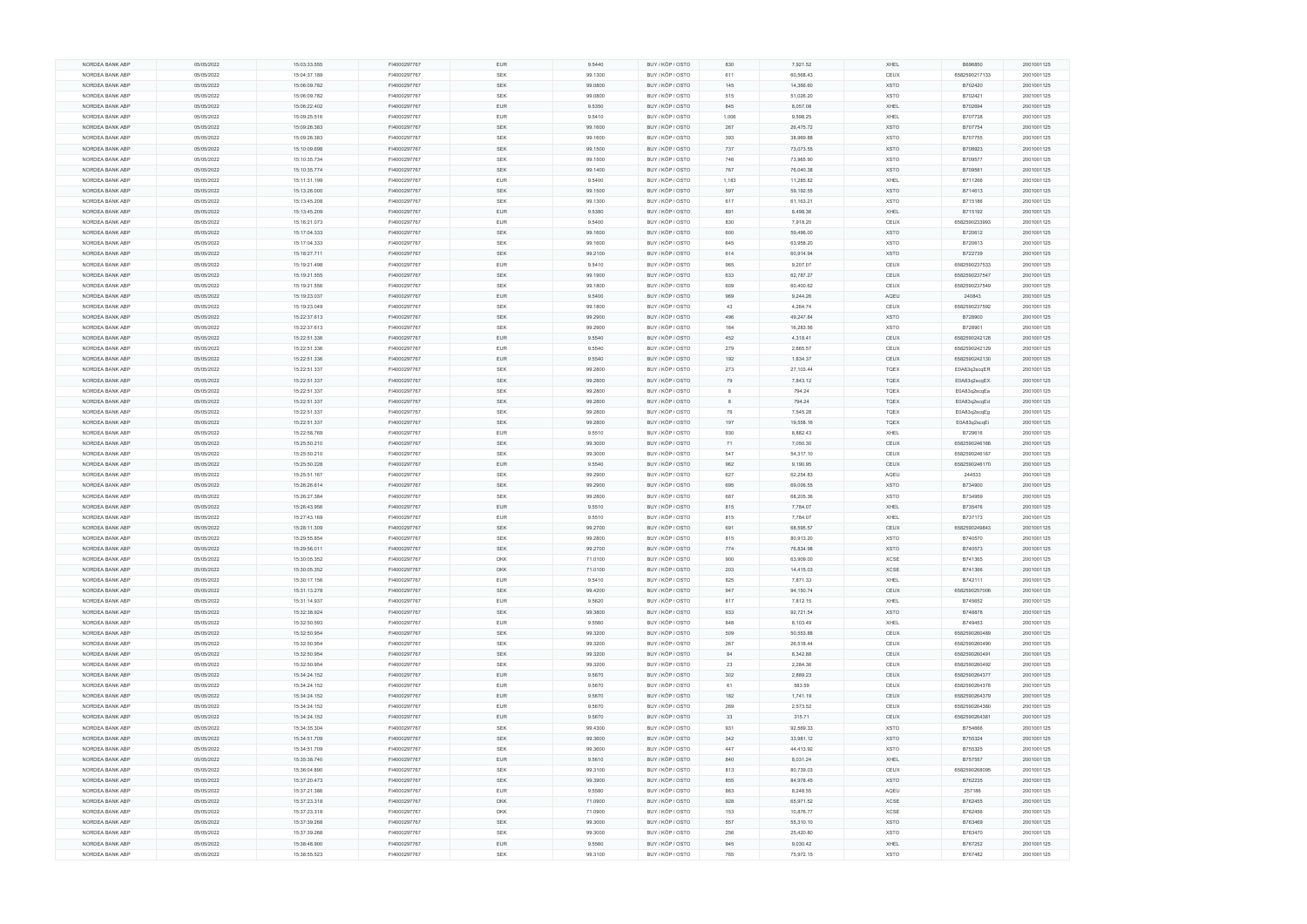| NORDEA BANK ABP | 05/05/2022 | 15:39:58.632 | FI4000297767 | SEK        | 99.2900 | BUY / KÖP / OSTO | 136          | 13,503.44 | <b>XSTO</b> | B769805       | 2001001125 |
|-----------------|------------|--------------|--------------|------------|---------|------------------|--------------|-----------|-------------|---------------|------------|
| NORDEA BANK ABP | 05/05/2022 | 15:39:58.632 | FI4000297767 | SEK        | 99.2900 | BUY / KÖP / OSTO | 622          | 61,758.38 | <b>XSTO</b> | B769806       | 2001001125 |
| NORDEA BANK ABP | 05/05/2022 | 15:40:00.272 | FI4000297767 | <b>EUR</b> | 9.5470  | BUY / KÖP / OSTO | 816          | 7,790.35  | CEUX        | 6582590277152 | 2001001125 |
| NORDEA BANK ABP | 05/05/2022 | 15:41:41.127 | FI4000297767 | SEK        | 99.3900 | BUY / KÖP / OSTO | 899          | 89,351.61 | <b>XSTO</b> | B774445       | 2001001125 |
|                 |            |              |              |            |         |                  |              |           |             |               |            |
| NORDEA BANK ABP | 05/05/2022 | 15:41:41.138 | FI4000297767 | <b>SEK</b> | 99.3800 | BUY / KÖP / OSTO | 641          | 63,702.58 | CEUX        | 6582590280668 | 2001001125 |
| NORDEA BANK ABP | 05/05/2022 | 15:41:41.138 | FI4000297767 | <b>SEK</b> | 99.3800 | BUY / KÖP / OSTO | 294          | 29,217.72 | CEUX        | 6582590280669 | 2001001125 |
| NORDEA BANK ABP | 05/05/2022 | 15:43:49.176 | FI4000297767 | <b>SEK</b> | 99.3900 | BUY / KÖP / OSTO | 33           | 3,279.87  | AQEU        | 264221        | 2001001125 |
| NORDEA BANK ABP | 05/05/2022 | 15:43:49.204 | FI4000297767 | EUR        | 9.5620  | BUY / KÖP / OSTO | 379          | 3,624.00  | XHEL        | B779036       | 2001001125 |
| NORDEA BANK ABP | 05/05/2022 | 15:43:49.204 | FI4000297767 | <b>EUR</b> | 9.5620  | BUY / KÖP / OSTO | 450          | 4,302.90  | XHEL        | B779037       | 2001001125 |
|                 |            |              |              |            |         |                  |              |           |             |               |            |
| NORDEA BANK ABP | 05/05/2022 | 15:43:56.227 | FI4000297767 | SEK        | 99.3700 | BUY / KÖP / OSTO | 638          | 63,398.06 | CEUX        | 6582590284875 | 2001001125 |
| NORDEA BANK ABP | 05/05/2022 | 15:43:56.248 | FI4000297767 | <b>SEK</b> | 99.3600 | BUY / KÖP / OSTO | 672          | 66,769.92 | <b>XSTO</b> | B779288       | 2001001125 |
| NORDEA BANK ABP | 05/05/2022 | 15:43:56.249 | FI4000297767 | EUR        | 9.5600  | BUY / KÖP / OSTO | 700          | 6,692.00  | XHEL        | B779289       | 2001001125 |
| NORDEA BANK ABP | 05/05/2022 | 15:43:56.330 | FI4000297767 | EUR        | 9.5600  | BUY / KÖP / OSTO | 186          | 1,778.16  | AQEU        | 264308        | 2001001125 |
|                 |            |              |              |            |         |                  |              |           |             |               |            |
| NORDEA BANK ABP | 05/05/2022 | 15:44:40.023 | FI4000297767 | <b>SEK</b> | 99.3200 | BUY / KÖP / OSTO | 726          | 72,106.32 | <b>XSTO</b> | B781236       | 2001001125 |
| NORDEA BANK ABP | 05/05/2022 | 15:46:03.505 | FI4000297767 | <b>EUR</b> | 9.5580  | BUY / KÖP / OSTO | 916          | 8,755.13  | XHEL        | B785415       | 2001001125 |
| NORDEA BANK ABP | 05/05/2022 | 15:46:10.958 | FI4000297767 | <b>SEK</b> | 99.3700 | BUY / KÖP / OSTO | 499          | 49,585.63 | <b>XSTO</b> | B785998       | 2001001125 |
| NORDEA BANK ABP | 05/05/2022 | 15:46:10.968 | FI4000297767 | <b>SEK</b> | 99.3700 | BUY / KÖP / OSTO | 180          | 17,886.60 | AQEU        | 266740        | 2001001125 |
| NORDEA BANK ABP | 05/05/2022 | 15:46:21.062 | FI4000297767 | SEK        | 99.3400 | BUY / KÖP / OSTO | 725          | 72,021.50 | CEUX        | 6582590290558 | 2001001125 |
|                 |            |              |              |            |         |                  |              |           |             |               |            |
| NORDEA BANK ABP | 05/05/2022 | 15:47:24.221 | FI4000297767 | <b>EUR</b> | 9.5500  | BUY / KÖP / OSTO | 956          | 9,129.80  | XHEL        | B789431       | 2001001125 |
| NORDEA BANK ABP | 05/05/2022 | 15:47:24.704 | FI4000297767 | <b>EUR</b> | 9.5490  | BUY / KÖP / OSTO | 855          | 8,164.40  | CEUX        | 6582590292890 | 2001001125 |
| NORDEA BANK ABP | 05/05/2022 | 15:47:25.528 | FI4000297767 | SEK        | 99.2900 | BUY / KÖP / OSTO | 773          | 76,751.17 | <b>XSTO</b> | B789455       | 2001001125 |
| NORDEA BANK ABP | 05/05/2022 | 15:48:56.370 | FI4000297767 | <b>SEK</b> | 99.3200 | BUY / KÖP / OSTO | 908          | 90,182.56 | CEUX        | 6582590295950 | 2001001125 |
|                 |            |              |              |            |         |                  |              |           |             |               |            |
| NORDEA BANK ABP | 05/05/2022 | 15:49:10.983 | FI4000297767 | EUR        | 9.5480  | BUY / KÖP / OSTO | 707          | 6,750.44  | XHEL        | B793494       | 2001001125 |
| NORDEA BANK ABP | 05/05/2022 | 15:49:10.983 | FI4000297767 | <b>EUR</b> | 9.5480  | BUY / KÖP / OSTO | 153          | 1,460.84  | XHEL        | B793495       | 2001001125 |
| NORDEA BANK ABP | 05/05/2022 | 15:49:38.881 | FI4000297767 | <b>SEK</b> | 99.3200 | BUY / KÖP / OSTO | 810          | 80,449.20 | <b>XSTO</b> | B794422       | 2001001125 |
| NORDEA BANK ABP | 05/05/2022 | 15:51:02.352 | FI4000297767 | SEK        | 99.3300 | BUY / KÖP / OSTO | 736          | 73,106.88 | <b>XSTO</b> | B798303       | 2001001125 |
| NORDEA BANK ABP | 05/05/2022 | 15:51:30.511 | FI4000297767 | SEK        | 99.3600 | BUY / KÖP / OSTO | 901          | 89,523.36 | <b>XSTO</b> | B800008       | 2001001125 |
|                 |            |              |              |            |         |                  |              |           |             |               |            |
| NORDEA BANK ABP | 05/05/2022 | 15:52:02.693 | FI4000297767 | EUR        | 9.5580  | BUY / KÖP / OSTO | 812          | 7,761.10  | XHEL        | B801156       | 2001001125 |
| NORDEA BANK ABP | 05/05/2022 | 15:52:02.700 | FI4000297767 | <b>EUR</b> | 9.5570  | BUY / KÖP / OSTO | 817          | 7,808.07  | XHEL        | B801160       | 2001001125 |
| NORDEA BANK ABP | 05/05/2022 | 15:52:41.922 | FI4000297767 | <b>SEK</b> | 99.3900 | BUY / KÖP / OSTO | 861          | 85,574.79 | <b>XSTO</b> | B803119       | 2001001125 |
| NORDEA BANK ABP | 05/05/2022 | 15:53:54.003 | FI4000297767 | SEK        | 99.4000 | BUY / KÖP / OSTO | 1,002        | 99,598.80 | <b>XSTO</b> | B805853       | 2001001125 |
|                 |            |              |              |            |         |                  |              |           |             |               |            |
| NORDEA BANK ABP | 05/05/2022 | 15:53:56.417 | FI4000297767 | EUR        | 9.5570  | BUY / KÖP / OSTO | 938          | 8,964.47  | XHEL        | B806018       | 2001001125 |
| NORDEA BANK ABP | 05/05/2022 | 15:54:30.147 | FI4000297767 | SEK        | 99.3200 | BUY / KÖP / OSTO | 824          | 81,839.68 | <b>XSTO</b> | B807662       | 2001001125 |
| NORDEA BANK ABP | 05/05/2022 | 15:54:37.169 | FI4000297767 | EUR        | 9.5500  | BUY / KÖP / OSTO | 170          | 1,623.50  | XHEL        | B808040       | 2001001125 |
| NORDEA BANK ABP | 05/05/2022 | 15:54:37.169 | FI4000297767 | <b>EUR</b> | 9.5500  | BUY / KÖP / OSTO | 634          | 6,054.70  | XHEL        | B808042       | 2001001125 |
| NORDEA BANK ABP | 05/05/2022 | 15:55:12.097 | FI4000297767 | SEK        | 99.3000 | BUY / KÖP / OSTO | $\mathbf{3}$ | 297.90    | CEUX        | 6582590309145 | 2001001125 |
|                 |            |              |              |            |         |                  |              |           |             |               |            |
| NORDEA BANK ABP | 05/05/2022 | 15:55:12.115 | FI4000297767 | <b>SEK</b> | 99.3000 | BUY / KÖP / OSTO | 209          | 20,753.70 | <b>TQEX</b> | E0A83q2sgcwL  | 2001001125 |
| NORDEA BANK ABP | 05/05/2022 | 15:55:12.115 | FI4000297767 | SEK        | 99.3000 | BUY / KÖP / OSTO | 580          | 57,594.00 | CEUX        | 6582590309146 | 2001001125 |
| NORDEA BANK ABP | 05/05/2022 | 15:55:50.915 | FI4000297767 | <b>EUR</b> | 9.5460  | BUY / KÖP / OSTO | 333          | 3,178.82  | XHEL        | B811683       | 2001001125 |
| NORDEA BANK ABP | 05/05/2022 | 15:55:50.915 | FI4000297767 | <b>EUR</b> | 9.5460  | BUY / KÖP / OSTO | 486          | 4,639.36  | XHEL        | B811684       | 2001001125 |
| NORDEA BANK ABP | 05/05/2022 | 15:55:54.651 | FI4000297767 | SEK        | 99.2400 | BUY / KÖP / OSTO | 109          | 10,817.16 | <b>XSTO</b> | B811984       | 2001001125 |
|                 |            |              |              |            |         |                  |              |           |             |               |            |
| NORDEA BANK ABP | 05/05/2022 | 15:55:54.651 | FI4000297767 | <b>SEK</b> | 99.2400 | BUY / KÖP / OSTO | 718          | 71,254.32 | <b>XSTO</b> | B811985       | 2001001125 |
| NORDEA BANK ABP | 05/05/2022 | 15:56:17.413 | FI4000297767 | <b>DKK</b> | 71.0100 | BUY / KÖP / OSTO | 236          | 16,758.36 | XCSE        | B813690       | 2001001125 |
| NORDEA BANK ABP | 05/05/2022 | 15:56:17.413 | FI4000297767 | DKK        | 71.0100 | BUY / KÖP / OSTO | 514          | 36,499.14 | <b>XCSE</b> | B813691       | 2001001125 |
| NORDEA BANK ABP | 05/05/2022 | 15:56:17.413 | FI4000297767 | <b>DKK</b> | 71.0100 | BUY / KÖP / OSTO | 236          | 16,758.36 | <b>XCSE</b> | B813692       | 2001001125 |
|                 |            |              |              |            |         |                  |              |           |             |               |            |
| NORDEA BANK ABP | 05/05/2022 | 15:57:16.078 | FI4000297767 | <b>EUR</b> | 9.5430  | BUY / KÖP / OSTO | 852          | 8,130.64  | CEUX        | 6582590315109 | 2001001125 |
| NORDEA BANK ABP | 05/05/2022 | 15:57:45.256 | FI4000297767 | <b>SEK</b> | 99.2000 | BUY / KÖP / OSTO | 932          | 92,454.40 | CEUX        | 6582590316161 | 2001001125 |
| NORDEA BANK ABP | 05/05/2022 | 15:58:38.969 | FI4000297767 | <b>SEK</b> | 99.2300 | BUY / KÖP / OSTO | 810          | 80,376.30 | <b>XSTO</b> | B820918       | 2001001125 |
| NORDEA BANK ABP | 05/05/2022 | 15:59:12.806 | FI4000297767 | <b>EUR</b> | 9.5460  | BUY / KÖP / OSTO | 632          | 6,033.07  | AQEU        | 281779        | 2001001125 |
| NORDEA BANK ABP | 05/05/2022 | 15:59:33.948 | FI4000297767 | SEK        | 99.2400 | BUY / KÖP / OSTO | 903          | 89,613.72 | XSTO        | B822945       | 2001001125 |
|                 |            |              |              |            |         |                  |              |           |             |               |            |
| NORDEA BANK ABP | 05/05/2022 | 15:59:46.498 | FI4000297767 | SEK        | 99.1800 | BUY / KÖP / OSTO | 762          | 75,575.16 | <b>XSTO</b> | B823346       | 2001001125 |
| NORDEA BANK ABP | 05/05/2022 | 15:59:46.506 | FI4000297767 | EUR        | 9.5400  | BUY / KÖP / OSTO | 905          | 8,633.70  | CEUX        | 6582590320163 | 2001001125 |
| NORDEA BANK ABP | 05/05/2022 | 16:01:07.172 | FI4000297767 | SEK        | 99.2200 | BUY / KÖP / OSTO | 100          | 9,922.00  | <b>TQEX</b> | E0A83q2shO1G  | 2001001125 |
| NORDEA BANK ABP | 05/05/2022 | 16:01:07.198 | FI4000297767 | SEK        | 99.2200 | BUY / KÖP / OSTO | 676          | 67,072.72 | CEUX        | 6582590323504 | 2001001125 |
| NORDEA BANK ABP | 05/05/2022 | 16:01:14.074 | FI4000297767 | <b>EUR</b> | 9.5430  | BUY / KÖP / OSTO | 300          | 2,862.90  | XHEL        | B827509       | 2001001125 |
|                 |            |              |              |            |         |                  |              |           |             |               |            |
| NORDEA BANK ABP | 05/05/2022 | 16:01:14.074 | FI4000297767 | <b>EUR</b> | 9.5430  | BUY / KÖP / OSTO | 537          | 5,124.59  | XHEL        | B827510       | 2001001125 |
| NORDEA BANK ABP | 05/05/2022 | 16:02:07.150 | FI4000297767 | <b>SEK</b> | 99.2800 | BUY / KÖP / OSTO | 625          | 62,050.00 | <b>XSTO</b> | B829772       | 2001001125 |
| NORDEA BANK ABP | 05/05/2022 | 16:03:03.161 | FI4000297767 | EUR        | 9.5460  | BUY / KÖP / OSTO | 881          | 8,410.03  | XHEL        | B832197       | 2001001125 |
| NORDEA BANK ABP | 05/05/2022 | 16:03:03.163 | FI4000297767 | SEK        | 99.2400 | BUY / KÖP / OSTO | 580          | 57,559.20 | <b>XSTO</b> | B832199       | 2001001125 |
| NORDEA BANK ABP |            | 16:03:03.180 | FI4000297767 | SEK        |         | BUY / KÖP / OSTO | 187          | 18,557.88 | <b>XSTO</b> |               |            |
|                 | 05/05/2022 |              |              |            | 99.2400 |                  |              |           |             | B832201       | 2001001125 |
| NORDEA BANK ABP | 05/05/2022 | 16:03:14.200 | FI4000297767 | SEK        | 99.1700 | BUY / KÖP / OSTO | 62           | 6,148.54  | CEUX        | 6582590328185 | 2001001125 |
| NORDEA BANK ABP | 05/05/2022 | 16:03:14.217 | FI4000297767 | <b>SEK</b> | 99.1700 | BUY / KÖP / OSTO | 576          | 57,121.92 | CEUX        | 6582590328186 | 2001001125 |
| NORDEA BANK ABP | 05/05/2022 | 16:04:12.852 | FI4000297767 | SEK        | 99.2300 | BUY / KÖP / OSTO | 686          | 68,071.78 | <b>XSTO</b> | B835577       | 2001001125 |
| NORDEA BANK ABP | 05/05/2022 | 16:04:22.434 | FI4000297767 | EUR        | 9.5440  | BUY / KÖP / OSTO | 893          | 8,522.79  | XHEL        | B835900       | 2001001125 |
|                 |            |              |              |            |         |                  |              |           |             |               |            |
| NORDEA BANK ABP | 05/05/2022 | 16:04:42.523 | FI4000297767 | SEK        | 99.1600 | BUY / KÖP / OSTO | 600          | 59,496.00 | <b>XSTO</b> | B837261       | 2001001125 |
| NORDEA BANK ABP | 05/05/2022 | 16:04:42.523 | FI4000297767 | SEK        | 99.1600 | BUY / KÖP / OSTO | 11           | 1,090.76  | <b>XSTO</b> | B837262       | 2001001125 |
| NORDEA BANK ABP | 05/05/2022 | 16:05:33.377 | FI4000297767 | <b>EUR</b> | 9.5240  | BUY / KÖP / OSTO | 396          | 3,771.50  | XHEL        | B841692       | 2001001125 |
| NORDEA BANK ABP | 05/05/2022 | 16:05:33.377 | FI4000297767 | EUR        | 9.5240  | BUY / KÖP / OSTO | 447          | 4,257.23  | XHEL        | B841693       | 2001001125 |
| NORDEA BANK ABP | 05/05/2022 | 16:05:39.510 | FI4000297767 | SEK        | 99.0800 | BUY / KÖP / OSTO | 693          | 68,662.44 | <b>XSTO</b> | B842146       | 2001001125 |
|                 |            |              |              |            |         |                  |              |           |             |               |            |
| NORDEA BANK ABP | 05/05/2022 | 16:06:39.727 | FI4000297767 | SEK        | 99.1300 | BUY / KÖP / OSTO | 687          | 68,102.31 | <b>XSTO</b> | B846940       | 2001001125 |
| NORDEA BANK ABP | 05/05/2022 | 16:06:50.545 | FI4000297767 | EUR        | 9.5190  | BUY / KÖP / OSTO | 817          | 7,777.02  | XHEL        | B847310       | 2001001125 |
| NORDEA BANK ABP | 05/05/2022 | 16:07:28.047 | FI4000297767 | <b>SEK</b> | 99.0400 | BUY / KÖP / OSTO | 481          | 47,638.24 | TQEX        | E0A83q2siDpn  | 2001001125 |
| NORDEA BANK ABP | 05/05/2022 | 16:07:28.047 | FI4000297767 | SEK        | 99.0400 | BUY / KÖP / OSTO | 140          | 13,865.60 | <b>TQEX</b> | E0A83q2siDpu  | 2001001125 |
| NORDEA BANK ABP | 05/05/2022 | 16:07:48.850 | FI4000297767 | SEK        | 99.0100 | BUY / KÖP / OSTO | 641          | 63,465.41 | <b>XSTO</b> | B849597       | 2001001125 |
|                 |            |              |              |            |         |                  |              |           |             |               |            |
| NORDEA BANK ABP | 05/05/2022 | 16:08:34.950 | FI4000297767 | <b>EUR</b> | 9.5050  | BUY / KÖP / OSTO | 819          | 7,784.60  | XHEL        | B852215       | 2001001125 |
|                 | 05/05/2022 | 16:08:58.319 | FI4000297767 | <b>SEK</b> | 98.9700 | BUY / KÖP / OSTO | 650          | 64,330.50 | <b>XSTO</b> | B853227       | 2001001125 |
| NORDEA BANK ABP |            |              |              |            |         |                  |              |           |             |               |            |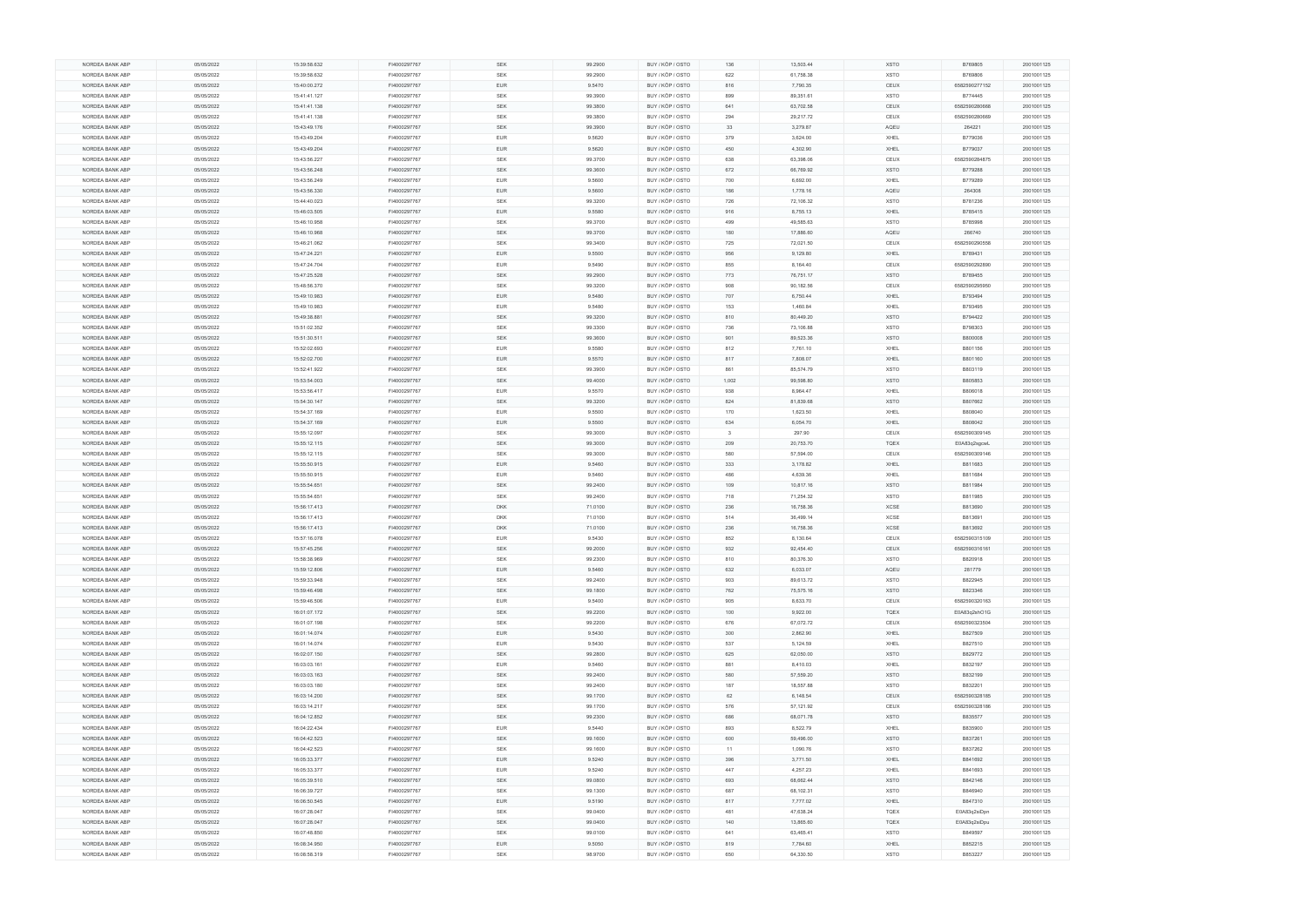|                 | 05/05/2022 | 16:08:58.744 | FI4000297767 | <b>DKK</b> | 70.6300 | BUY / KÖP / OSTO | 624 | 44,073.12  | XCSE        | B853242       | 2001001125 |
|-----------------|------------|--------------|--------------|------------|---------|------------------|-----|------------|-------------|---------------|------------|
| NORDEA BANK ABP | 05/05/2022 | 16:08:58.744 | FI4000297767 | <b>DKK</b> | 70.6300 | BUY / KÖP / OSTO | 299 | 21,118.37  | <b>XCSE</b> | B853243       | 2001001125 |
| NORDEA BANK ABP | 05/05/2022 | 16:09:49.842 | FI4000297767 | <b>SEK</b> | 98.9400 | BUY / KÖP / OSTO | 635 | 62,826.90  | <b>XSTO</b> | B856031       | 2001001125 |
| NORDEA BANK ABP | 05/05/2022 | 16:10:27.521 | FI4000297767 | SEK        | 99.0000 | BUY / KÖP / OSTO | 697 | 69,003.00  | <b>XSTO</b> | B857727       | 2001001125 |
|                 |            |              |              |            |         |                  |     |            |             |               |            |
| NORDEA BANK ABP | 05/05/2022 | 16:10:40.918 | FI4000297767 | <b>EUR</b> | 9.4970  | BUY / KÖP / OSTO | 847 | 8,043.96   | XHEL        | B858369       | 2001001125 |
| NORDEA BANK ABP | 05/05/2022 | 16:11:12.284 | FI4000297767 | <b>SEK</b> | 98.9400 | BUY / KÖP / OSTO | 190 | 18,798.60  | <b>TQEX</b> | E0A83q2sik15  | 2001001125 |
| NORDEA BANK ABP | 05/05/2022 | 16:11:42.027 | FI4000297767 | <b>SEK</b> | 99.0200 | BUY / KÖP / OSTO | 603 | 59,709.06  | <b>XSTO</b> | B860709       | 2001001125 |
| NORDEA BANK ABP | 05/05/2022 | 16:11:42.354 | FI4000297767 | <b>EUR</b> | 9.4980  | BUY / KÖP / OSTO | 879 | 8,348.74   | XHEL        | B860729       | 2001001125 |
|                 |            |              |              | SEK        |         |                  |     |            |             |               |            |
| NORDEA BANK ABP | 05/05/2022 | 16:12:17.982 | FI4000297767 |            | 99.0100 | BUY / KÖP / OSTO | 608 | 60,198.08  | <b>XSTO</b> | B862514       | 2001001125 |
| NORDEA BANK ABP | 05/05/2022 | 16:13:05.090 | FI4000297767 | <b>EUR</b> | 9.4960  | BUY / KÖP / OSTO | 858 | 8,147.57   | AQEU        | 300265        | 2001001125 |
| NORDEA BANK ABP | 05/05/2022 | 16:13:05.154 | FI4000297767 | <b>SEK</b> | 99.0300 | BUY / KÖP / OSTO | 254 | 25, 153.62 | <b>XSTO</b> | B864160       | 2001001125 |
| NORDEA BANK ABP | 05/05/2022 | 16:13:25.200 | FI4000297767 | SEK        | 99.0100 | BUY / KÖP / OSTO | 185 | 18,316.85  | CEUX        | 6582590354631 | 2001001125 |
| NORDEA BANK ABP | 05/05/2022 | 16:13:25.200 | FI4000297767 | <b>SEK</b> | 99.0100 | BUY / KÖP / OSTO | 479 | 47,425.79  | CEUX        | 6582590354632 | 2001001125 |
|                 |            |              |              |            |         |                  |     |            |             |               |            |
| NORDEA BANK ABP | 05/05/2022 | 16:14:17.497 | FI4000297767 | SEK        | 99.0100 | BUY / KÖP / OSTO | 659 | 65,247.59  | <b>XSTO</b> | B867210       | 2001001125 |
| NORDEA BANK ABP | 05/05/2022 | 16:14:52.894 | FI4000297767 | SEK        | 99.1200 | BUY / KÖP / OSTO | 657 | 65,121.84  | <b>XSTO</b> | B868587       | 2001001125 |
| NORDEA BANK ABP | 05/05/2022 | 16:14:57.735 | FI4000297767 | <b>EUR</b> | 9.5060  | BUY / KÖP / OSTO | 907 | 8,621.94   | XHEL        | B868740       | 2001001125 |
| NORDEA BANK ABP | 05/05/2022 | 16:15:38.495 | FI4000297767 | <b>EUR</b> | 9.5060  | BUY / KÖP / OSTO | 208 | 1,977.25   | XHEL        | B870551       | 2001001125 |
| NORDEA BANK ABP | 05/05/2022 | 16:15:38.495 | FI4000297767 | <b>EUR</b> | 9.5060  | BUY / KÖP / OSTO | 661 | 6,283.47   | XHEL        | B870552       | 2001001125 |
|                 |            |              |              |            |         |                  |     |            |             |               |            |
| NORDEA BANK ABP | 05/05/2022 | 16:16:04.511 | FI4000297767 | SEK        | 99.0700 | BUY / KÖP / OSTO | 776 | 76,878.32  | CEUX        | 6582590361010 | 2001001125 |
| NORDEA BANK ABP | 05/05/2022 | 16:17:00.318 | FI4000297767 | <b>EUR</b> | 9.5030  | BUY / KÖP / OSTO | 837 | 7,954.01   | XHEL        | B874258       | 2001001125 |
| NORDEA BANK ABP | 05/05/2022 | 16:17:00.887 | FI4000297767 | <b>SEK</b> | 99.0800 | BUY / KÖP / OSTO | 686 | 67,968.88  | CEUX        | 6582590363067 | 2001001125 |
| NORDEA BANK ABP | 05/05/2022 | 16:18:07.727 | FI4000297767 | SEK        | 99.1800 | BUY / KÖP / OSTO | 639 | 63,376.02  | <b>XSTO</b> | B876944       | 2001001125 |
| NORDEA BANK ABP | 05/05/2022 | 16:18:38.000 | FI4000297767 | <b>EUR</b> | 9.5190  | BUY / KÖP / OSTO | 947 | 9,014.49   | XHEL        | B878109       | 2001001125 |
|                 |            |              |              |            |         |                  |     |            |             |               |            |
| NORDEA BANK ABP | 05/05/2022 | 16:18:38.438 | FI4000297767 | SEK        | 99.1900 | BUY / KÖP / OSTO | 629 | 62,390.51  | <b>XSTO</b> | B878124       | 2001001125 |
| NORDEA BANK ABP | 05/05/2022 | 16:19:30.875 | FI4000297767 | SEK        | 99.1100 | BUY / KÖP / OSTO | 728 | 72,152.08  | CEUX        | 6582590368886 | 2001001125 |
| NORDEA BANK ABP | 05/05/2022 | 16:19:30.884 | FI4000297767 | <b>EUR</b> | 9.5100  | BUY / KÖP / OSTO | 436 | 4,146.36   | XHEL        | B880625       | 2001001125 |
| NORDEA BANK ABP | 05/05/2022 | 16:19:30.884 | FI4000297767 | <b>EUR</b> | 9.5100  | BUY / KÖP / OSTO | 353 | 3,357.03   | XHEL        | B880626       | 2001001125 |
|                 |            |              |              |            |         |                  |     |            |             |               |            |
| NORDEA BANK ABP | 05/05/2022 | 16:20:38.432 | FI4000297767 | <b>SEK</b> | 99.1600 | BUY / KÖP / OSTO | 782 | 77,543.12  | <b>XSTO</b> | B883614       | 2001001125 |
| NORDEA BANK ABP | 05/05/2022 | 16:21:30.069 | FI4000297767 | SEK        | 99.1500 | BUY / KÖP / OSTO | 623 | 61,770.45  | <b>XSTO</b> | B886585       | 2001001125 |
| NORDEA BANK ABP | 05/05/2022 | 16:21:30.269 | FI4000297767 | EUR        | 9.5110  | BUY / KÖP / OSTO | 942 | 8,959.36   | CEUX        | 6582590373086 | 2001001125 |
| NORDEA BANK ABP | 05/05/2022 | 16:22:47.738 | FI4000297767 | <b>EUR</b> | 9.5050  | BUY / KÖP / OSTO | 814 | 7,737.07   | CEUX        | 6582590375347 | 2001001125 |
| NORDEA BANK ABP | 05/05/2022 | 16:22:47.747 | FI4000297767 | SEK        | 99.1100 | BUY / KÖP / OSTO | 682 | 67,593.02  | <b>XSTO</b> | B890017       | 2001001125 |
|                 |            |              |              |            |         |                  |     |            |             |               |            |
| NORDEA BANK ABP | 05/05/2022 | 16:23:21.195 | FI4000297767 | <b>SEK</b> | 99.0500 | BUY / KÖP / OSTO | 665 | 65,868.25  | <b>XSTO</b> | B892050       | 2001001125 |
| NORDEA BANK ABP | 05/05/2022 | 16:24:21.495 | FI4000297767 | SEK        | 99.0000 | BUY / KÖP / OSTO | 408 | 40,392.00  | CEUX        | 6582590378631 | 2001001125 |
| NORDEA BANK ABP | 05/05/2022 | 16:24:21.858 | FI4000297767 | SEK        | 99.0000 | BUY / KÖP / OSTO | 55  | 5,445.00   | CEUX        | 6582590378634 | 2001001125 |
| NORDEA BANK ABP | 05/05/2022 | 16:24:21.858 | FI4000297767 | <b>SEK</b> | 99.0000 | BUY / KÖP / OSTO | 179 | 17,721.00  | CEUX        | 6582590378635 | 2001001125 |
| NORDEA BANK ABP | 05/05/2022 | 16:24:23.266 | FI4000297767 | <b>EUR</b> | 9.4940  |                  | 160 |            |             | B895389       | 2001001125 |
|                 |            |              |              |            |         |                  |     |            |             |               |            |
|                 |            |              |              |            |         | BUY / KÖP / OSTO |     | 1,519.04   | XHEL        |               |            |
| NORDEA BANK ABP | 05/05/2022 | 16:24:23.266 | FI4000297767 | <b>EUR</b> | 9.4940  | BUY / KÖP / OSTO | 70  | 664.58     | XHEL        | B895390       | 2001001125 |
| NORDEA BANK ABP | 05/05/2022 | 16:24:23.268 | FI4000297767 | <b>EUR</b> | 9.4940  | BUY / KÖP / OSTO | 358 | 3,398.85   | XHEL        | B895391       | 2001001125 |
| NORDEA BANK ABP | 05/05/2022 | 16:24:23.269 | FI4000297767 | <b>EUR</b> | 9.4940  | BUY / KÖP / OSTO | 266 | 2,525.40   | XHEL        | B895392       | 2001001125 |
|                 |            |              |              |            |         |                  |     |            |             |               |            |
| NORDEA BANK ABP | 05/05/2022 | 16:25:12.710 | FI4000297767 | <b>SEK</b> | 99.0000 | BUY / KÖP / OSTO | 589 | 58,311.00  | <b>XSTO</b> | B897701       | 2001001125 |
| NORDEA BANK ABP | 05/05/2022 | 16:25:24.563 | FI4000297767 | EUR        | 9.4900  | BUY / KÖP / OSTO | 928 | 8,806.72   | CEUX        | 6582590380297 | 2001001125 |
| NORDEA BANK ABP | 05/05/2022 | 16:25:43.439 | FI4000297767 | <b>SEK</b> | 98.9400 | BUY / KÖP / OSTO | 187 | 18,501.78  | CEUX        | 6582590380651 | 2001001125 |
| NORDEA BANK ABP | 05/05/2022 | 16:25:43.439 | FI4000297767 | SEK        | 98.9400 | BUY / KÖP / OSTO | 302 | 29,879.88  | CEUX        | 6582590380652 | 2001001125 |
| NORDEA BANK ABP | 05/05/2022 | 16:26:56.211 | FI4000297767 | <b>EUR</b> | 9.4950  | BUY / KÖP / OSTO | 823 | 7,814.39   | CEUX        | 6582590382644 | 2001001125 |
|                 |            |              |              |            |         |                  |     |            |             |               |            |
| NORDEA BANK ABP | 05/05/2022 | 16:26:56.226 | FI4000297767 | <b>SEK</b> | 99.0100 | BUY / KÖP / OSTO | 625 | 61,881.25  | CEUX        | 6582590382647 | 2001001125 |
| NORDEA BANK ABP | 05/05/2022 | 16:28:29.067 | FI4000297767 | <b>EUR</b> | 9.4990  | BUY / KÖP / OSTO | 836 | 7,941.16   | XHEL        | B905625       | 2001001125 |
| NORDEA BANK ABP | 05/05/2022 | 16:28:29.076 | FI4000297767 | SEK        | 99.0400 | BUY / KÖP / OSTO | 644 | 63,781.76  | CEUX        | 6582590385023 | 2001001125 |
| NORDEA BANK ABP | 05/05/2022 | 16:28:29.076 | FI4000297767 | <b>SEK</b> | 99.0400 | BUY / KÖP / OSTO | 241 | 23,868.64  | CEUX        | 6582590385024 | 2001001125 |
| NORDEA BANK ABP | 05/05/2022 | 16:28:29.076 | FI4000297767 | <b>SEK</b> | 99.0400 | BUY / KÖP / OSTO | 144 | 14,261.76  | CEUX        | 6582590385025 | 2001001125 |
|                 |            |              |              | <b>SEK</b> |         |                  |     |            |             |               |            |
| NORDEA BANK ABP | 05/05/2022 | 16:28:29.076 | FI4000297767 |            | 99.0400 | BUY / KÖP / OSTO | 263 | 26,047.52  | CEUX        | 6582590385026 | 2001001125 |
| NORDEA BANK ABP | 05/05/2022 | 16:29:04.821 | FI4000297767 | <b>SEK</b> | 99.0500 | BUY / KÖP / OSTO | 100 | 9,905.00   | TQEX        | E0A83q2skyOL  | 2001001125 |
| NORDEA BANK ABP | 05/05/2022 | 16:29:13.160 | FI4000297767 | <b>SEK</b> | 99.0000 | BUY / KÖP / OSTO | 604 | 59,796.00  | CEUX        | 6582590386480 | 2001001125 |
| NORDEA BANK ABP | 05/05/2022 | 16:29:39.300 | FI4000297767 | EUR        | 9.4900  | BUY / KÖP / OSTO | 875 | 8,303.75   | CEUX        | 6582590387335 | 2001001125 |
| NORDEA BANK ABP | 05/05/2022 | 16:30:31.506 | FI4000297767 | <b>SEK</b> | 98.8900 | BUY / KÖP / OSTO | 597 | 59,037.33  | <b>XSTO</b> | B912540       | 2001001125 |
| NORDEA BANK ABP | 05/05/2022 | 16:30:31.506 | FI4000297767 | <b>SEK</b> | 98.8900 | BUY / KÖP / OSTO | 77  | 7,614.53   | <b>XSTO</b> | B912541       | 2001001125 |
|                 |            |              |              |            |         |                  |     |            |             |               |            |
| NORDEA BANK ABP | 05/05/2022 | 16:31:06.014 | FI4000297767 | <b>EUR</b> | 9.4860  | BUY / KÖP / OSTO | 833 | 7,901.84   | XHEL        | B914109       | 2001001125 |
| NORDEA BANK ABP | 05/05/2022 | 16:31:06.034 | FI4000297767 | <b>SEK</b> | 98.8600 | BUY / KÖP / OSTO | 626 | 61,886.36  | <b>XSTO</b> | B914111       | 2001001125 |
| NORDEA BANK ABP | 05/05/2022 | 16:31:48.217 | FI4000297767 | <b>DKK</b> | 70.5400 | BUY / KÖP / OSTO | 80  | 5,643.20   | XCSE        | B915877       | 2001001125 |
| NORDEA BANK ABP | 05/05/2022 | 16:31:48.217 | FI4000297767 | DKK        | 70.5400 | BUY / KÖP / OSTO | 481 | 33,929.74  | <b>XCSE</b> | B915878       | 2001001125 |
| NORDEA BANK ABP | 05/05/2022 | 16:31:48.218 | FI4000297767 | <b>DKK</b> | 70.5400 | BUY / KÖP / OSTO | 741 | 52,270.14  | XCSE        | B915879       | 2001001125 |
|                 |            |              |              |            |         |                  |     |            |             |               |            |
| NORDEA BANK ABP | 05/05/2022 | 16:32:40.700 | FI4000297767 | <b>SEK</b> | 98.8400 | BUY / KÖP / OSTO | 713 | 70,472.92  | TQEX        | E0A83q2slRGw  | 2001001125 |
| NORDEA BANK ABP | 05/05/2022 | 16:32:44.266 | FI4000297767 | <b>EUR</b> | 9.4810  | BUY / KÖP / OSTO | 405 | 3,839.81   | XHEL        | B919141       | 2001001125 |
| NORDEA BANK ABP | 05/05/2022 | 16:32:45.908 | FI4000297767 | EUR        | 9.4810  | BUY / KÖP / OSTO | 518 | 4,911.16   | XHEL        | B919188       | 2001001125 |
| NORDEA BANK ABP | 05/05/2022 | 16:32:45.908 | FI4000297767 | <b>EUR</b> | 9.4810  | BUY / KÖP / OSTO | 10  | 94.81      | XHEL        | B919189       | 2001001125 |
|                 |            |              |              | <b>SEK</b> |         |                  |     |            |             | B920584       |            |
| NORDEA BANK ABP | 05/05/2022 | 16:33:13.628 | FI4000297767 |            | 98.7900 | BUY / KÖP / OSTO | 609 | 60,163.11  | <b>XSTO</b> |               | 2001001125 |
| NORDEA BANK ABP | 05/05/2022 | 16:34:38.076 | FI4000297767 | <b>EUR</b> | 9.4790  | BUY / KÖP / OSTO | 841 | 7,971.84   | CEUX        | 6582590397093 | 2001001125 |
| NORDEA BANK ABP | 05/05/2022 | 16:34:38.106 | FI4000297767 | <b>SEK</b> | 98.8000 | BUY / KÖP / OSTO | 616 | 60,860.80  | <b>XSTO</b> | B925126       | 2001001125 |
| NORDEA BANK ABP | 05/05/2022 | 16:35:04.274 | FI4000297767 | SEK        | 98.7800 | BUY / KÖP / OSTO | 624 | 61,638.72  | CEUX        | 6582590397910 | 2001001125 |
| NORDEA BANK ABP | 05/05/2022 | 16:36:16.399 | FI4000297767 | <b>SEK</b> | 98.8400 | BUY / KÖP / OSTO | 609 | 60,193.56  | <b>XSTO</b> | B930788       | 2001001125 |
|                 |            |              |              | <b>EUR</b> |         |                  |     |            |             |               |            |
| NORDEA BANK ABP | 05/05/2022 | 16:36:16.407 | FI4000297767 |            | 9.4820  | BUY / KÖP / OSTO | 963 | 9,131.17   | XHEL        | B930806       | 2001001125 |
| NORDEA BANK ABP | 05/05/2022 | 16:36:32.024 | FI4000297767 | SEK        | 98.7700 | BUY / KÖP / OSTO | 100 | 9,877.00   | TQEX        | E0A83q2slxRI  | 2001001125 |
| NORDEA BANK ABP | 05/05/2022 | 16:36:32.446 | FI4000297767 | <b>SEK</b> | 98.7700 | BUY / KÖP / OSTO | 100 | 9,877.00   | TQEX        | E0A83q2slxVg  | 2001001125 |
| NORDEA BANK ABP | 05/05/2022 | 16:36:34.091 | FI4000297767 | SEK        | 98.7500 | BUY / KÖP / OSTO | 413 | 40,783.75  | CEUX        | 6582590401051 | 2001001125 |
| NORDEA BANK ABP | 05/05/2022 | 16:37:23.250 | FI4000297767 | <b>SEK</b> | 98.7900 | BUY / KÖP / OSTO | 524 | 51,765.96  | CEUX        | 6582590403405 | 2001001125 |
| NORDEA BANK ABP | 05/05/2022 | 16:37:23.250 | FI4000297767 | <b>SEK</b> | 98.7900 | BUY / KÖP / OSTO | 124 | 12,249.96  | CEUX        | 6582590403406 | 2001001125 |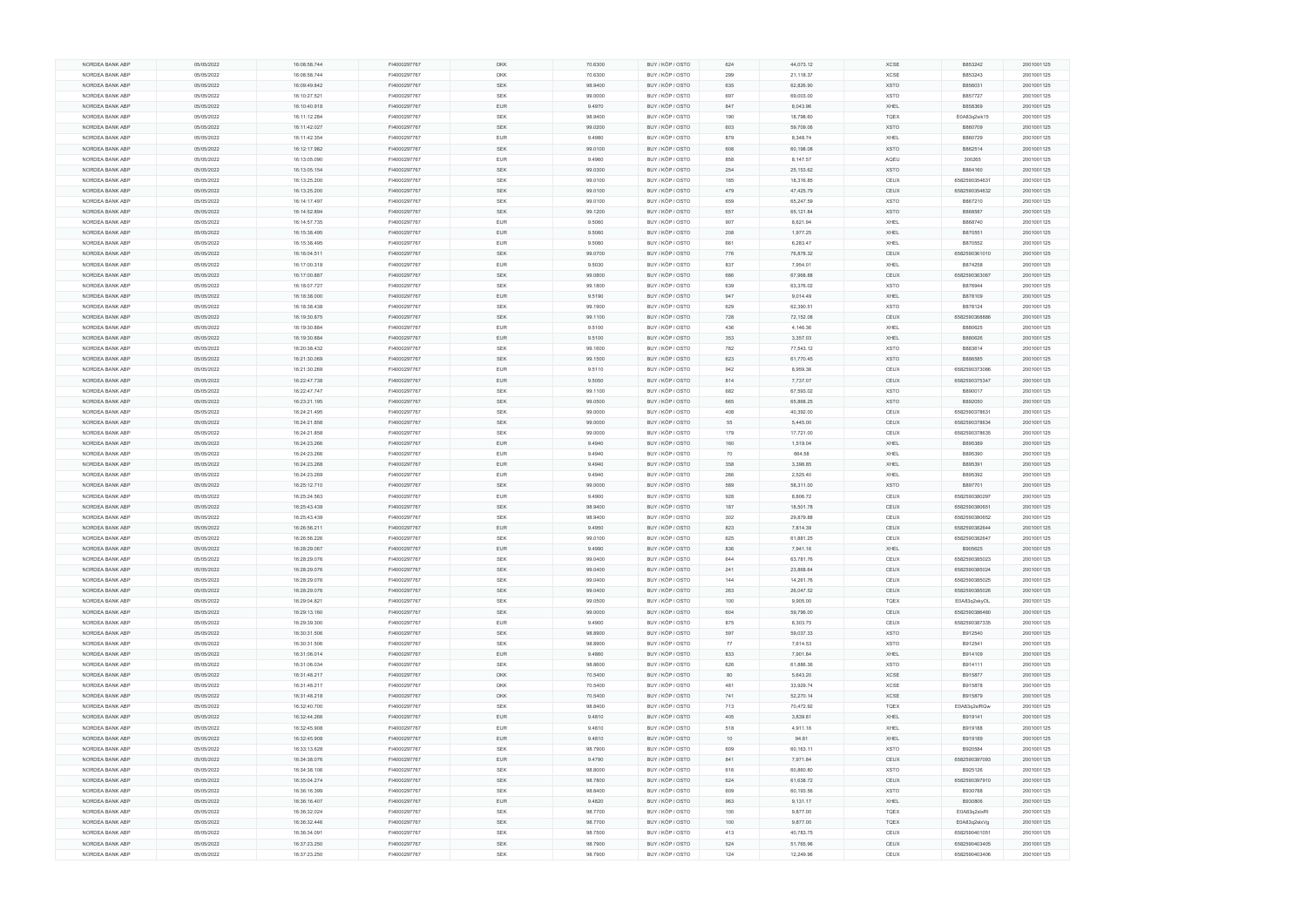| NORDEA BANK ABP | 05/05/2022 | 16:37:23.292 | FI4000297767 | <b>EUR</b> | 9.4770  | BUY / KÖP / OSTO | 58  | 549.67    | CEUX        | 6582590403414 | 2001001125 |
|-----------------|------------|--------------|--------------|------------|---------|------------------|-----|-----------|-------------|---------------|------------|
| NORDEA BANK ABP | 05/05/2022 | 16:37:23.292 | FI4000297767 | <b>EUR</b> | 9.4770  | BUY / KÖP / OSTO | 735 | 6,965.60  | CEUX        | 6582590403415 | 2001001125 |
| NORDEA BANK ABP | 05/05/2022 | 16:39:01.394 | FI4000297767 | <b>EUR</b> | 9.4870  | BUY / KÖP / OSTO | 854 | 8,101.90  | XHEL        | B940648       | 2001001125 |
| NORDEA BANK ABP | 05/05/2022 | 16:39:11.860 | FI4000297767 | SEK        | 98.8700 | BUY / KÖP / OSTO | 632 | 62,485.84 | <b>XSTO</b> | B941164       | 2001001125 |
|                 |            |              |              |            |         |                  |     |           |             |               |            |
| NORDEA BANK ABP | 05/05/2022 | 16:39:11.967 | FI4000297767 | <b>SEK</b> | 98.8600 | BUY / KÖP / OSTO | 654 | 64,654.44 | <b>XSTO</b> | B941196       | 2001001125 |
| NORDEA BANK ABP | 05/05/2022 | 16:40:16.528 | FI4000297767 | <b>SEK</b> | 98.8500 | BUY / KÖP / OSTO | 253 | 25,009.05 | <b>XSTO</b> | B944394       | 2001001125 |
| NORDEA BANK ABP | 05/05/2022 | 16:40:16.528 | FI4000297767 | <b>SEK</b> | 98.8500 | BUY / KÖP / OSTO | 400 | 39,540.00 | <b>XSTO</b> | B944395       | 2001001125 |
| NORDEA BANK ABP | 05/05/2022 | 16:40:16.893 | FI4000297767 | <b>EUR</b> | 9.4790  | BUY / KÖP / OSTO | 831 | 7,877.05  | XHEL        | B944403       | 2001001125 |
|                 |            |              |              | <b>SEK</b> |         |                  |     |           |             |               |            |
| NORDEA BANK ABP | 05/05/2022 | 16:41:06.989 | FI4000297767 |            | 98.7800 | BUY / KÖP / OSTO | 625 | 61,737.50 | <b>XSTO</b> | B946645       | 2001001125 |
| NORDEA BANK ABP | 05/05/2022 | 16:42:00.030 | FI4000297767 | <b>EUR</b> | 9.4670  | BUY / KÖP / OSTO | 849 | 8,037.48  | XHEL        | B949545       | 2001001125 |
| NORDEA BANK ABP | 05/05/2022 | 16:42:00.039 | FI4000297767 | <b>SEK</b> | 98.7300 | BUY / KÖP / OSTO | 44  | 4,344.12  | <b>TQEX</b> | E0A83q2smfoO  | 2001001125 |
| NORDEA BANK ABP | 05/05/2022 | 16:42:00.041 | FI4000297767 | SEK        | 98.7300 | BUY / KÖP / OSTO | 566 | 55,881.18 | TQEX        | E0A83q2smfor  | 2001001125 |
| NORDEA BANK ABP | 05/05/2022 | 16:42:56.518 | FI4000297767 | <b>SEK</b> | 98.7300 | BUY / KÖP / OSTO | 631 | 62,298.63 | <b>XSTO</b> | B952191       | 2001001125 |
|                 |            |              |              |            |         |                  |     |           |             |               |            |
| NORDEA BANK ABP | 05/05/2022 | 16:42:56.520 | FI4000297767 | <b>EUR</b> | 9.4640  | BUY / KÖP / OSTO | 19  | 179.82    | XHEL        | B952194       | 2001001125 |
| NORDEA BANK ABP | 05/05/2022 | 16:42:56.520 | FI4000297767 | <b>EUR</b> | 9.4640  | BUY / KÖP / OSTO | 781 | 7,391.38  | XHEL        | B952195       | 2001001125 |
| NORDEA BANK ABP | 05/05/2022 | 16:43:47.055 | FI4000297767 | SEK        | 98.7900 | BUY / KÖP / OSTO | 655 | 64,707.45 | <b>XSTO</b> | B955642       | 2001001125 |
| NORDEA BANK ABP | 05/05/2022 | 16:44:37.860 | FI4000297767 | <b>EUR</b> | 9.4660  | BUY / KÖP / OSTO | 918 | 8,689.79  | AQEU        | 337574        | 2001001125 |
| NORDEA BANK ABP | 05/05/2022 | 16:44:50.873 | FI4000297767 | <b>SEK</b> | 98.7600 | BUY / KÖP / OSTO | 256 | 25,282.56 | <b>XSTO</b> | B958921       | 2001001125 |
|                 |            |              |              |            |         |                  |     |           |             |               |            |
| NORDEA BANK ABP | 05/05/2022 | 16:44:50.873 | FI4000297767 | SEK        | 98.7600 | BUY / KÖP / OSTO | 370 | 36,541.20 | <b>XSTO</b> | B958922       | 2001001125 |
| NORDEA BANK ABP | 05/05/2022 | 16:45:12.646 | FI4000297767 | <b>SEK</b> | 98.7600 | BUY / KÖP / OSTO | 550 | 54,318.00 | <b>XSTO</b> | B960148       | 2001001125 |
| NORDEA BANK ABP | 05/05/2022 | 16:45:12.646 | FI4000297767 | <b>SEK</b> | 98.7600 | BUY / KÖP / OSTO | 103 | 10,172.28 | <b>XSTO</b> | B960149       | 2001001125 |
| NORDEA BANK ABP | 05/05/2022 | 16:46:32.071 | FI4000297767 | SEK        | 98.8500 | BUY / KÖP / OSTO | 713 | 70,480.05 | <b>XSTO</b> | B963730       | 2001001125 |
| NORDEA BANK ABP | 05/05/2022 | 16:46:32.071 | FI4000297767 | <b>SEK</b> | 98.8500 | BUY / KÖP / OSTO | 24  | 2,372.40  | <b>XSTO</b> | B963731       | 2001001125 |
|                 |            |              |              |            |         |                  |     |           |             |               |            |
| NORDEA BANK ABP | 05/05/2022 | 16:46:51.977 | FI4000297767 | <b>EUR</b> | 9.4730  | BUY / KÖP / OSTO | 807 | 7,644.71  | XHEL        | B964530       | 2001001125 |
| NORDEA BANK ABP | 05/05/2022 | 16:47:13.270 | FI4000297767 | <b>EUR</b> | 9.4710  | BUY / KÖP / OSTO | 512 | 4,849.15  | XHEL        | B965920       | 2001001125 |
| NORDEA BANK ABP | 05/05/2022 | 16:47:13.270 | FI4000297767 | <b>EUR</b> | 9.4710  | BUY / KÖP / OSTO | 286 | 2,708.71  | XHEL        | B965921       | 2001001125 |
| NORDEA BANK ABP | 05/05/2022 | 16:47:38.295 | FI4000297767 | <b>SEK</b> | 98.8500 | BUY / KÖP / OSTO | 554 | 54,762.90 | CEUX        | 6582590424331 | 2001001125 |
|                 |            |              |              |            |         |                  |     |           |             |               |            |
| NORDEA BANK ABP | 05/05/2022 | 16:47:38.295 | FI4000297767 | <b>SEK</b> | 98.8500 | BUY / KÖP / OSTO | 202 | 19,967.70 | CEUX        | 6582590424332 | 2001001125 |
| NORDEA BANK ABP | 05/05/2022 | 16:48:39.244 | FI4000297767 | SEK        | 98.6800 | BUY / KÖP / OSTO | 621 | 61,280.28 | CEUX        | 6582590426805 | 2001001125 |
| NORDEA BANK ABP | 05/05/2022 | 16:48:59.882 | FI4000297767 | EUR        | 9.4470  | BUY / KÖP / OSTO | 838 | 7,916.59  | XHEL        | B973265       | 2001001125 |
| NORDEA BANK ABP | 05/05/2022 | 16:49:39.649 | FI4000297767 | <b>SEK</b> | 98.6500 | BUY / KÖP / OSTO | 208 | 20,519.20 | AQEU        | 344158        | 2001001125 |
| NORDEA BANK ABP | 05/05/2022 |              | FI4000297767 | SEK        |         | BUY / KÖP / OSTO |     |           |             |               | 2001001125 |
|                 |            | 16:49:39.649 |              |            | 98.6500 |                  | 216 | 21,308.40 | CEUX        | 6582590429244 |            |
| NORDEA BANK ABP | 05/05/2022 | 16:49:40.584 | FI4000297767 | <b>SEK</b> | 98.6500 | BUY / KÖP / OSTO | 185 | 18,250.25 | <b>XSTO</b> | B975733       | 2001001125 |
| NORDEA BANK ABP | 05/05/2022 | 16:49:55.965 | FI4000297767 | SEK        | 98.5600 | BUY / KÖP / OSTO | 634 | 62,487.04 | CEUX        | 6582590429944 | 2001001125 |
| NORDEA BANK ABP | 05/05/2022 | 16:50:12.223 | FI4000297767 | <b>EUR</b> | 9.4330  | BUY / KÖP / OSTO | 883 | 8,329.34  | XHEL        | B977830       | 2001001125 |
| NORDEA BANK ABP | 05/05/2022 | 16:51:10.347 | FI4000297767 | <b>SEK</b> | 98.4700 | BUY / KÖP / OSTO | 236 | 23,238.92 | CEUX        | 6582590432795 | 2001001125 |
|                 |            |              |              |            |         |                  |     |           |             |               |            |
| NORDEA BANK ABP | 05/05/2022 | 16:51:10.347 | FI4000297767 | <b>SEK</b> | 98.4700 | BUY / KÖP / OSTO | 144 | 14,179.68 | CEUX        | 6582590432796 | 2001001125 |
| NORDEA BANK ABP | 05/05/2022 | 16:51:10.347 | FI4000297767 | <b>SEK</b> | 98.4700 | BUY / KÖP / OSTO | 236 | 23,238.92 | CEUX        | 6582590432797 | 2001001125 |
| NORDEA BANK ABP | 05/05/2022 | 16:51:35.572 | FI4000297767 | <b>SEK</b> | 98.5600 | BUY / KÖP / OSTO | 626 | 61,698.56 | CEUX        | 6582590434960 | 2001001125 |
| NORDEA BANK ABP | 05/05/2022 | 16:51:36.241 | FI4000297767 | <b>EUR</b> | 9.4350  | BUY / KÖP / OSTO | 847 | 7,991.45  | XHEL        | B984061       | 2001001125 |
| NORDEA BANK ABP | 05/05/2022 | 16:52:31.095 | FI4000297767 | <b>SEK</b> | 98.5800 | BUY / KÖP / OSTO | 657 | 64,767.06 | <b>XSTO</b> | B986447       | 2001001125 |
|                 |            |              |              |            |         |                  |     |           |             |               |            |
| NORDEA BANK ABP | 05/05/2022 | 16:52:51.982 | FI4000297767 | EUR        | 9.4300  | BUY / KÖP / OSTO | 901 | 8,496.43  | XHEL        | B987684       | 2001001125 |
| NORDEA BANK ABP | 05/05/2022 | 16:53:18.861 | FI4000297767 | <b>SEK</b> | 98.4900 | BUY / KÖP / OSTO | 653 | 64,313.97 | <b>XSTO</b> | B988984       | 2001001125 |
| NORDEA BANK ABP | 05/05/2022 | 16:54:16.163 | FI4000297767 | <b>EUR</b> | 9.4270  | BUY / KÖP / OSTO | 925 | 8,719.98  | CEUX        | 6582590440065 | 2001001125 |
| NORDEA BANK ABP | 05/05/2022 | 16:54:16.629 | FI4000297767 | <b>SEK</b> | 98.4600 | BUY / KÖP / OSTO | 683 | 67,248.18 | CEUX        | 6582590440085 | 2001001125 |
|                 |            |              |              |            |         |                  |     |           |             |               |            |
| NORDEA BANK ABP | 05/05/2022 | 16:54:16.629 | FI4000297767 | <b>SEK</b> | 98.4600 | BUY / KÖP / OSTO | 27  | 2,658.42  | CEUX        | 6582590440086 | 2001001125 |
| NORDEA BANK ABP | 05/05/2022 | 16:55:04.509 | FI4000297767 | <b>SEK</b> | 98.4400 | BUY / KÖP / OSTO | 628 | 61,820.32 | CEUX        | 6582590441597 | 2001001125 |
| NORDEA BANK ABP | 05/05/2022 | 16:55:43.718 | FI4000297767 | EUR        | 9.4420  | BUY / KÖP / OSTO | 868 | 8,195.66  | XHEL        | B996267       | 2001001125 |
| NORDEA BANK ABP | 05/05/2022 | 16:56:02.171 | FI4000297767 | <b>SEK</b> | 98.5800 | BUY / KÖP / OSTO | 162 | 15,969.96 | CEUX        | 6582590443175 | 2001001125 |
| NORDEA BANK ABP | 05/05/2022 | 16:56:02.171 | FI4000297767 | <b>SEK</b> | 98.5800 | BUY / KÖP / OSTO | 133 | 13,111.14 | CEUX        | 6582590443176 | 2001001125 |
|                 |            |              |              |            |         |                  |     |           |             |               |            |
| NORDEA BANK ABP | 05/05/2022 | 16:56:02.171 | FI4000297767 | <b>SEK</b> | 98.5800 | BUY / KÖP / OSTO | 56  | 5,520.48  | CEUX        | 6582590443177 | 2001001125 |
| NORDEA BANK ABP | 05/05/2022 | 16:56:02.171 | FI4000297767 | <b>SEK</b> | 98.5800 | BUY / KÖP / OSTO | 105 | 10,350.90 | CEUX        | 6582590443178 | 2001001125 |
| NORDEA BANK ABP | 05/05/2022 | 16:56:02.171 | FI4000297767 | <b>SEK</b> | 98.5800 | BUY / KÖP / OSTO | 58  | 5,717.64  | CEUX        | 6582590443179 | 2001001125 |
| NORDEA BANK ABP | 05/05/2022 | 16:56:02.171 | FI4000297767 | SEK        | 98.5800 | BUY / KÖP / OSTO | 62  | 6,111.96  | CEUX        | 6582590443180 | 2001001125 |
| NORDEA BANK ABP | 05/05/2022 | 16:56:02.171 | FI4000297767 | <b>SEK</b> | 98.5800 | BUY / KÖP / OSTO | 32  | 3,154.56  | CEUX        | 6582590443181 | 2001001125 |
|                 |            |              |              |            |         |                  |     |           |             |               |            |
| NORDEA BANK ABP | 05/05/2022 | 16:57:04.000 | FI4000297767 | <b>SEK</b> | 98.5200 | BUY / KÖP / OSTO | 660 | 65,023.20 | <b>XSTO</b> | B999112       | 2001001125 |
| NORDEA BANK ABP | 05/05/2022 | 16:57:15.410 | FI4000297767 | <b>EUR</b> | 9.4320  | BUY / KÖP / OSTO | 812 | 7,658.78  | CEUX        | 6582590444730 | 2001001125 |
| NORDEA BANK ABP | 05/05/2022 | 16:57:38.776 | FI4000297767 | <b>SEK</b> | 98.5100 | BUY / KÖP / OSTO | 623 | 61,371.73 | <b>XSTO</b> | B1000528      | 2001001125 |
| NORDEA BANK ABP | 05/05/2022 | 16:58:33.588 | FI4000297767 | <b>EUR</b> | 9.4340  | BUY / KÖP / OSTO | 38  | 358.49    | CEUX        | 6582590446669 | 2001001125 |
| NORDEA BANK ABP | 05/05/2022 | 16:58:33.588 | FI4000297767 | <b>EUR</b> | 9.4340  | BUY / KÖP / OSTO | 221 | 2,084.91  | CEUX        | 6582590446670 | 2001001125 |
|                 |            |              |              |            |         |                  |     |           |             |               |            |
| NORDEA BANK ABP | 05/05/2022 | 16:58:33.588 | FI4000297767 | <b>EUR</b> | 9.4340  | BUY / KÖP / OSTO | 574 | 5,415.12  | CEUX        | 6582590446671 | 2001001125 |
| NORDEA BANK ABP | 05/05/2022 | 16:59:38.257 | FI4000297767 | <b>SEK</b> | 98.6700 | BUY / KÖP / OSTO | 682 | 67,292.94 | CEUX        | 6582590448025 | 2001001125 |
| NORDEA BANK ABP | 05/05/2022 | 16:59:48.620 | FI4000297767 | <b>SEK</b> | 98.6600 | BUY / KÖP / OSTO | 669 | 66,003.54 | CEUX        | 6582590448240 | 2001001125 |
| NORDEA BANK ABP | 05/05/2022 | 16:59:53.452 | FI4000297767 | EUR        | 9.4400  | BUY / KÖP / OSTO | 228 | 2,152.32  | XHEL        | B1009251      | 2001001125 |
|                 |            |              |              |            |         |                  |     |           |             |               |            |
| NORDEA BANK ABP | 05/05/2022 | 16:59:53.452 | FI4000297767 | <b>EUR</b> | 9.4400  | BUY / KÖP / OSTO | 356 | 3,360.64  | <b>XHEL</b> | B1009252      | 2001001125 |
| NORDEA BANK ABP | 05/05/2022 | 17:00:00.300 | FI4000297767 | <b>SEK</b> | 98.6100 | BUY / KÖP / OSTO | 601 | 59,264.61 | <b>XSTO</b> | B1011090      | 2001001125 |
| NORDEA BANK ABP | 05/05/2022 | 17:00:53.128 | FI4000297767 | <b>SEK</b> | 98.5900 | BUY / KÖP / OSTO | 612 | 60,337.08 | <b>XSTO</b> | B1013751      | 2001001125 |
| NORDEA BANK ABP | 05/05/2022 | 17:00:53.692 | FI4000297767 | <b>EUR</b> | 9.4350  | BUY / KÖP / OSTO | 849 | 8,010.32  | CEUX        | 6582590450430 | 2001001125 |
| NORDEA BANK ABP | 05/05/2022 | 17:01:20.888 | FI4000297767 | SEK        | 98.5800 | BUY / KÖP / OSTO | 662 | 65,259.96 | <b>XSTO</b> | B1014752      |            |
|                 |            |              |              |            |         |                  |     |           |             |               | 2001001125 |
| NORDEA BANK ABP | 05/05/2022 | 17:02:13.116 | FI4000297767 | <b>EUR</b> | 9.4320  | BUY / KÖP / OSTO | 500 | 4,716.00  | XHEL        | B1016609      | 2001001125 |
| NORDEA BANK ABP | 05/05/2022 | 17:02:13.378 | FI4000297767 | <b>EUR</b> | 9.4320  | BUY / KÖP / OSTO | 334 | 3,150.29  | XHEL        | B1016623      | 2001001125 |
| NORDEA BANK ABP | 05/05/2022 | 17:02:16.454 | FI4000297767 | SEK        | 98.5500 | BUY / KÖP / OSTO | 626 | 61,692.30 | CEUX        | 6582590452408 | 2001001125 |
| NORDEA BANK ABP | 05/05/2022 | 17:03:01.428 | FI4000297767 | <b>SEK</b> | 98.4300 | BUY / KÖP / OSTO | 690 | 67,916.70 | <b>XSTO</b> | B1019050      | 2001001125 |
|                 | 05/05/2022 | 17:03:18.385 | FI4000297767 |            |         |                  |     | 8,472.18  |             |               |            |
| NORDEA BANK ABP |            |              |              | EUR        | 9.4240  | BUY / KÖP / OSTO | 899 |           | AQEU        | 360481        | 2001001125 |
| NORDEA BANK ABP | 05/05/2022 | 17:04:06.930 | FI4000297767 | <b>SEK</b> | 98.4400 | BUY / KÖP / OSTO | 683 | 67,234.52 | CEUX        | 6582590455605 | 2001001125 |
| NORDEA BANK ABP | 05/05/2022 | 17:04:26.118 | FI4000297767 | <b>SEK</b> | 98.4300 | BUY / KÖP / OSTO | 631 | 62,109.33 | <b>XSTO</b> | B1022819      | 2001001125 |
|                 |            |              |              |            |         |                  |     |           |             |               |            |